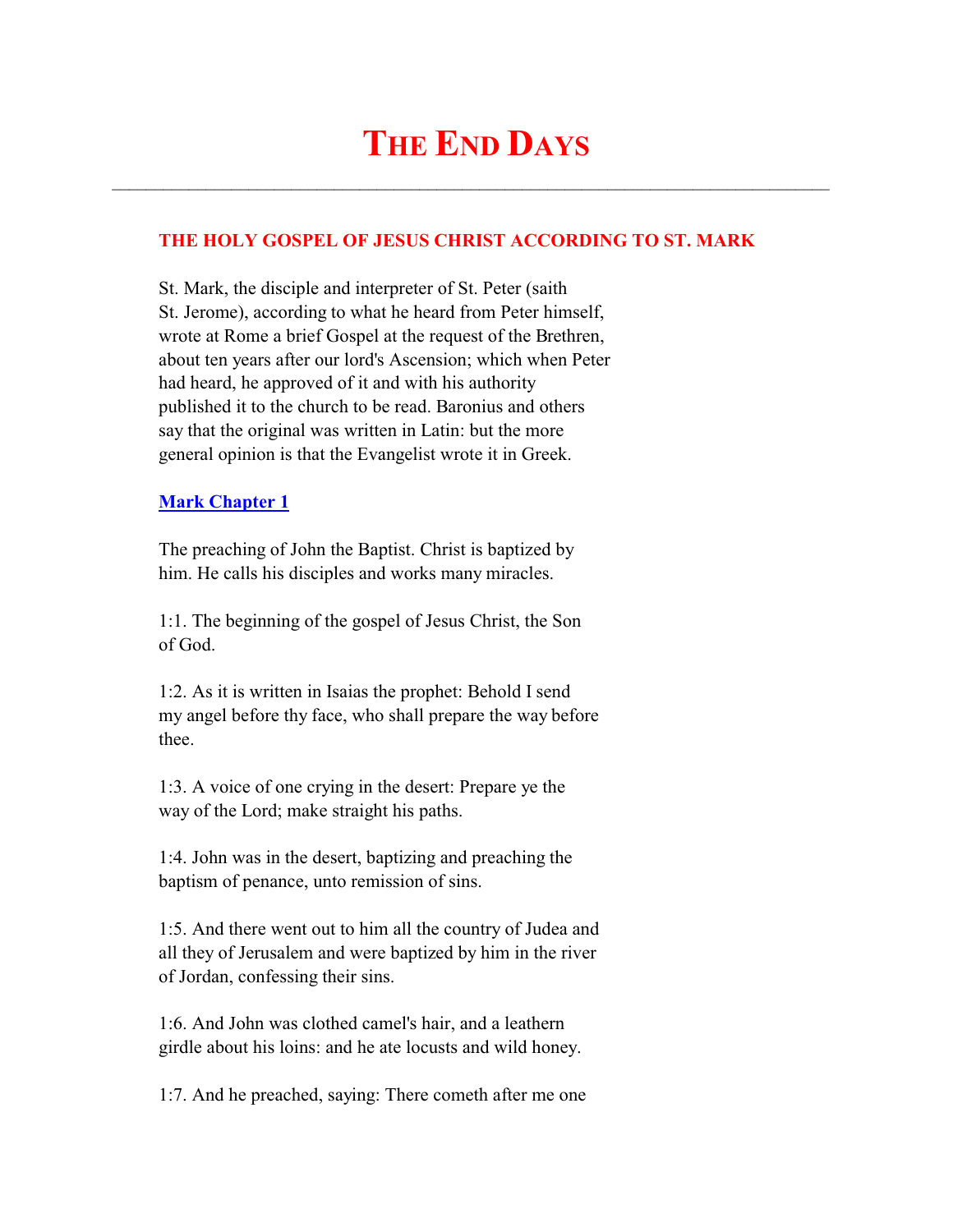mightier than I, the latchet of whose shoes I am not worthy to stoop down and loose.

 1:8. I have baptized you with water: but he shall baptize you with the Holy Ghost.

 1:9. And it came to pass, in those days, Jesus came from Nazareth of Galilee and was baptized by John in Jordan.

 1:10. And forthwith coming up out of the water, he saw the heavens open and the Spirit as a dove descending and remaining on him.

 1:11. And there came a voice from heaven: Thou art my beloved Son; in thee I am well pleased.

 1:12. And immediately the Spirit drove him out into the desert.

 1:13. And he was in the desert forty days and forty nights, and was tempted by Satan. And he was with beasts: and the angels ministered to him.

 1:14. And after that John was delivered up, Jesus came in Galilee, preaching the gospel of the kingdom of God,

 1:15. And saying: The time is accomplished and the kingdom of God is at hand. Repent and believe the gospel:

 1:16. And passing by the sea of Galilee, he saw Simon and Andrew his brother, casting nets into the sea for they were fishermen.

 1:17. And Jesus said to them: Come after me; and I will make you to become fishers of men.

 1:18. And immediately leaving their nets, they followed him.

 1:19. And going on from thence a little farther, he saw James the son of Zebedee and John his brother, who also were mending their nets in the ship: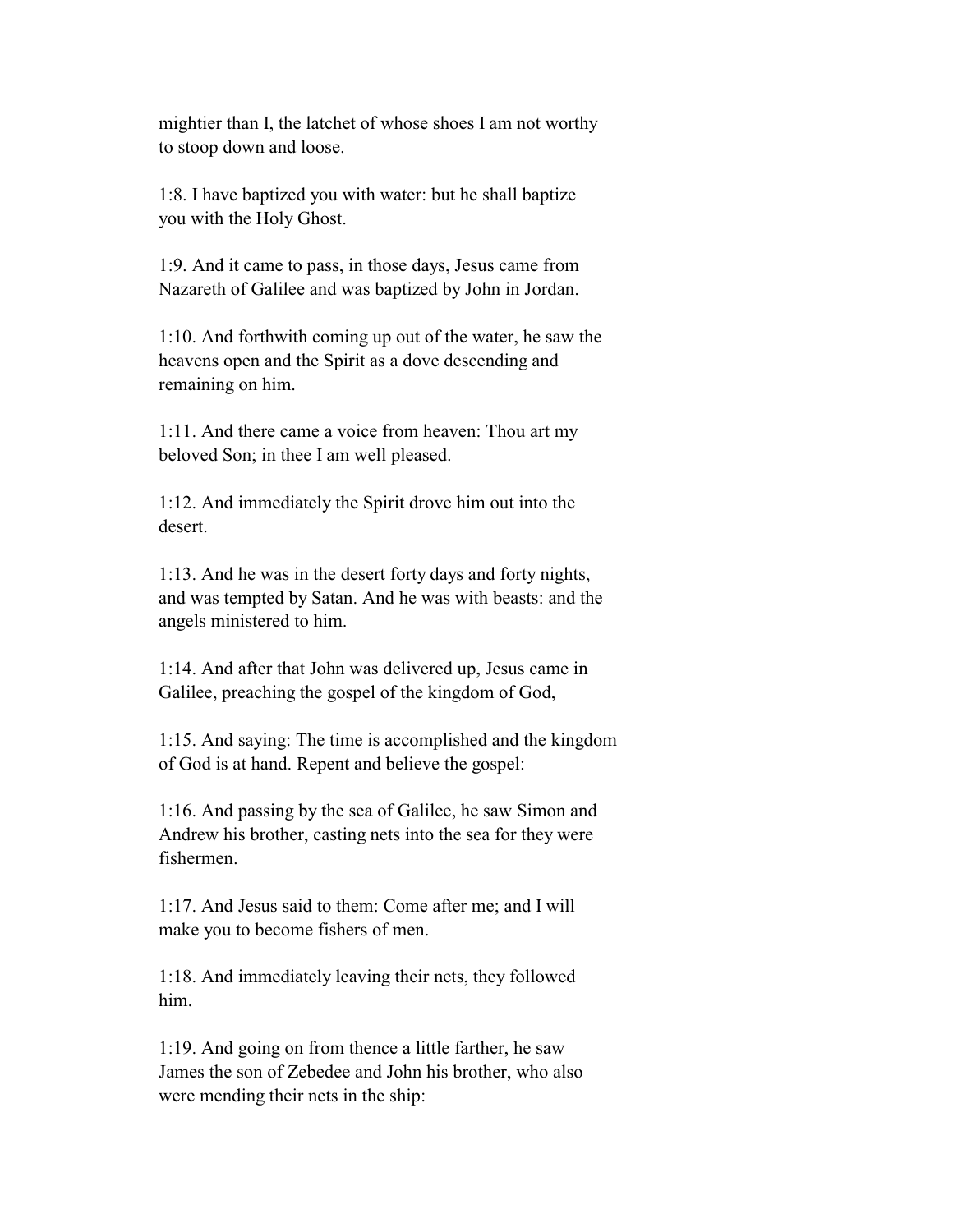1:20. And forthwith he called them. And leaving their father Zebedee in the ship with his hired men, they followed him.

 1:21. And they entered into Capharnaum: and forthwith upon the sabbath days going into the synagogue, he taught them.

 1:22. And they were astonished at his doctrine. For he was teaching them as one having power, and not as the scribes.

 1:23. And there was in their synagogue a man with an unclean spirit; and he cried out,

 1:24. Saying: What have we to do with thee, Jesus of Nazareth? Art thou come to destroy us? I know who thou art, the Holy One of God.

 1:25. And Jesus threatened him, saying: Speak no more, and go out of the man.

 1:26. And the unclean spirit, tearing him and crying out with a loud voice, went out of him.

 1:27. And they were all amazed insomuch that they questioned among themselves, saying: What thing is this? What is this new doctrine? For with power he commandeth even the unclean spirits: and they obey him.

 1:28. And the fame of him was spread forthwith into all the country of Galilee.

 1:29. And immediately going out of the synagogue they came into the house of Simon and Andrew, with James and John.

 1:30. And Simon's wife's mother lay in a fit of a fever: and forthwith they tell him of her.

 1:31. And coming to her, he lifted her up, taking her by the hand; and immediately the fever left her, and she ministered unto them.

1:32. And when it was evening, after sunset, they brought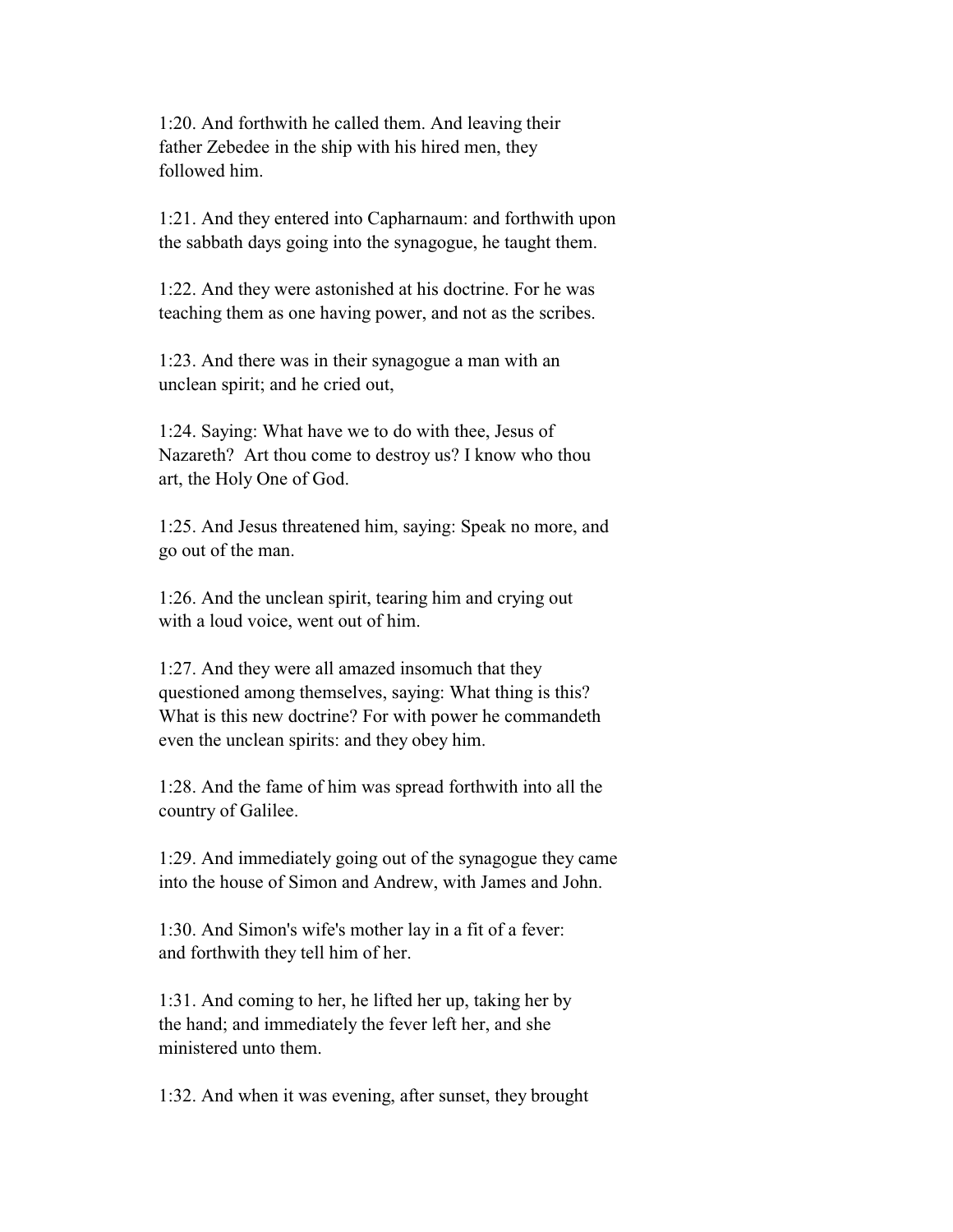to him all that were ill and that were possessed with devils.

1:33. And all the city was gathered together at the door.

 1:34. And he healed many that were troubled with divers diseases. And he cast out many devils: and he suffered them not to speak, because they knew him.

 1:35. And rising very early, going out, he went into a desert place: and there he prayed.

 1:36. And Simon and they that were with him followed after him.

 1:37. And when they had found him, they said to him: All seek for thee.

 1:38. And he saith to them: Let us go into the neighbouring towns and cities, that I may preach there also; for to this purpose am I come.

 1:39. And he was preaching in their synagogues and in all Galilee and casting out devils.

 1:40. And there came a leper to him, beseeching him and kneeling down, said to him: If thou wilt thou canst make me clean.

 1:41. And Jesus, having compassion on him, stretched forth his hand and touching him saith to him: I will. Be thou made clean.

 1:42. And when he had spoken, immediately the leprosy departed from him: and he was made clean.

 1:43. And he strictly charged him and forthwith sent him away.

 1:44. And he saith to him: See thou tell no one; but go, shew thyself to the high priest and offer for thy cleansing the things that Moses commanded, for a testimony to them.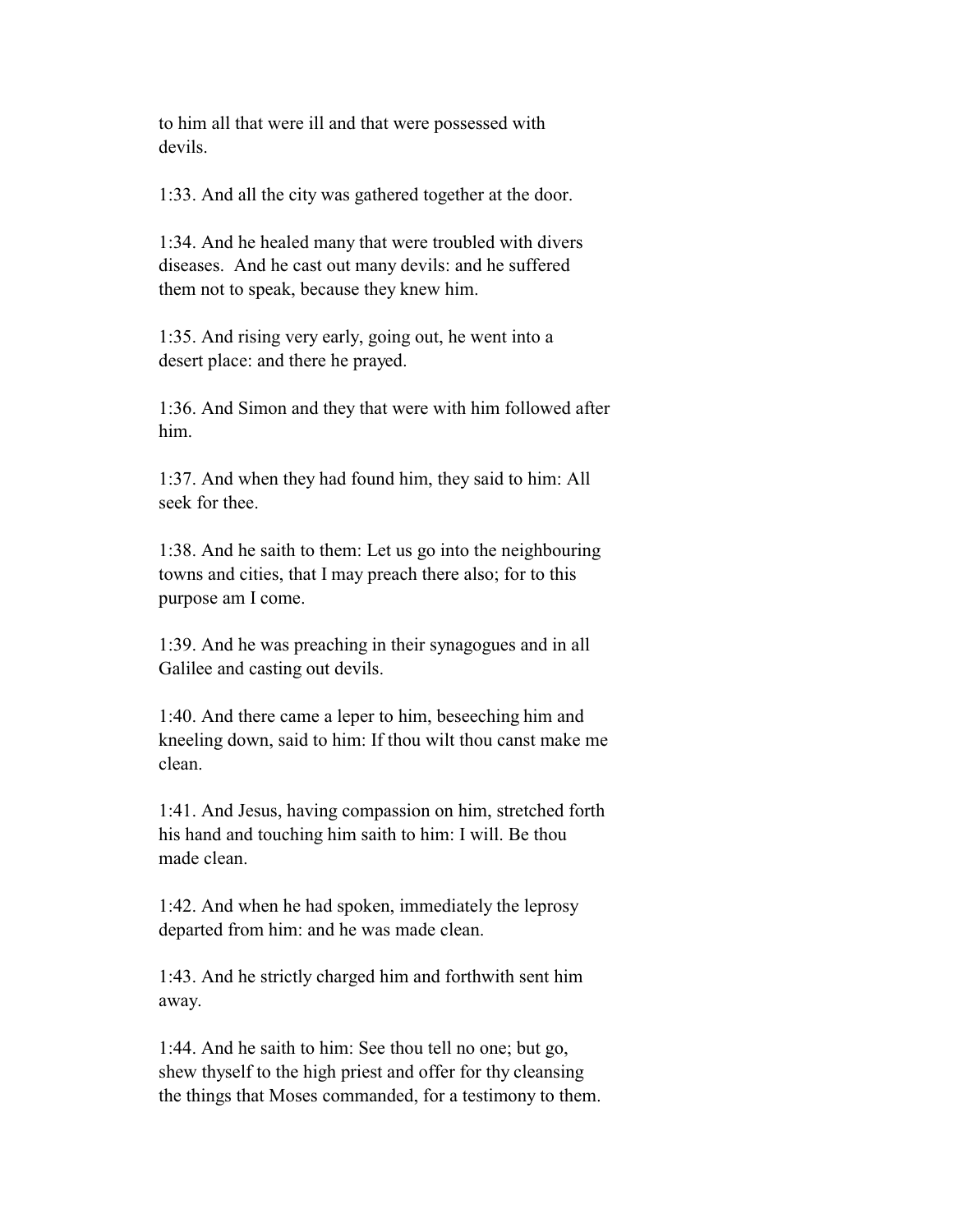1:45. But he being gone out, began to publish and to blaze abroad the word: so that he could not openly go into the city. but was without in desert places. And they flocked to him from all sides.

#### **Mark Chapter 2**

 Christ heals the sick of the palsy. He calls Matthew and excuses his disciples.

2:1. And again he entered into Capharnaum after some days.

 2:2. And it was heard that he was in the house. And many came together, so that there was no room: no, not even at the door. And he spoke to them the word.

 2:3. And they came to him, bringing one sick of the palsy, who was carried by four.

 2:4. And when they could not offer him unto him for the multitude, they uncovered the roof where he was: and opening it, they let down the bed wherein the man sick of the palsy lay.

 2:5. And when Jesus had seen their faith, he saith to the sick of the palsy: Son, thy sins are forgiven thee.

 2:6. And there were some of the scribes sitting there and thinking in their hearts:

 2:7. Why doth this man speak thus? He blasphemeth. Who can forgive sins, but God only?

 2:8. Which Jesus presently knowing in his spirit that they so thought within themselves, saith to them: Why think you these things in your hearts?

 2:9. Which is easier, to say to the sick of the palsy: Thy sins are forgiven thee; or to say: Arise, take up thy bed and walk?

2:10. But that you may know that the Son of man hath power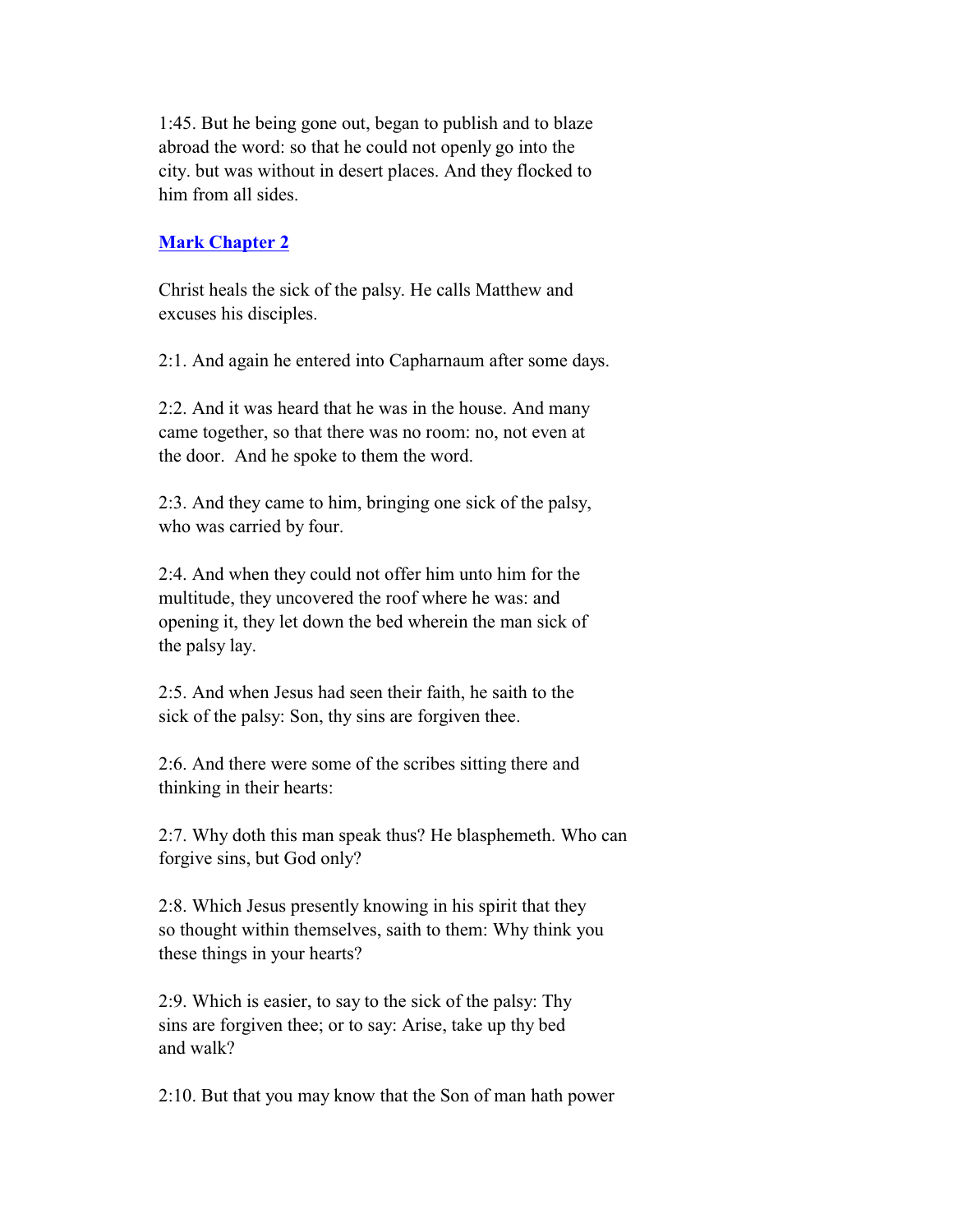on earth to forgive sins (he saith to the sick of the palsy):

 2:11. I say to thee: Arise. Take up thy bed and go into thy house.

 2:12. And immediately he arose and, taking up his bed, went his way in the sight of all: so that all wondered and glorified God, saying: We never saw the like.

 2:13. And he went forth again to the sea side: and all the multitude came to him. And he taught them.

 2:14. And when he was passing by, he saw Levi, the son of Alpheus, sitting at the receipt of custom; and he saith to him: Follow me. And rising up, he followed him.

 2:15. And it came to pass as he sat at meat in his house, many Publicans and sinners sat down together with Jesus and his disciples. For they, with Jesus who also followed him. For they were many, who also followed him.

 2:16. And the scribes and the Pharisees, seeing that he ate with publicans and sinners, said to his disciples: Why doth your master eat and drink with publicans and sinners?

 2:17. Jesus hearing this, saith to them: They that are well have no need of a physician, but they that are sick. For I came not to call the just, but sinners.

 2:18. And the disciples of John and the Pharisees used to fast. And they come and say to him: Why do the disciples of John and of the Pharisees fast; but thy disciples do not fast?

 2:19. And Jesus saith to them: Can the children of the marriage fast, as long as the bridegroom is with them? As long as they have the bridegroom with them, they cannot fast.

 2:20. But the days will come when the bridegroom shall be taken away from them: and then they shall fast in those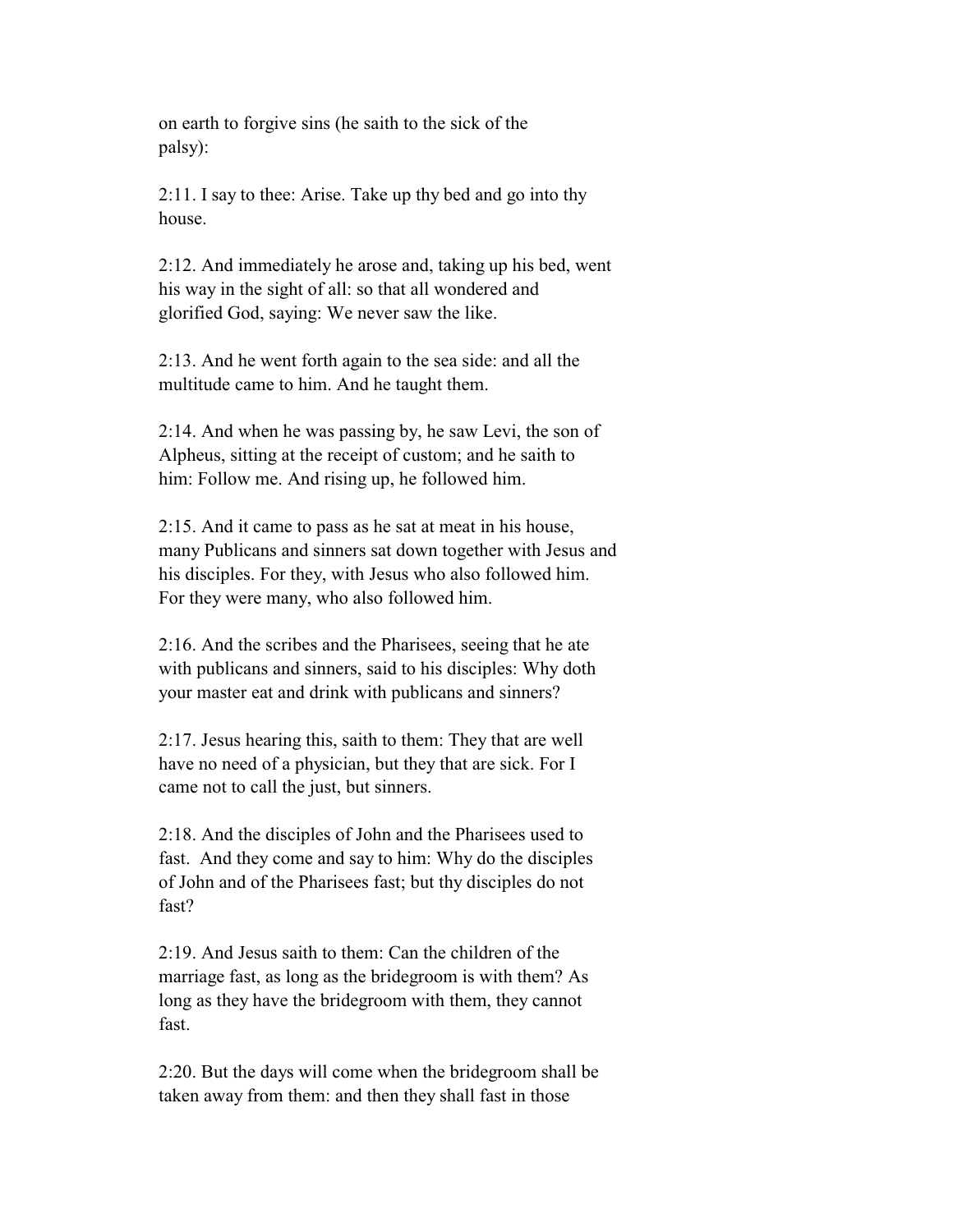days.

 2:21. No man seweth a piece of raw cloth to an old garment: otherwise the new piecing taketh away from the old, and there is made a greater rent.

 2:22. And no man putteth new wine into old bottles: otherwise the wine will burst the bottles, and both the wine will be spilled and the bottles will be lost. But new wine must be put into new bottles.

 2:23. And it came to pass again, as the Lord walked through the corn fields on the sabbath, that his disciples began to go forward and to pluck the ears of corn.

 2:24. And the Pharisees said to him: Behold, why do they on the sabbath day that which is not lawful?

 2:25. And he said to them: Have you never read what David did when he had need and was hungry, himself and they that were with him?

 2:26. How he went into the house of God, under Abiathar the high priest, and did eat the loaves of proposition, which was not lawful to eat but for the priests, and gave to them who were with him?

 2:27. And he said to them: The sabbath was made for man, and not man for the sabbath.

2:28. Therefore the Son of man is Lord of the sabbath also.

## **Mark Chapter 3**

 Christ heals the withered hand. He chooses the twelve. He confutes the blasphemy of the Pharisees.

 3:1. And he entered again into the synagogue: and there was a man there who had a withered hand.

 3:2. And they watched him whether he would heal on the sabbath days, that they might accuse him.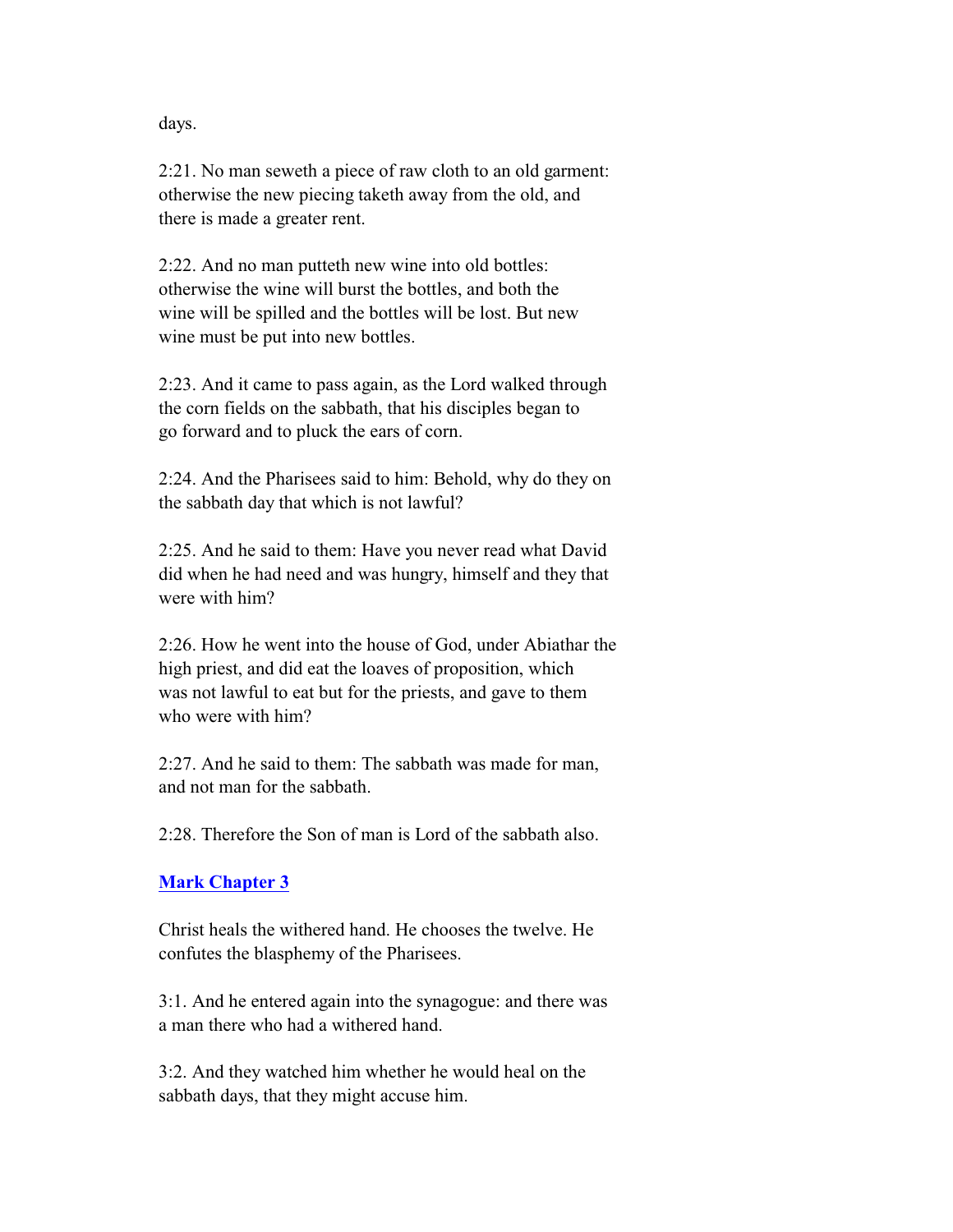3:3. And he said to the man who had the withered hand: Stand up in the midst.

 3:4. And he saith to them: Is it lawful to do good on the sabbath days, or to do evil? To save life, or to destroy? But they held their peace.

 3:5. And looking round about on them with anger, being grieved for the blindness of their hearts, he saith to the man: Stretch forth thy hand. And he stretched it forth: and his hand was restored unto him.

 3:6. And the Pharisees going out, immediately made a consultation with the Herodians against him, how they might destroy him.

 3:7. But Jesus retired with his disciples to the sea; and a great multitude followed him from Galilee and Judea,

 3:8. And from Jerusalem, and from Idumea and from beyond the Jordan. And they about Tyre and Sidon, a great multitude, hearing the things which he did, came to him.

 3:9. And he spoke to his disciples that a small ship should wait on him, because of the multitude, lest they should throng him.

 3:10. For he healed many, so that they pressed upon him for to touch him, as many as had evils.

 3:11. And the unclean spirits, when they saw him, fell down before him: and they cried, saying:

 3:12. Thou art the Son of God. And he strictly charged them that they should not make him known.

 3:13. And going up into a mountain, he called unto him whom he would himself: and they came to him.

 3:14. And he made that twelve should be with him, and that he might send them to preach.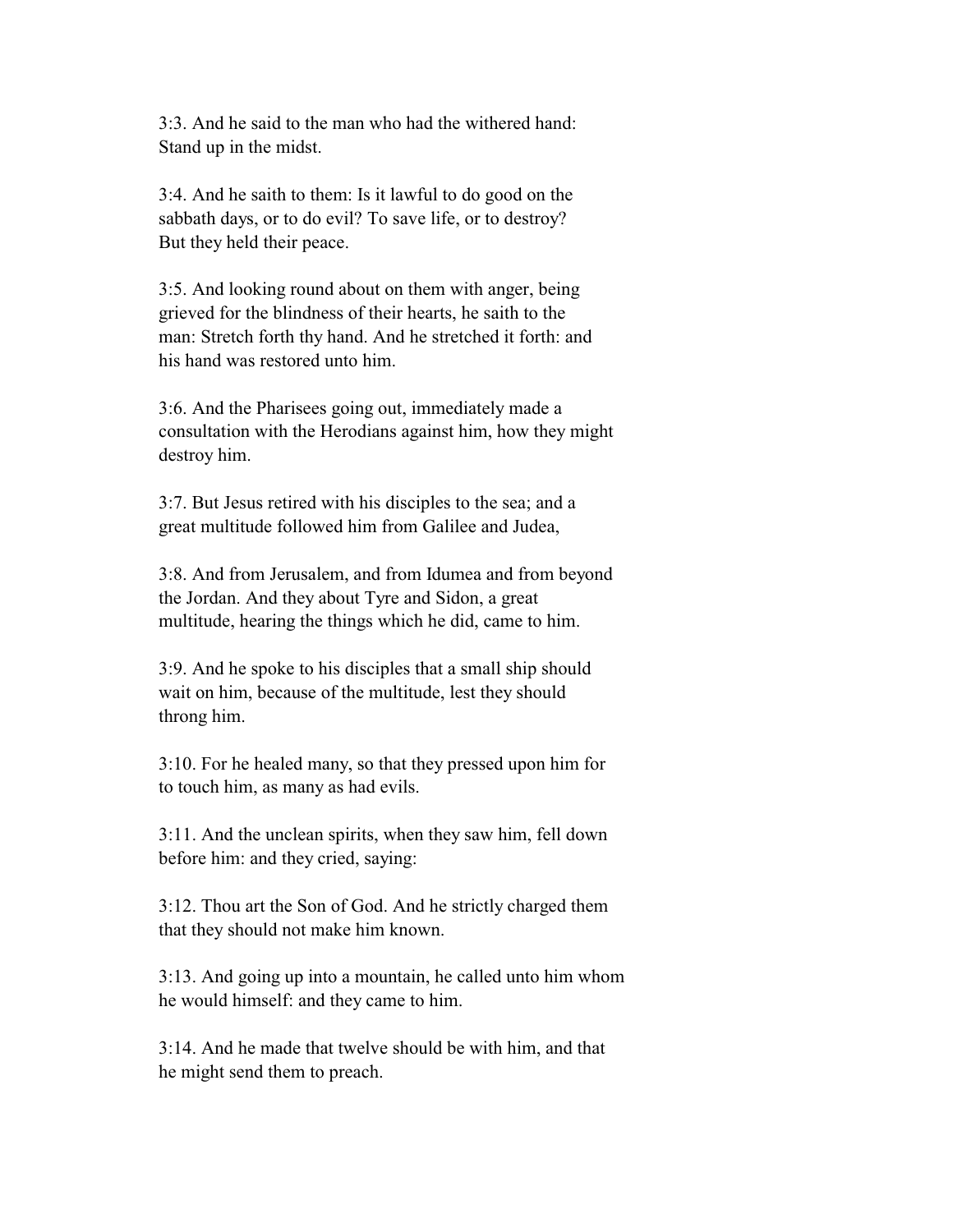3:15. And he gave them power to heal sicknesses, and to cast out devils.

3:16. And to Simon he gave the name Peter:

 3:17. And James the son of Zebedee, and John the brother of James; and he named them Boanerges, which is, The sons of thunder.

 3:18. And Andrew and Philip, and Bartholomew and Matthew, and Thomas and James of Alpheus, and Thaddeus and Simon the Cananean:

3:19. And Judas Iscariot, who also betrayed him.

 3:20. And they come to a house, and the multitude cometh together again, so that they could not so much as eat bread.

 3:21. And when his friends had heard of it, they went out to lay hold on him. For they said: He is become mad.

 3:22. And the scribes who were come down from Jerusalem, said: He hath Beelzebub, and by the prince of devils he casteth out devils.

 3:23. And after he had called them together, he said to them in parables: How can Satan cast out Satan?

 3:24. And if a kingdom be divided against itself, that kingdom cannot stand.

 3:25. And if a house be divided against itself, that house cannot stand.

 3:26. And if Satan be risen up against himself, he is divided, and cannot stand, but hath an end.

 3:27. No man can enter into the house of a strong man and rob him of his goods, unless he first bind the strong man, and then shall he plunder his house.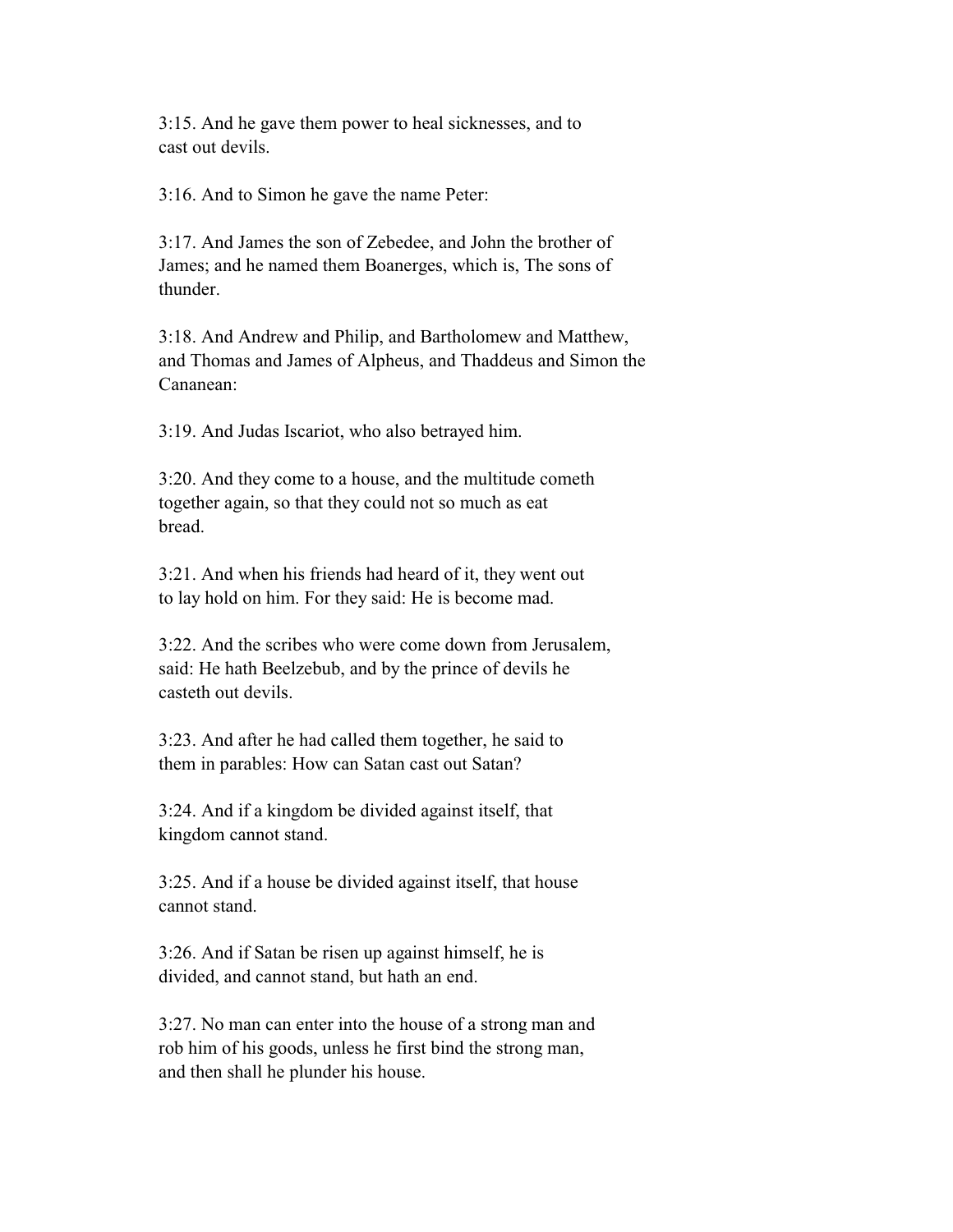3:28. Amen I say to you that all sins shall be forgiven unto the sons of men, and the blasphemies wherewith they shall blaspheme:

 3:29. But he that shall blaspheme against the Holy Ghost, shall never have forgiveness, but shall be guilty of an everlasting sin.

3:30. Because they said: He hath an unclean spirit.

 3:31. And his mother and his brethren came; and standing without, sent unto him, calling him.

 3:32. And the multitude sat about him; and they say to him: Behold thy mother and thy brethren without seek for thee.

 3:33. And answering them, he said: Who is my mother and my brethren?

 3:34. And looking round about on them who sat about him, he saith: Behold my mother and my brethren.

 3:35. For whosoever shall do the will of God, he is my brother, and my sister, and mother.

#### **Mark Chapter 4**

The parable of the sower. Christ stills the tempest at sea.

 4:1. And again he began to teach by the sea side; and a great multitude was gathered together unto him, so that he went up into a ship and sat in the sea: and all the multitude was upon the land by the sea side.

 4:2. And he taught them many things in parables, and said unto them in his doctrine:

4:3. Hear ye: Behold, the sower went out to sow.

 4:4. And whilst he sowed, some fell by the way side, and the birds of the air came and ate it up.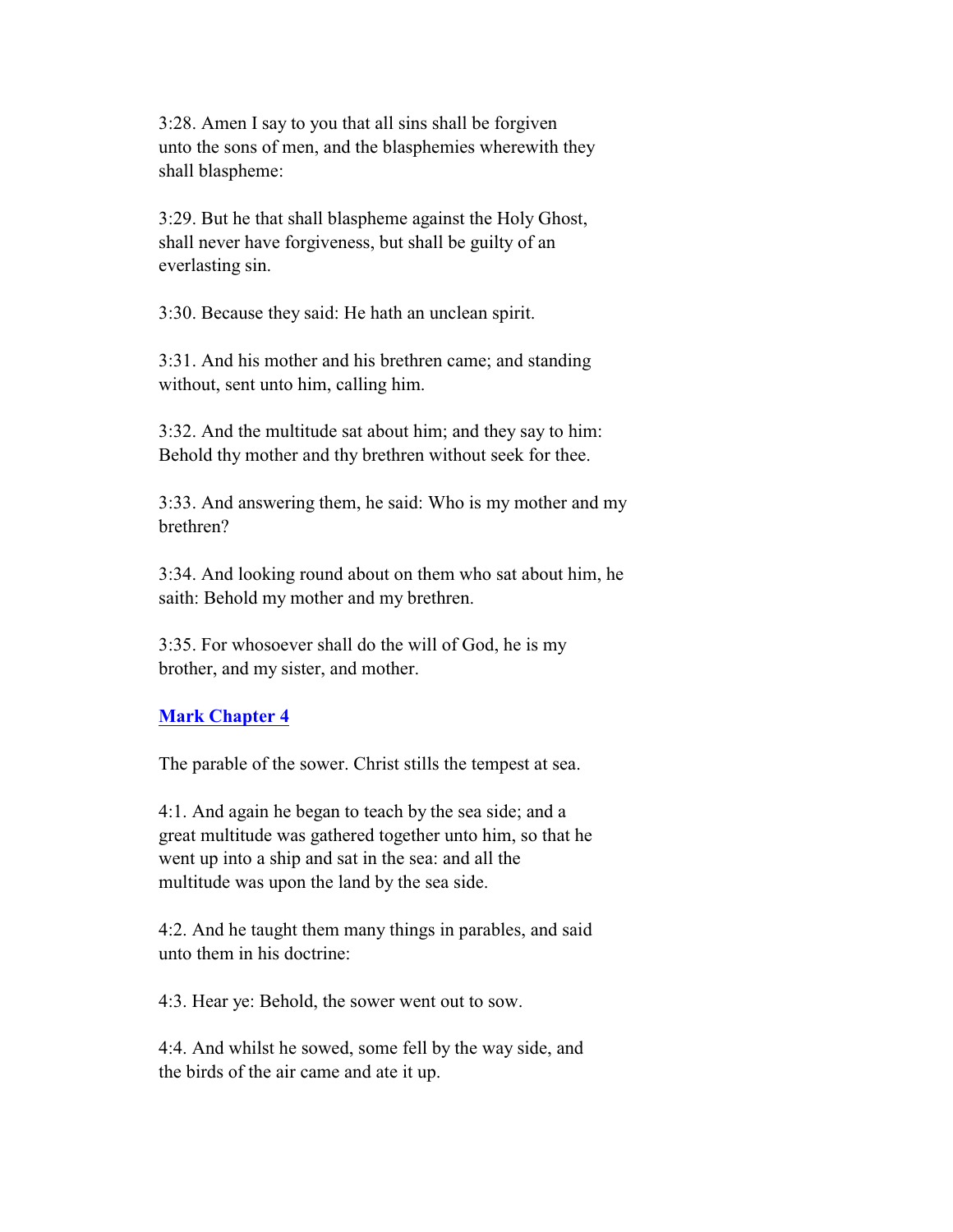4:5. And other some fell upon stony ground, where it had not much earth; and it shot up immediately, because it had no depth of earth.

 4:6. And when the sun was risen, it was scorched; and because it had no root, it withered away.

 4:7. And some fell among thorns; and the thorns grew up, and choked it, and it yielded no fruit.

 4:8. And some fell upon good ground; and brought forth fruit that grew up, and increased and yielded, one thirty, another sixty, and another a hundred.

4:9. And he said: He that hath ears to hear, let him hear.

 4:10. And when he was alone, the twelve that were with him asked him the parable.

 4:11. And he said to them: To you it is given to know the mystery of the kingdom of God: but to them that are without, all things are done in parables:

 4:12. That seeing they may see, and not perceive; and hearing they may hear, and not understand; lest at any time they should be converted, and their sins should be forgiven them.

 *That seeing they may see, etc... in punishment of their wilfully shutting their eyes, (St. Matt. 13. 15,) God justly withdrew those lights and graces, which otherwise he would have given them, for their effectual conversion.*

 4:13. And he saith to them: Are you ignorant of this, parable? and how shall you know all parables?

4:14. He that soweth, soweth the word.

 4:15. And these are they by the way side, where the word is sown, and as soon as they have heard, immediately Satan cometh and taketh away the word that was sown in their hearts.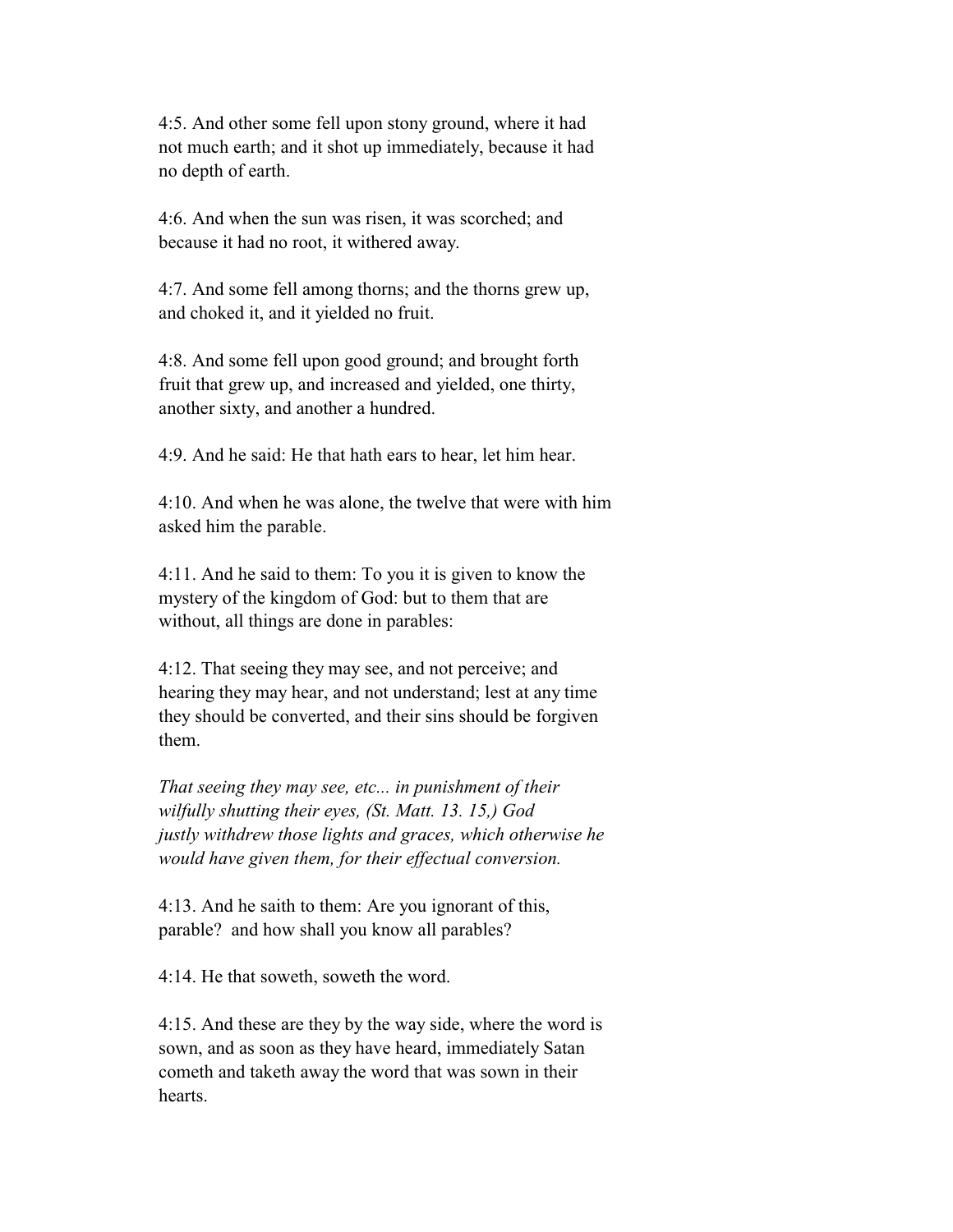4:16. And these likewise are they that are sown on the stony ground: who when they have heard the word, immediately receive it with joy.

 4:17. And they have no root in themselves, but are only for a time: and then when tribulation and persecution ariseth for the word they are presently scandalized.

 4:18. And others there are who are sown among thorns: these are they that hear the word,

 4:19. And the cares of the world, and the deceitfulness of riches, and the lusts after other things entering in choke the word, and it is made fruitless.

 4:20. And these are they who are sown upon the good ground, who hear the word, and receive it, and yield fruit, the one thirty, another sixty, and another a hundred.

 4:21. And he said to them: Doth a candle come in to be put under a bushel, or under a bed? and not to be set on a candlestick?

 4:22. For there is nothing hid, which shall not be made manifest: neither was it made secret, but that it may come abroad.

4:23. If any man have ears to hear, let him hear.

 4:24. And he said to them: Take heed what you hear. In what measure you shall mete, it shall be measured to you again, and more shall be given to you.

 4:25. For he that hath, to him shall be given: and he that hath not, that also which he hath shall be taken away from him.

 4:26. And he said: So is the kingdom of God, as if a man should cast seed into the earth,

 4:27. And should sleep, and rise, night and day, and the seed should spring, and grow up whilst he knoweth not.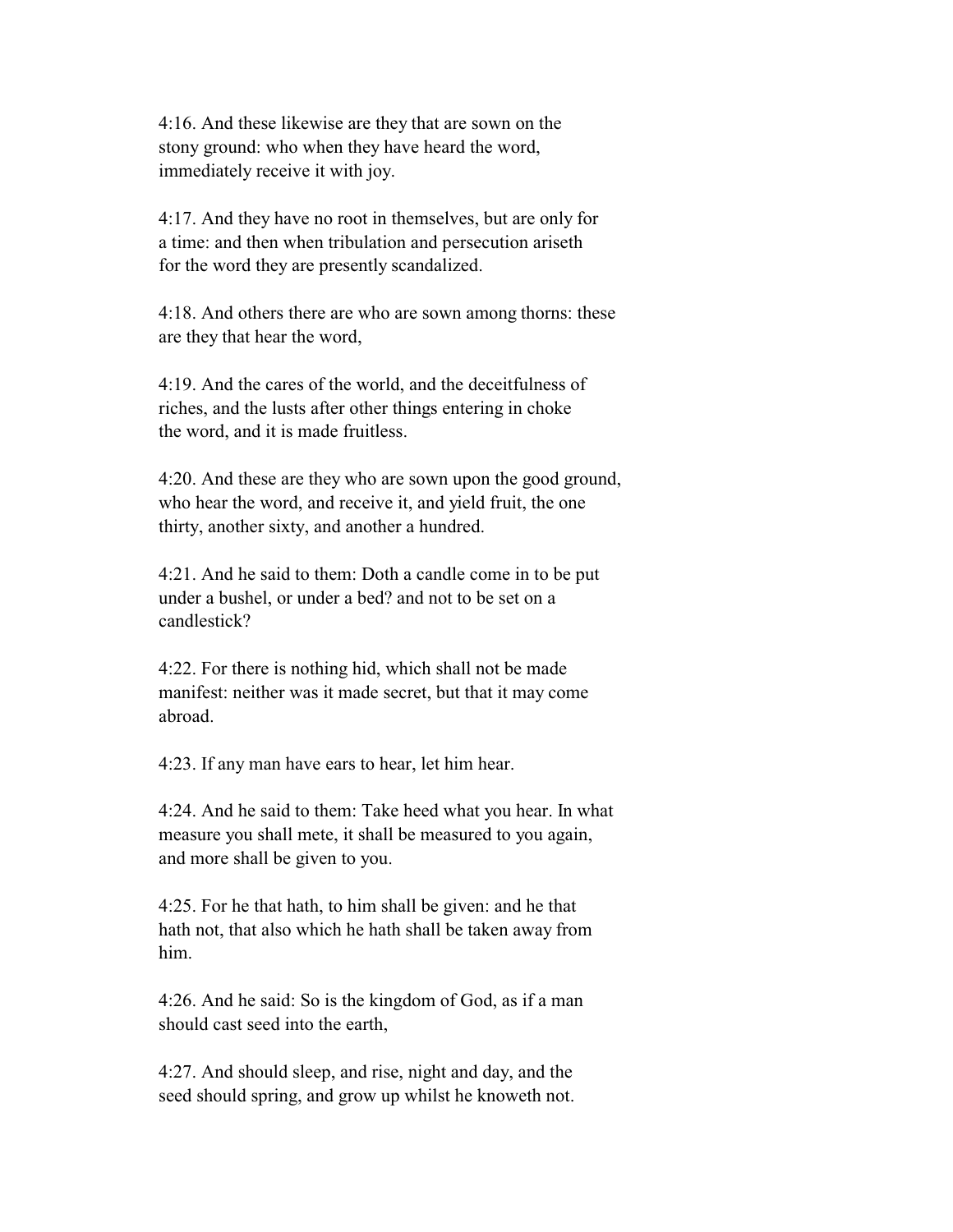4:28. For the earth of itself bringeth forth fruit, first the blade, then the ear, afterwards the full corn in the ear.

 4:29. And when the fruit is brought forth, immediately he putteth in the sickle, because the harvest is come.

 4:30. And he said: To what shall we liken the kingdom of God? or to what parable shall we compare it?

 4:31. It is as a grain of mustard seed: which when it is sown in the earth, is less than all the seeds that are in the earth:

 4:32. And when it is sown, it groweth up, and becometh greater than all herbs, and shooteth out great branches, so that the birds of the air may dwell under the shadow thereof.

 4:33. And with many such parables, he spoke to them the word, according as they were able to hear.

 4:34. And without parable he did not speak unto them; but apart, he explained all things to his disciples.

 4:35. And he saith to them that day, when evening was come: Let us pass over to the other side.

 4:36. And sending away the multitude, they take him even as he was in the ship: and there were other ships with him.

 4:37. And there arose a great storm of wind, and the waves beat into the ship, so that the ship was filled.

 4:38. And he was in the hinder part of the ship, sleeping upon a pillow; and they awake him, and say to him: Master, doth, it not concern thee that we perish?

 4:39. And rising up, he rebuked the wind, and said to the sea: Peace, be still. And the wind ceased: and there was made a great calm.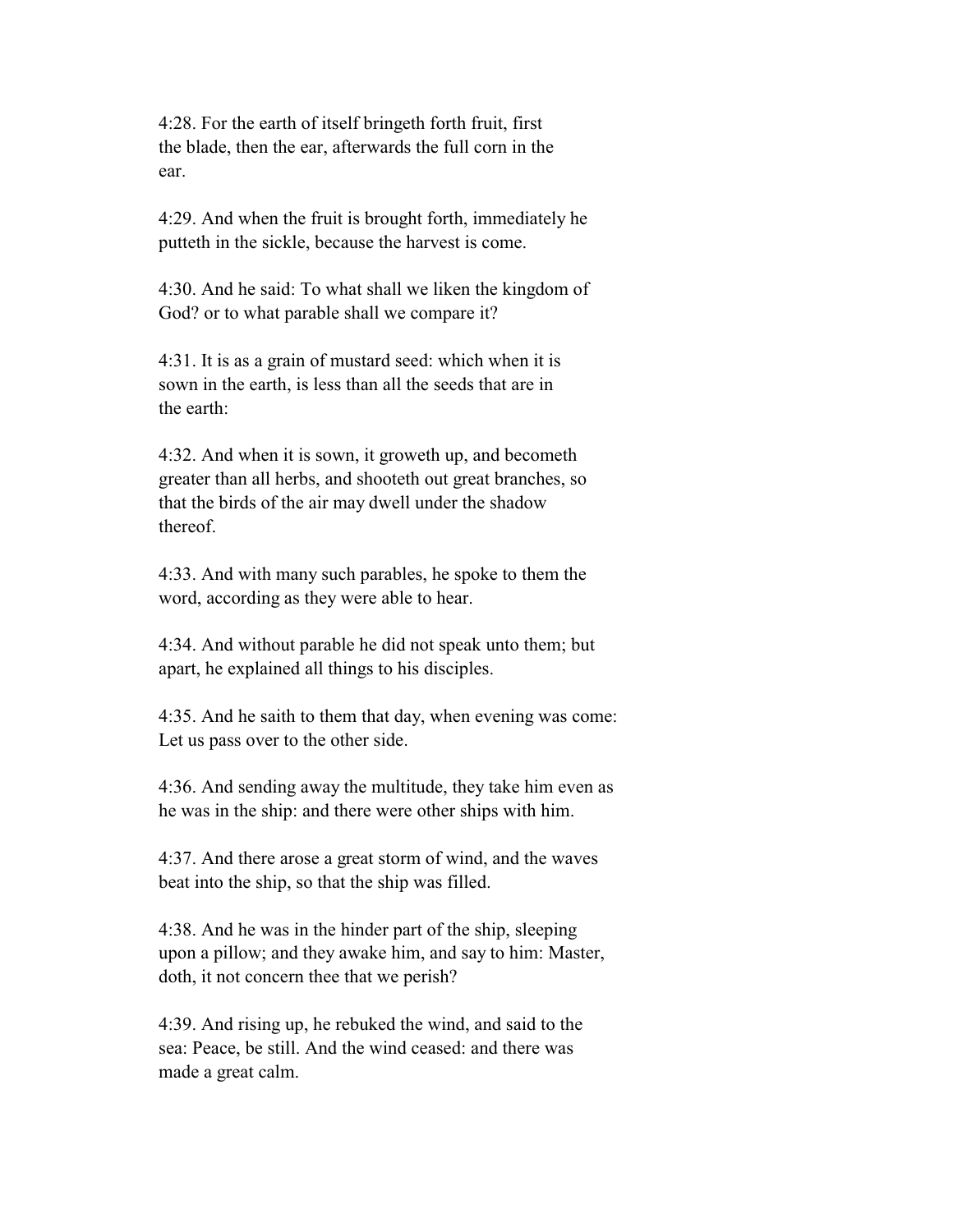4:40. And he said to them: Why are you fearful? have you not faith yet? And they feared exceedingly: and they said one to another: Who is this (thinkest thou) that both wind and sea obey him?

#### **Mark Chapter 5**

 Christ casts out a legion of devils: he heals the issue of blood, and raises the daughter of Jairus to life.

 5:1. And they came over the strait of the sea, into the country of the Gerasens.

 5:2. And as he went out of the ship, immediately there met him out of the monuments a man with an unclean spirit,

 5:3. Who had his dwelling in the tombs, and no man now could bind him, not even with chains.

 5:4. For having been often bound with fetters and chains, he had burst the chains, and broken the fetters in pieces, and no one could tame him.

 5:5. And he was always day and night in the monuments and in the mountains, crying and cutting himself with stones.

5:6. And seeing Jesus afar off, he ran and adored him.

 5:7. And crying with a loud voice, he said: What have I to do with thee, Jesus the Son of the most high God? I adjure thee by God that thou torment me not.

 5:8. For he said unto him: Go out of the man, thou unclean spirit.

 5:9. And he asked him: What is thy name? And he saith to him: My name is Legion, for we are many.

 5:10. And he besought him much, that he would not drive him away out of the country.

5:11. And there was there near the mountain a great herd of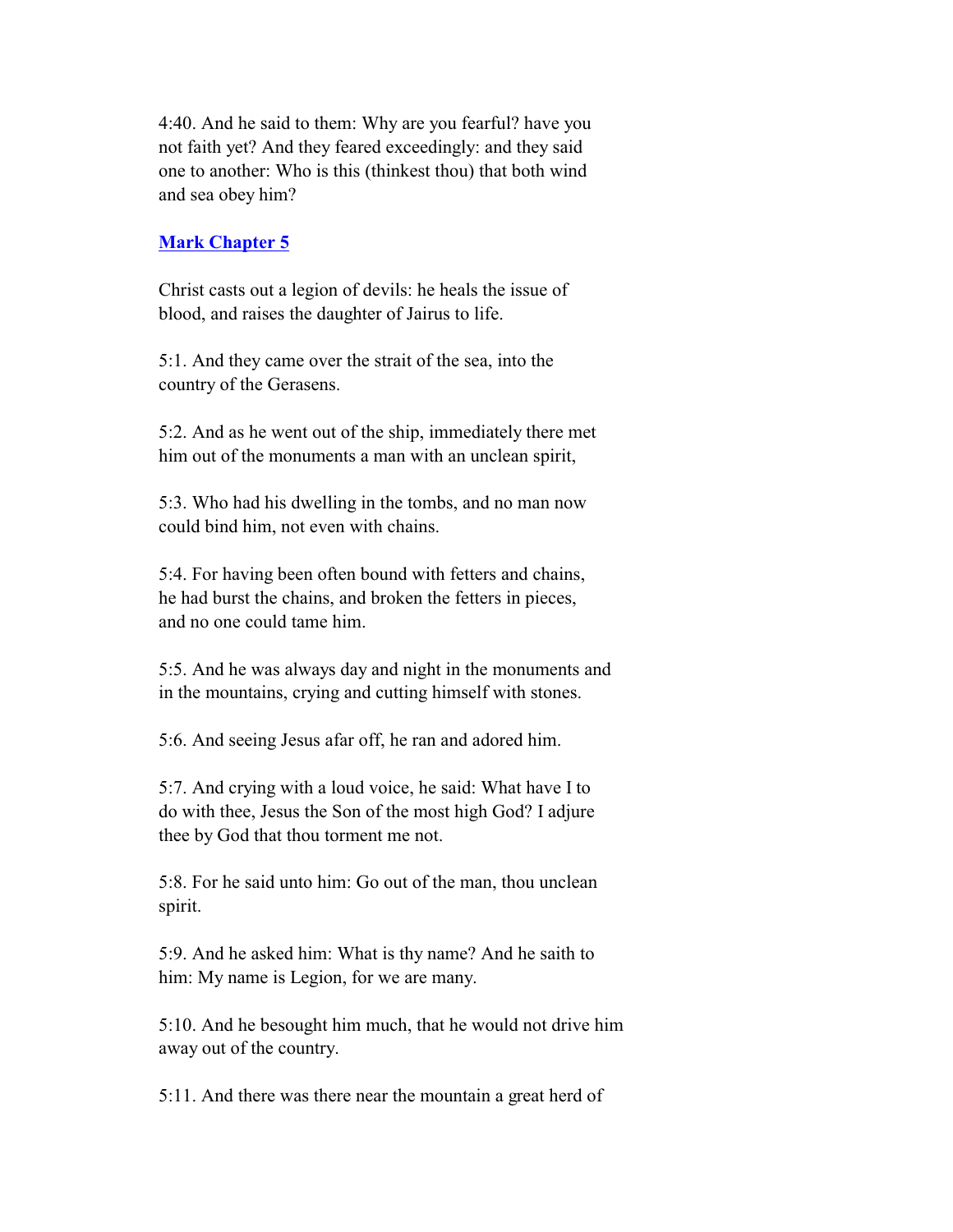swine, feeding.

 5:12. And the spirits besought him, saying: Send us into the swine, that we may enter into them.

 5:13. And Jesus immediately gave them leave. And the unclean spirits going out, entered into the swine: and the herd with great violence was carried headlong into the sea, being about two thousand, were stifled in the sea.

 5:14. And they that fed them fled, and told it in the city and in the fields. And they went out to see what was done:

 5:15. And they came to Jesus, and they see him that was troubled with the devil, sitting, clothed, and well in his wits, and they were afraid.

 5:16. And they that had seen it, told them, in what manner he had been dealt with who had the devil; and concerning the swine.

 5:17. And they began to pray him that he would depart from their coasts.

 5:18. And when he went up into the ship, he that had been troubled with the devil, began to beseech him that he might be with him.

 5:19. And he admitted him not, but saith him: Go into thy house to thy friends, and tell them how great things the Lord hath done for thee, and hath had mercy thee.

 5:20. And he went his way, and began to publish in Decapolis how great things Jesus had done for him: and all men wondered.

 5:21. And when Jesus had passed again in the ship over the strait, a great multitude assembled together unto him, and he was nigh unto the sea.

 5:22. And there cometh one of the rulers of the synagogue named Jairus: and seeing him, falleth down at his feet.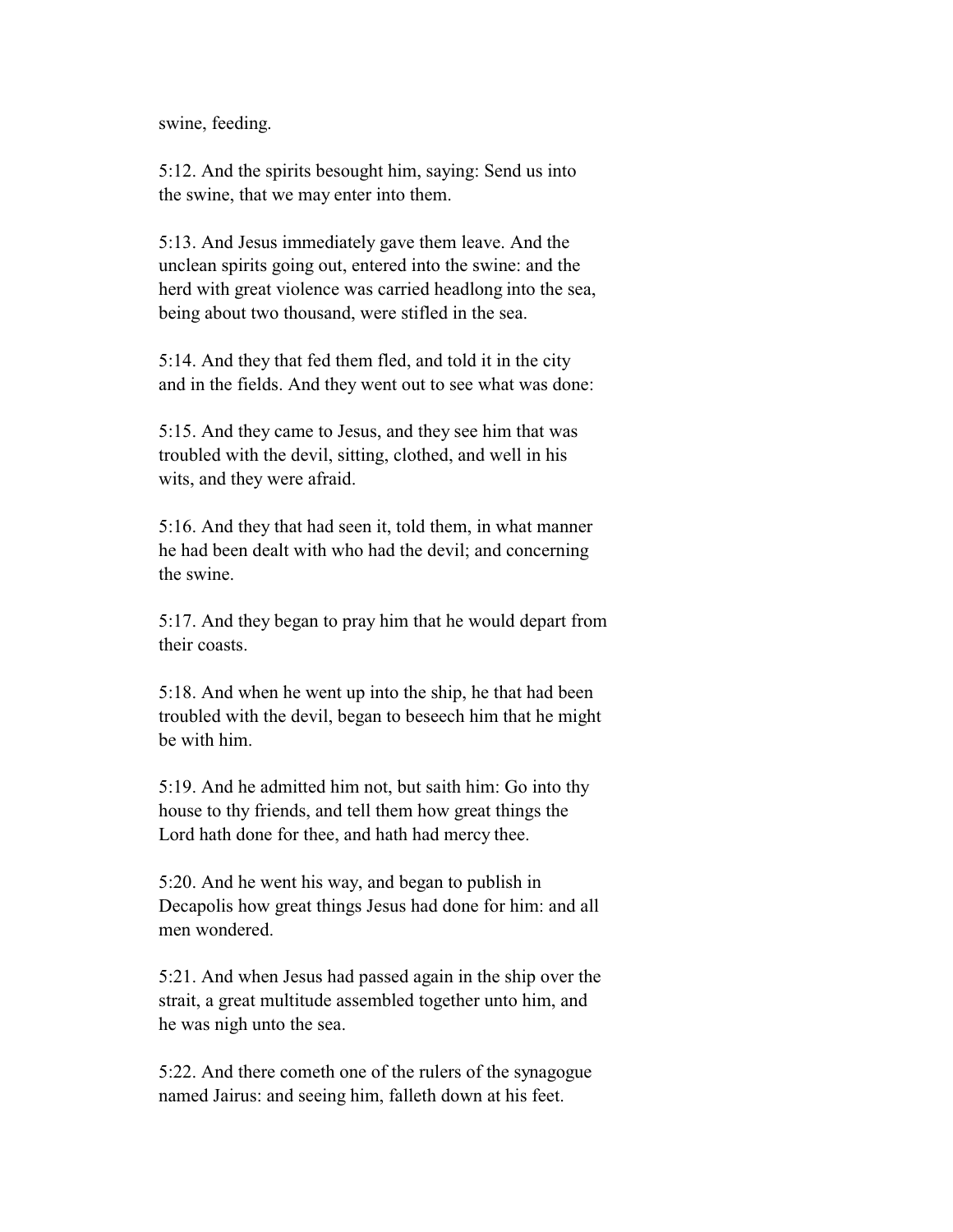5:23. And he besought him much, saying: My daughter is at the point of death, come, lay thy hand upon her, that she may be safe, and may live.

 5:24. And he went with him, and a great multitude followed him, and they thronged him.

 5:25. And a woman who was under an issue of blood twelve years,

 5:26. And had suffered many things from many physicians; and had spent all that she had, and was nothing the better, but rather worse,

 5:27. When she had heard of Jesus, came in the crowd behind him, and touched his garment.

 5:28. For she said: If I shall touch but his garment, I shall be whole.

 5:29. And forthwith the fountain of her blood was dried up, and she felt in her body that she was healed of the evil.

 5:30. And immediately Jesus knowing in himself the virtue that had proceeded from him, turning to the multitude, said: Who hath touched my garments?

 5:31. And his disciples said to him: Thou seest the multitude thronging thee, and sayest thou who hath touched me?

5:32. And he looked about to see her who had done this.

 5:33. But the woman fearing and trembling, knowing what was done in her, came and fell down before him, and told him all the truth.

 5:34. And he said to her: Daughter, thy faith hath made thee whole: go in peace, and be thou whole of thy disease.

 5:35. While he was yet speaking, some come from the ruler of the synagogue's house, saying: Thy daughter is dead: why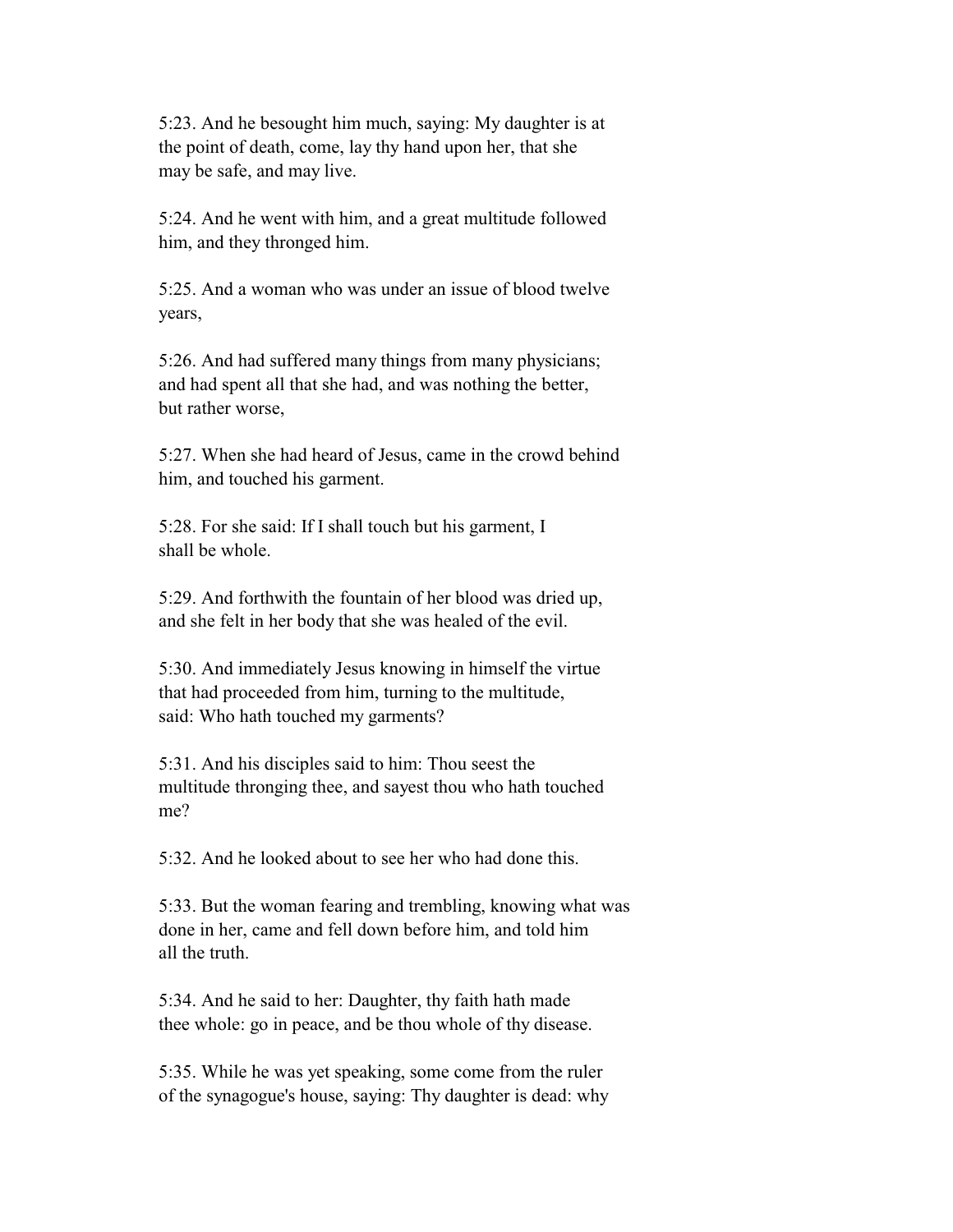dost thou trouble the master any further?

 5:36. But Jesus having heard the word that was spoken, saith to the ruler of the synagogue: Fear not, only believe.

 5:37. And he admitted not any man to follow him, but Peter, and James, and John the brother of James.

 5:38. And they cone to the house of the ruler of the synagogue; and he seeth a tumult, and people weeping and wailing much.

 5:39. And going in, he saith to them Why make you this ado, and weep? the damsel is not dead, but sleepeth.

 5:40. And they laughed him to scorn. But he having put them all out, taketh the father and the mother of the damsel, and them that were with him, and entereth in where the damsel was lying.

 5:41. And taking the damsel by the hand, he saith to her: Talitha cumi, which is, being interpreted: Damsel (I say to thee) arise.

 5:42. And immediately the damsel rose up, and walked: and she was twelve years old: and they were astonished with a great astonishment.

 5:43. And he charged them strictly that no man should know it: and commanded that something should be given her to eat.

## **Mark Chapter 6**

 Christ teaches at Nazareth: he sends forth the twelve apostles: he feeds five thousand with five loaves; and walks upon the sea.

 6:1. And going out from thence, he went into his own country; and his disciples followed him.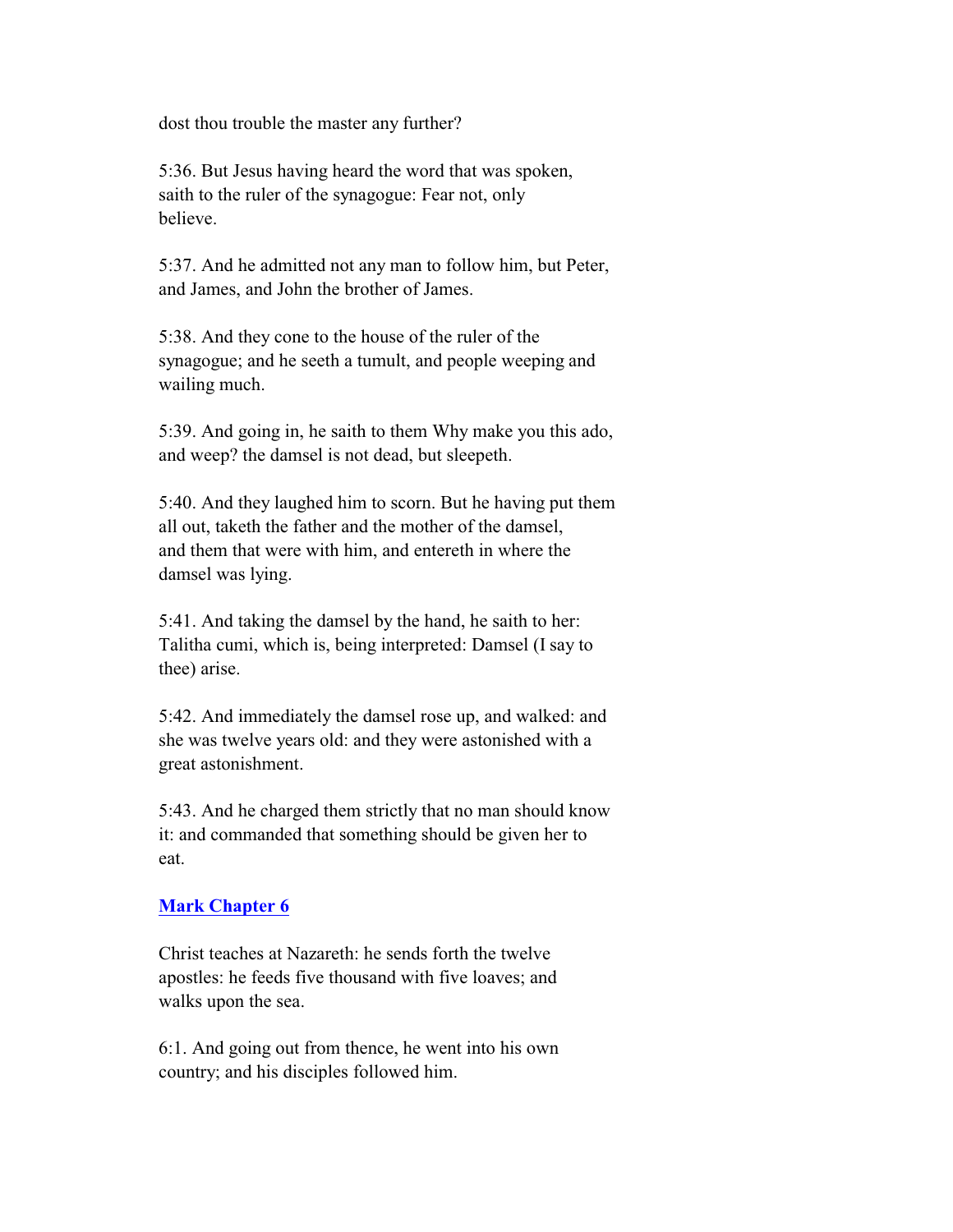6:2. And when the Sabbath was come, he began to teach in the synagogue: and many hearing him were in admiration at his doctrine, saying: How came this man by all these things? and what wisdom is this that is given to him, and such mighty works as are wrought by his hands?

 6:3. Is not this the carpenter, the son of Mary, the brother of James, and Joseph, and Jude, and Simon? are not also his sisters here with us? And they were scandalized in regard of him.

 6:4. And Jesus said to them: A prophet is not without honour, but in his own country, and in his own house, and among his own kindred.

 6:5. And he could not do any miracles there, only that he cured a few that were sick, laying his hands upon them.

 *He could not... Not for want of power, but because he would not work miracles in favour of obstinate and incredulous people, who were unworthy of such favours.*

 6:6. And he wondered because of their unbelief, and he went through the villages round about teaching.

 6:7. And he called the twelve; and began to send them two and two, and gave them power over unclean spirits.

 6:8. And he commanded them that they should take nothing for the way, but a staff only; no scrip, no bread, nor money in their purse,

 6:9. But to be shod with sandals, and that they should not put on two coats.

 6:10. And he said to them: Wheresoever you shall enter into an house, there abide till you depart from that place.

 6:11. And whosoever shall not receive you, nor hear you; going forth from thence, shake off the dust from your feet for a testimony to them.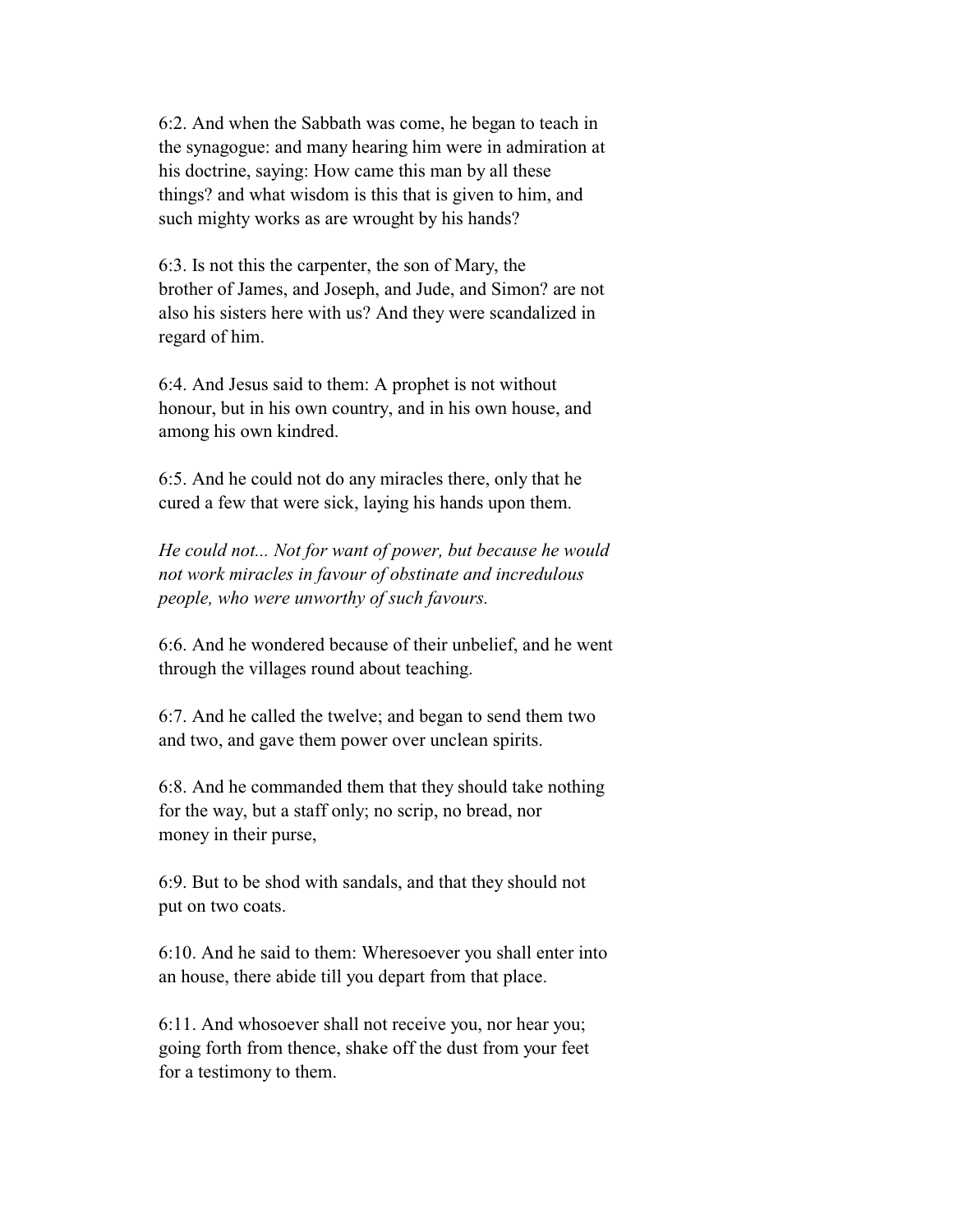6:12. And going forth they preached men should do penance:

 6:13. And they cast out many devils, and anointed with oil many that were sick, and healed them.

 6:14. And king Herod heard, (for his name was made manifest,) and he said: John the Baptist is risen again from dead, and therefore mighty works shew forth themselves in him.

 6:15. And others said: It is Elias. But others said: It is a prophet, as one of the prophets.

 6:16. Which Herod hearing, said: John whom I beheaded, he is risen again from the dead.

 6:17. For Herod himself had sent and apprehended John, and bound him prison for the sake of Herodias the wife of Philip his brother, because he had married her.

 6:18. For John said to Herod: It is not lawful for thee to have thy brother's wife.

 6:19. Now Herodias laid snares for him: and was desirous to put him to death and could not.

 6:20. For Herod feared John, knowing him to be a just and holy man: and kept him, and when he heard him, did many things: and he heard him willingly.

 *And kept him... That is, from the designs of Herodias; and for fear of the people, would not put him to death, though she sought it; and through her daughter she effected her wish.*

 6:21. And when a convenient day was come, Herod made a supper for his birthday, for the princes, and tribunes, and chief men of Galilee.

 6:22. And when the daughter of the same Herodias had come in, and had danced, and pleased Herod, and them that were at table with him, the king said to the damsel: Ask of me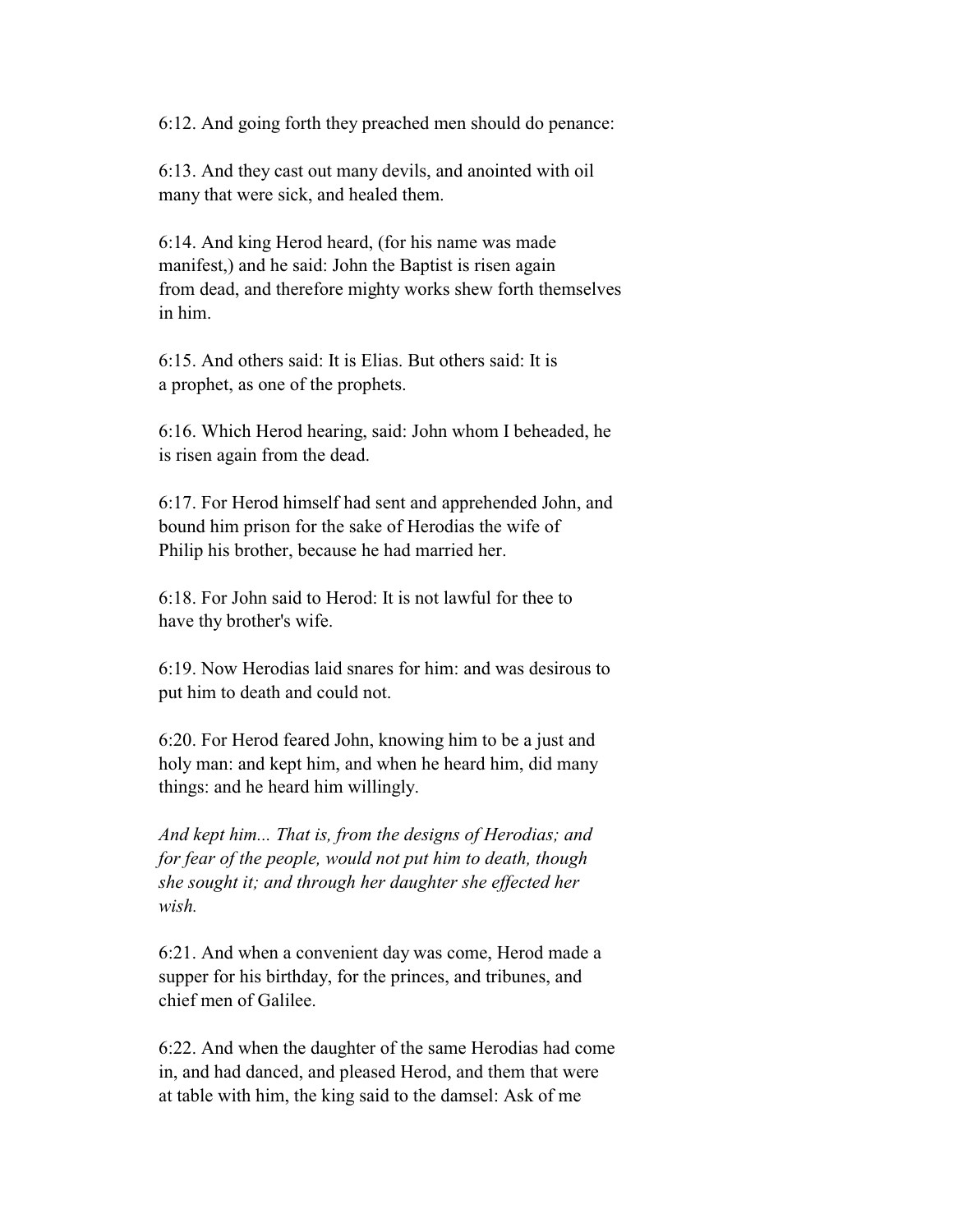what thou wilt, and I will give it thee.

 6:23. And he swore to her: Whatsoever thou shalt ask I will give thee, though it be the half of my kingdom.

 6:24. Who when she was gone out, said to her mother, What shall I ask? But her mother said: The head of John the Baptist.

 6:25. And when she was come in immediately with haste to the king, she asked, saying: I will that forthwith thou give me in a dish, the head of John the Baptist.

 6:26. And the king was struck sad. Yet because of his oath, and because of them that were with him at table, he would not displease her:

 6:27. But sending an executioner, he commanded that his head should be brought in a dish.

 6:28. And he beheaded him in the prison, and brought his head in a dish: and gave to the damsel, and the damsel gave it her mother.

 6:29. Which his disciples hearing came, and took his body, and laid it in a tomb.

 6:30. And the apostles coming together unto Jesus, related to him all things that they had done and taught.

 6:31. And he said to them: Come apart into a desert place, and rest a little. For there were many coming and going: and they had not so much as time to eat.

 6:32. And going up into a ship, they went into a desert place apart.

 6:33. And they saw them going away, and many knew: and they ran flocking thither foot from all the cities, and were there before them.

6:34. And Jesus going out saw a great multitude: and he had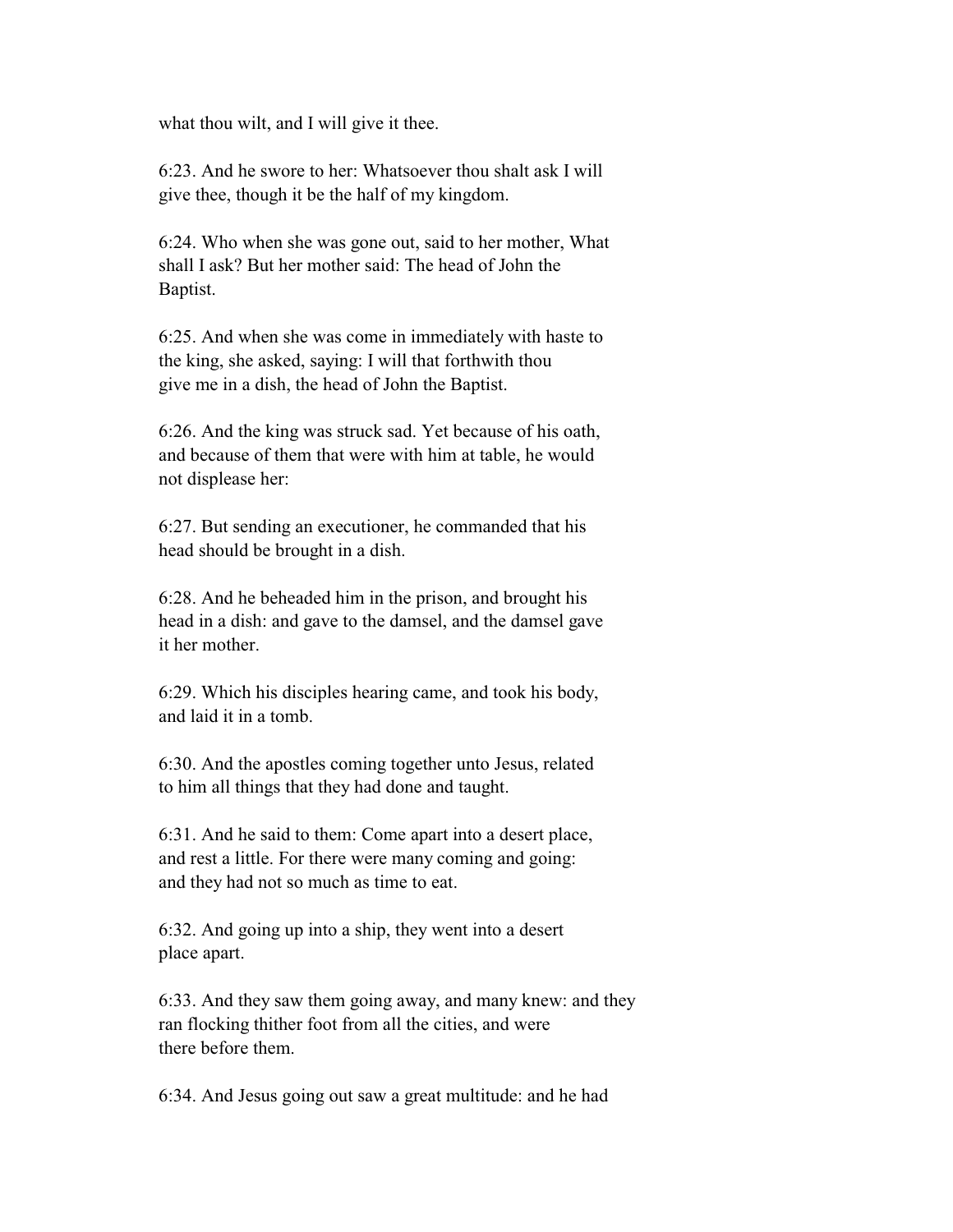compassion on them, because they were as sheep not having a shepherd, and he began to teach them many things.

 6:35. And when the day was now far spent, his disciples came to him, saying: This is a desert place, and the hour is now past:

 6:36. Send them away, that going into the next villages and towns, they may buy themselves meat to eat.

 6:37. And he answering said to them: Give you them to eat. And they said to him: Let us go and buy bread for two hundred pence, and we will give them to eat.

 6:38. And he saith to them: How many loaves have you? go and see. And when they knew, they say: Five, and two fishes.

 6:39. And he commanded them that they should make them all sit down by companies upon the green grass.

 6:40. And they sat down in ranks, by hundreds and by fifties.

 6:41. And when he had taken the five loaves, and the two fishes: looking up to heaven, he blessed, and broke the loaves, and gave to his disciples to set before them: and the two fishes he divided among them all.

6:42. And they all did eat, and had their fill.

 6:43. And they took up the leavings, twelve full baskets of fragments, and of the fishes.

6:44. And they that did eat, were five thousand men.

 6:45. And immediately he obliged his disciples to go up into the ship, that they might go before him over the water to Bethsaida, whilst he dismissed the people.

 6:46. And when he had dismissed them, he went up to the mountain to pray,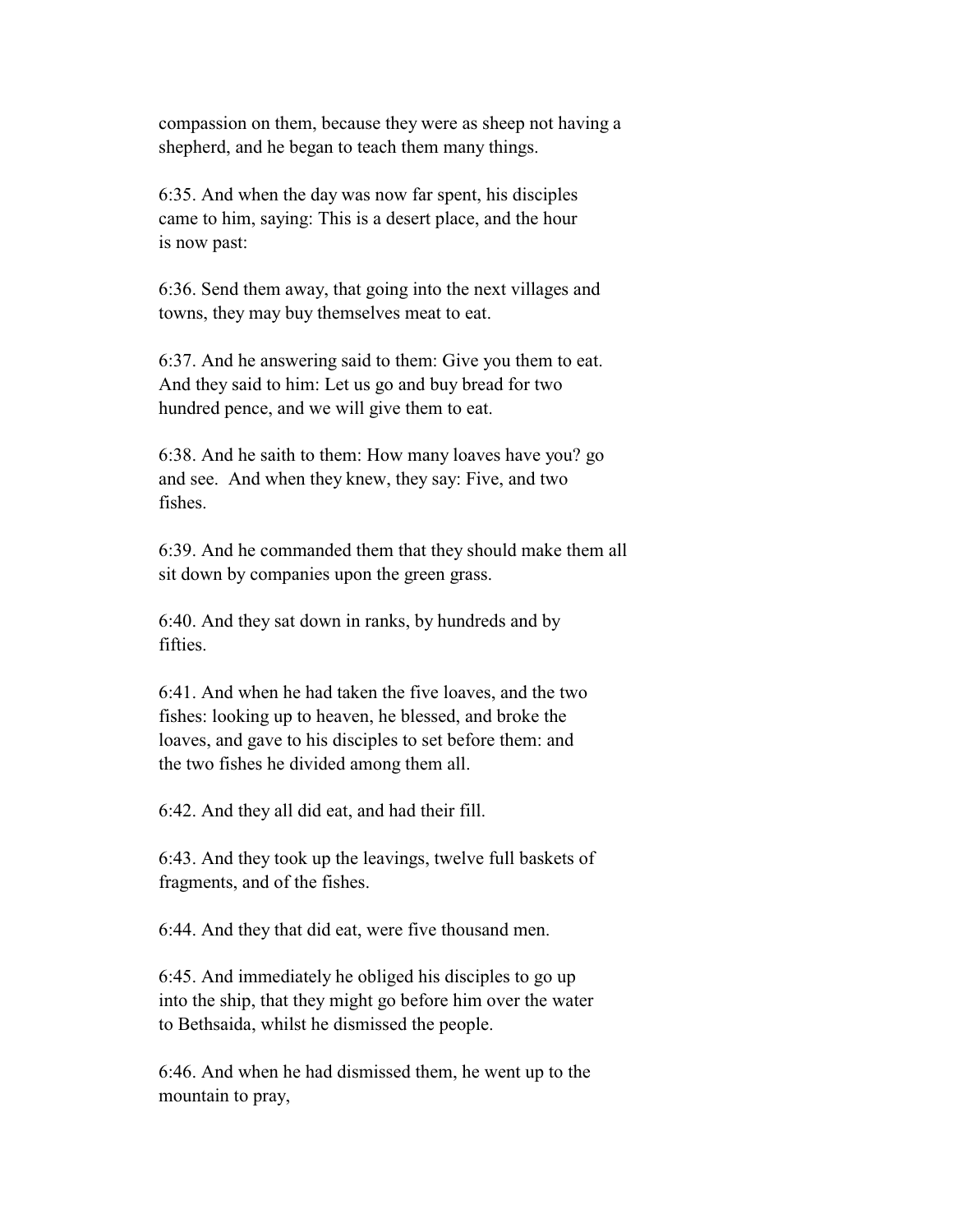6:47. And when it was late, the ship was in the midst of the sea, and himself alone on the land.

 6:48. And seeing them labouring in rowing, (for the wind was against them,) and about the fourth watch of the night, he cometh to them walking upon the sea, and he would have passed by them.

 6:49. But they seeing him walking upon the sea, thought it was an apparition, and they cried out.

 6:50. For they all saw him, and were troubled bled. And immediately he spoke with them, and said to them: Have a good heart, it is I, fear ye not.

 6:51. And he went up to them into the ship, and the wind ceased: and they were far more astonished within themselves:

 6:52. For they understood not concerning the loaves; for their heart was blinded.

 6:53. And when they had passed over, they came into the land of Genezareth, and set to the shore.

 6:54. And when they were gone out of the ship, immediately they knew him:

 6:55. And running through that whole country, they began to carry about in beds those that were sick, where they heard he was.

 6:56. And whithersoever he entered, into towns or into villages or cities, they laid the sick in the streets, and besought him that they might touch but the hem of his garment: and as many as touched him were made whole.

## **Mark Chapter 7**

 Christ rebukes the Pharisees. He heals the daughter of the woman of Chanaan; and the man that was deaf and dumb.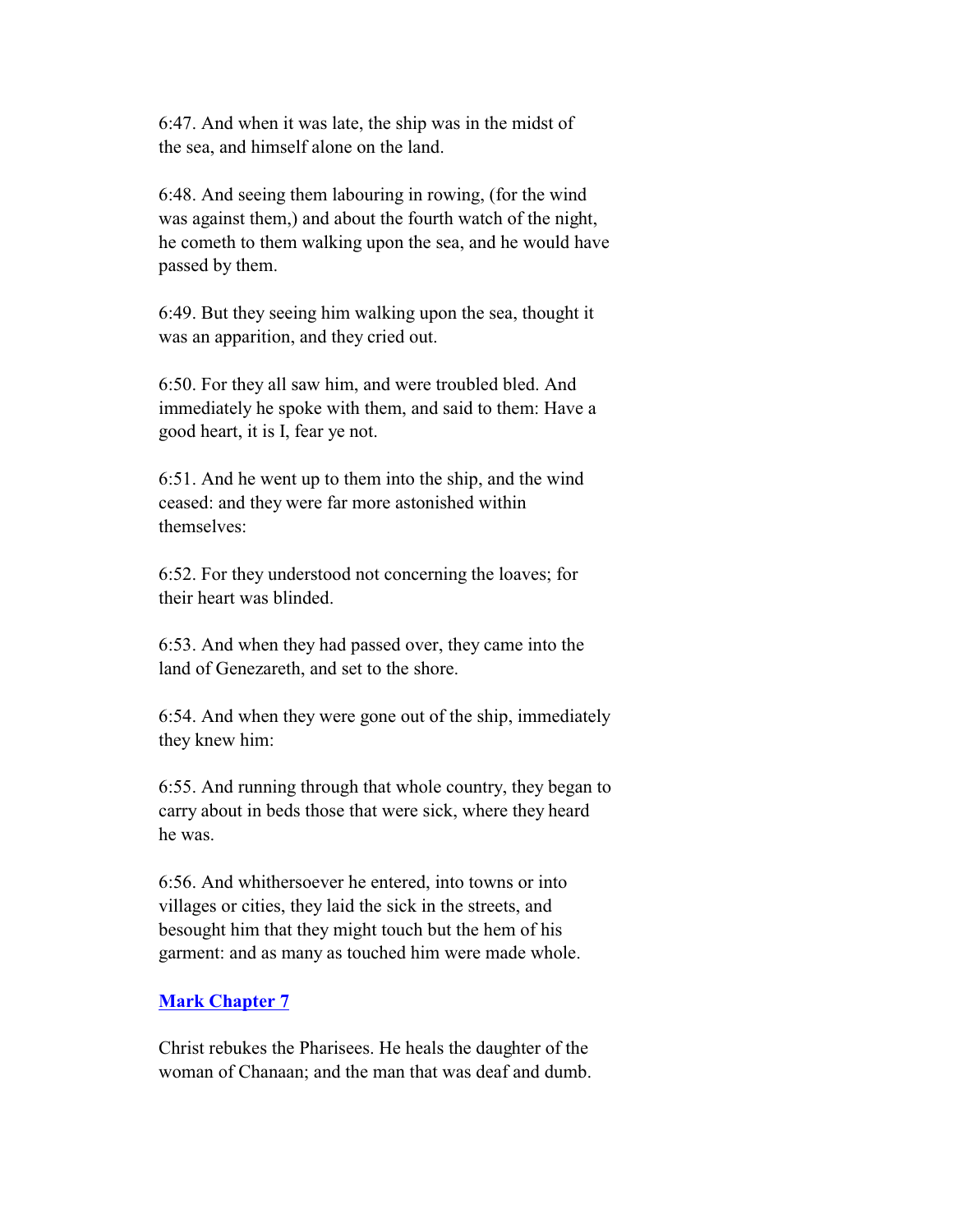7:1. And there assembled together unto him the Pharisees and some of the scribes, coming from Jerusalem.

 7:2. And when they had seen some of his disciples eat bread with common, that is, with unwashed hands, they found fault.

 7:3. For the Pharisees and all the Jews eat not without often washing their hands, holding the tradition of the ancients.

 7:4. And when they come from the market, unless they be washed, they eat not: and many other things there are that have been delivered to them to observe, the washings of cups and of pots and of brazen vessels and of beds.

 7:5. And the Pharisees and scribes asked him: Why do not thy disciples walk according to the tradition of the ancients, but they eat bread with common hands?

 7:6. But he answering, said to them: Well did Isaias prophesy of you hypocrites, as it is written: This people honoureth me with their lips, but their heart is far from me.

 7:7. And in vain do they worship me, teaching doctrines and precepts of men.

 *Doctrines and precepts of men... See the annotations, Matt. 15. 9, 11.*

 7:8. For leaving the commandment of God, you hold the tradition of men, the washing of pots and of cups: and many other things you do like to these.

 7:9. And he said to them: Well do you make void the commandment of God, that you may keep your own tradition.

 7:10. For Moses said: Honour thy father and thy mother. And He that shall curse father or mother, dying let him die.

7:11. But you say: If a man shall say to his father or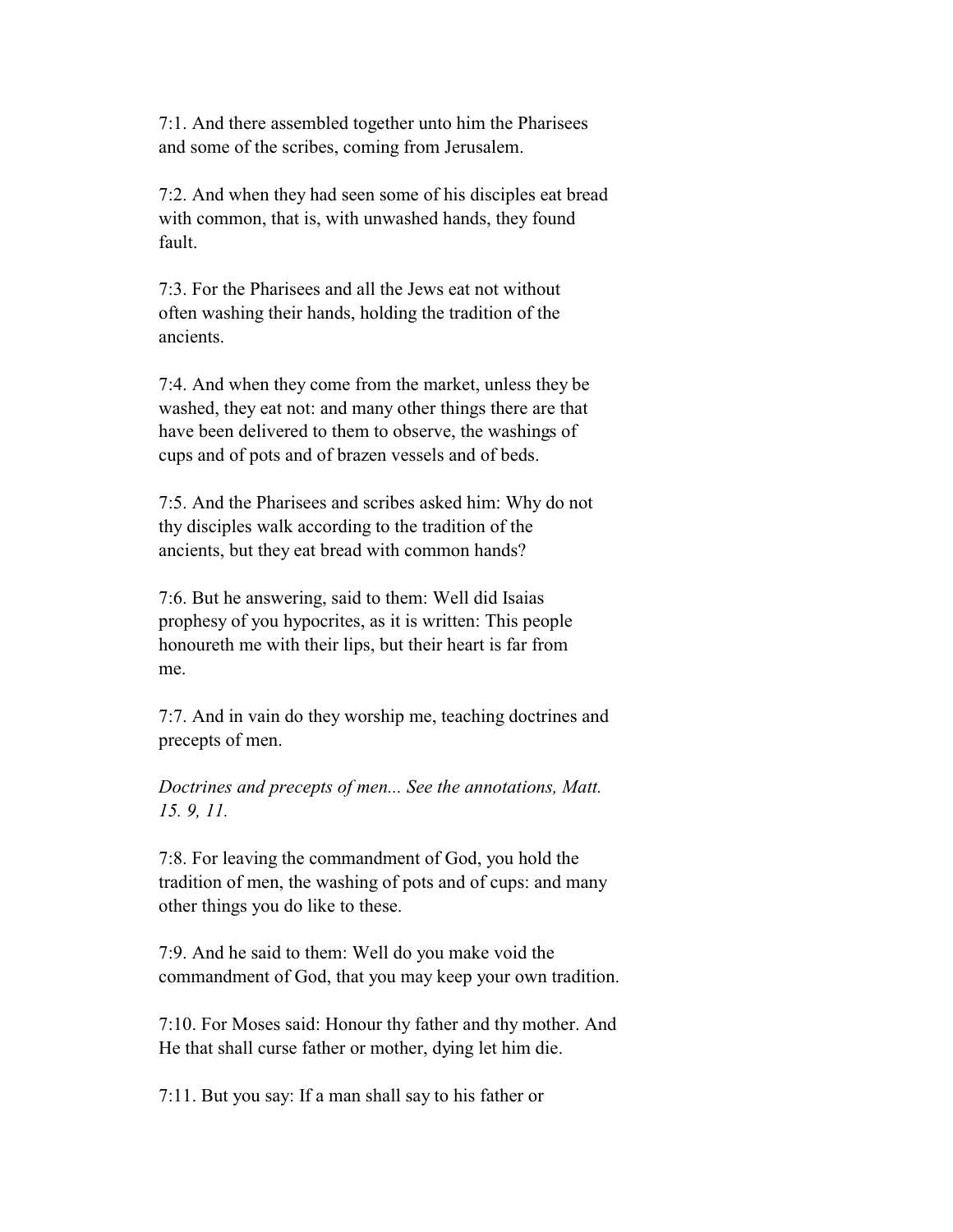mother, Corban (which is a gift) whatsoever is from me shall profit thee.

 7:12. And further you suffer him not to do any thing for his father or mother,

 7:13. Making void the word of God by your own tradition, which you have given forth. And many other such like things you do.

 7:14. And calling again the multitude unto him, he said to them: Hear ye me all and understand.

 7:15. There is nothing from without a man that entering into him can defile him. But the things which come from a man, those are they that defile a man.

7:16. If any man have ears to hear, let him hear.

 7:17. And when he was come into the house from the multitude, his disciples asked him the parable.

 7:18. And he saith to them: So are you also without knowledge? Understand you not that every thing from without entering into a man cannot defile him:

 7:19. Because it entereth not into his heart but goeth into his belly and goeth out into the privy, purging all meats?

 7:20. But he said that the things which come out from a man, they defile a man.

 7:21. For from within, out of the heart of men, proceed evil thoughts, adulteries, fornications, murders,

 7:22. Thefts, covetousness, wickedness, deceit, lasciviousness, an evil eye, blasphemy, pride, foolishness.

 7:23. All these evil things come from within and defile a man.

7:24. And rising from thence he went into the coasts of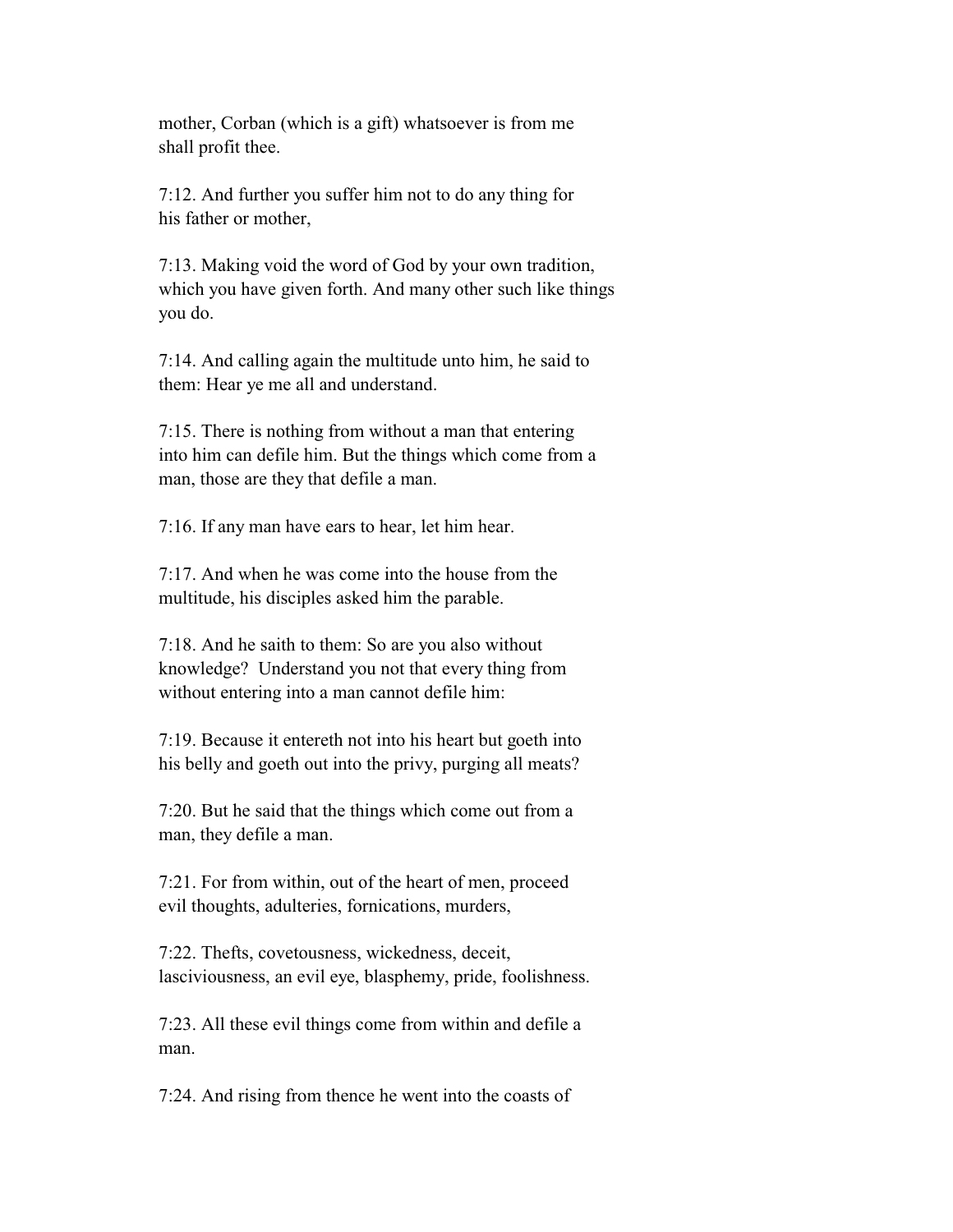Tyre and Sidon: and entering into a house, he would that no man should know it. And he could not be hid.

 7:25. For a woman as soon as she heard of him, whose daughter had an unclean spirit, came in and fell down at his feet.

 7:26. For the woman was a Gentile, a Syrophenician born. And she besought him that he would cast forth the devil out of her daughter.

 7:27. Who said to her: suffer first the children to be filled: for it is not good to take the bread of the children and cast it to the dogs.

 7:28. But she answered and said to him: Yea, Lord; for the whelps also eat under the table of the crumbs of the children.

 7:29. And he said to her: For this saying, go thy way. The devil is gone out of thy daughter.

 7:30. And when she was come into her house, she found the girl lying upon the bed and that the devil was gone out.

 7:31. And again going out of the coasts of Tyre, he came by Sidon to the sea of Galilee, through the midst the of the coasts of Decapolis.

 7:32. And they bring to him one deaf and dumb: and they besought him that he would lay his hand upon him.

 7:33. And taking him from the multitude apart, he put his fingers into his ears: and spitting, he touched his tongue.

 7:34. And looking up to heaven, he groaned and said to him: Ephpheta, which is, Be thou opened.

 7:35. And immediately his ears were opened and the string of his tongue was loosed and he spoke right.

7:36. And he charged them that they should tell no man. But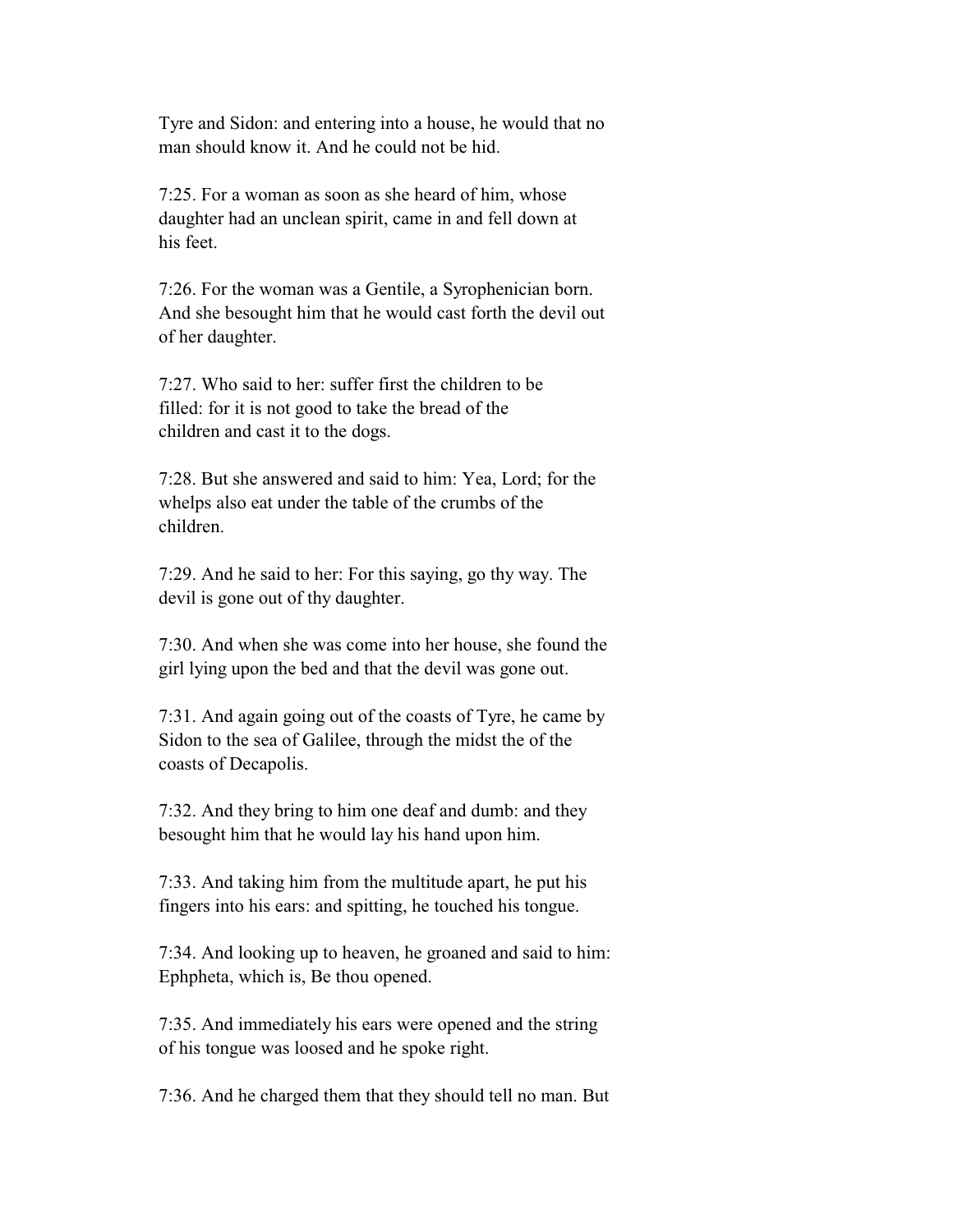the more he charged them, so much the more a great deal did they publish it.

 7:37. And so much the more did they wonder, saying: He hath done all things well. He hath made both the deaf to hear and the dumb to speak.

## **Mark Chapter 8**

 Christ feeds four thousand. He gives sight to a blind man. He foretells his passion.

 8:1. In those days again, when there was great multitude and they had nothing to eat; calling his disciples together, he saith to them:

 8:2. I have compassion on the multitude, for behold they have now been with me three days and have nothing to eat.

 8:3. And if I shall send them away fasting to their home, they will faint in the way: for some of them came from afar off.

 8:4. And his disciples answered him: From whence can any one fill them here with bread in the wilderness?

 8:5. And he asked them: How many loaves have ye? Who said: Seven.

 8:6. And he commanded the people to sit down on the ground. And taking the seven loaves, giving thanks, he broke and gave to his disciples for to set before them. And they set them before the people.

 8:7. And they had a few little fishes: and he blessed them and commanded them to be set before them.

 8:8. And they did eat and were filled: and they took up that which was left of the fragments, seven baskets.

 8:9. And they that had eaten were about four thousand. And he sent them away.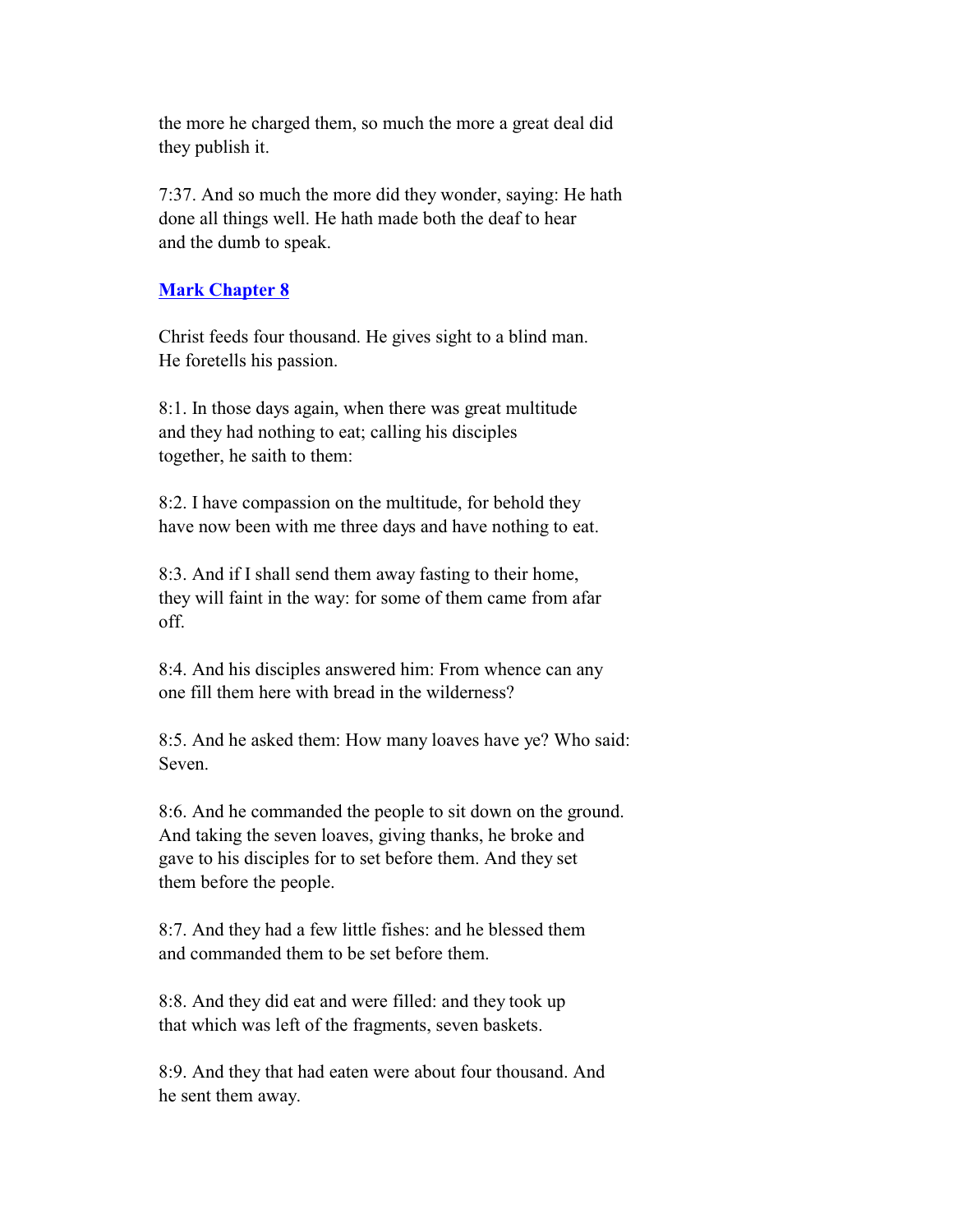8:10. And immediately going up into a ship with his disciples, he came into the parts of Dalmanutha.

 8:11. And the Pharisees came forth and began to question with him, asking him a sign from heaven, tempting him.

 8:12. And sighing deeply in spirit, he saith: Why doth this generation seek a sign? Amen, I say to you, a sign shall not be given to this generation.

 8:13. And leaving them, he went up again into the ship and passed to the other side of the water.

 8:14. And they forgot to take bread: and they had but one loaf with them in the ship.

 8:15. And he charged them saying: Take heed and beware of the leaven of the Pharisees and of the leaven of Herod.

 8:16. And they reasoned among themselves, saying: Because we have no bread.

 8:17. Which Jesus knowing, saith to them: Why do you reason, because you have no bread? Do you not yet know nor understand? Have you still your heart blinded?

 8:18. Having eyes, see you not? And having ears, hear you not? Neither do you remember?

 8:19. When I broke the five loves among five thousand, how many baskets full of fragments took you up? They say to him: Twelve.

 8:20. When also the seven loaves among four thousand, how many baskets of fragments took you up? And they say to him: Seven.

8:21. And he said to them: How do you not yet understand?

 8:22. And they came to Bethsaida: and they bring to him a blind man. And they besought him that he would touch him.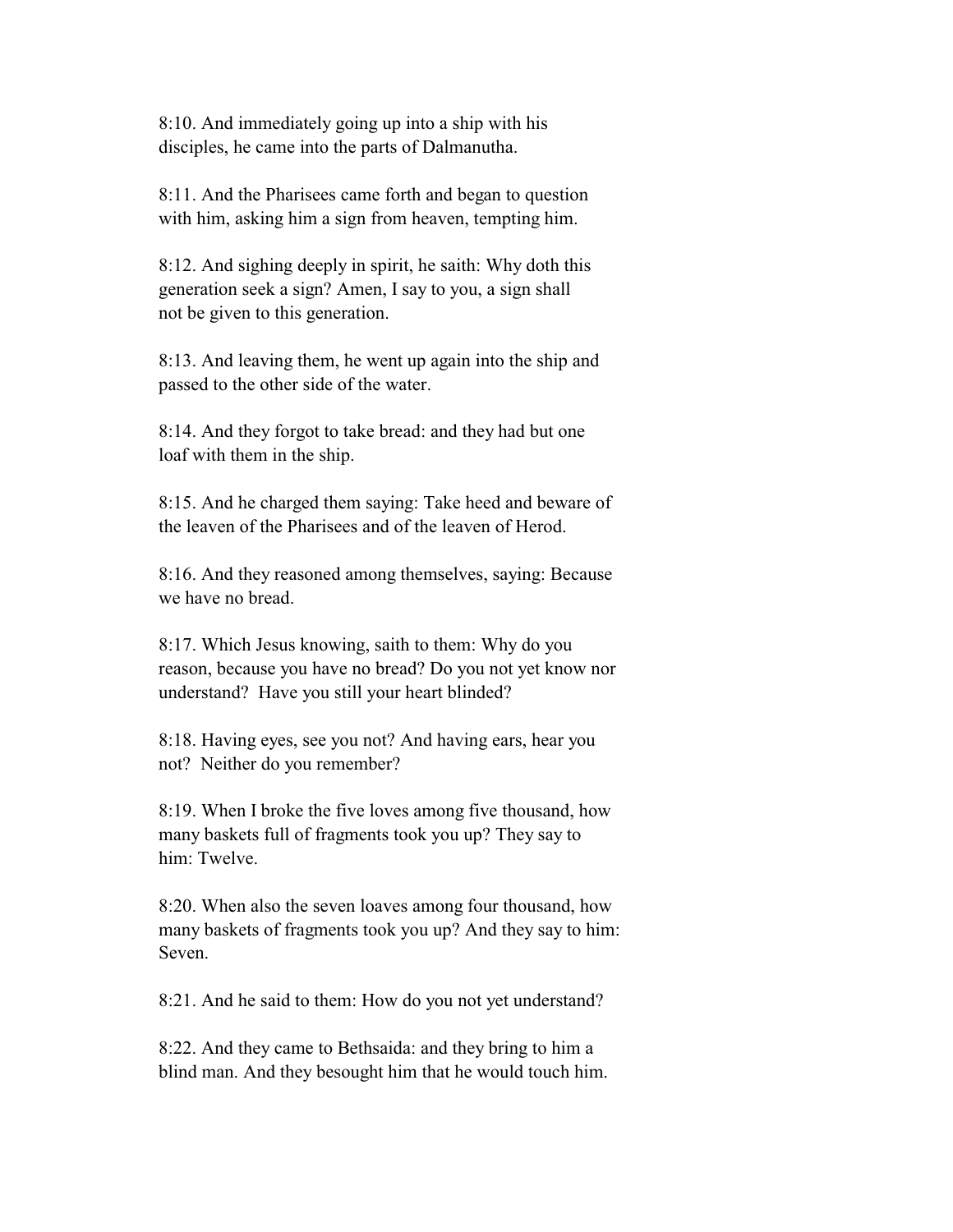8:23. And taking the blind man by the hand, he led him out of the town. And spitting upon his eyes, laying his hands on him, he asked him if he saw any thing.

 8:24. And looking up, he said: I see men, as it were trees, walking.

 8:25. After that again he laid his hands upon his eyes: and he began to see and was restored, so that he saw all things clearly.

 8:26. And he sent him into his house, saying: Go into thy house, and if thou enter into the town, tell nobody.

 8:27. And Jesus went out, and his disciples into the towns of Caesarea Philippi. And in the way, he asked his disciples, saying to them: Whom do men say that I am?

 8:28. Who answered him, saying: John the Baptist; but some Elias, and others as one of the prophets.

 8:29. Then he saith to them: But whom do you say that I am? Peter answering said to him: Thou art the Christ.

 8:30. And he strictly charged them that they should not tell any man of him.

 8:31. And he began to teach them that the Son of man must suffer many things and be rejected by the ancients and by the high priests and the scribes: and be killed and after three days rise again.

 8:32. And he spoke the word openly. And Peter taking him began to rebuke him.

 8:33. Who turning about and seeing his disciples, threatened Peter, saying: Go behind me, Satan, because thou savourest not the things that are of God but that are of men.

 8:34. And calling the multitude together with his disciples, he said to them: If any man will follow me, let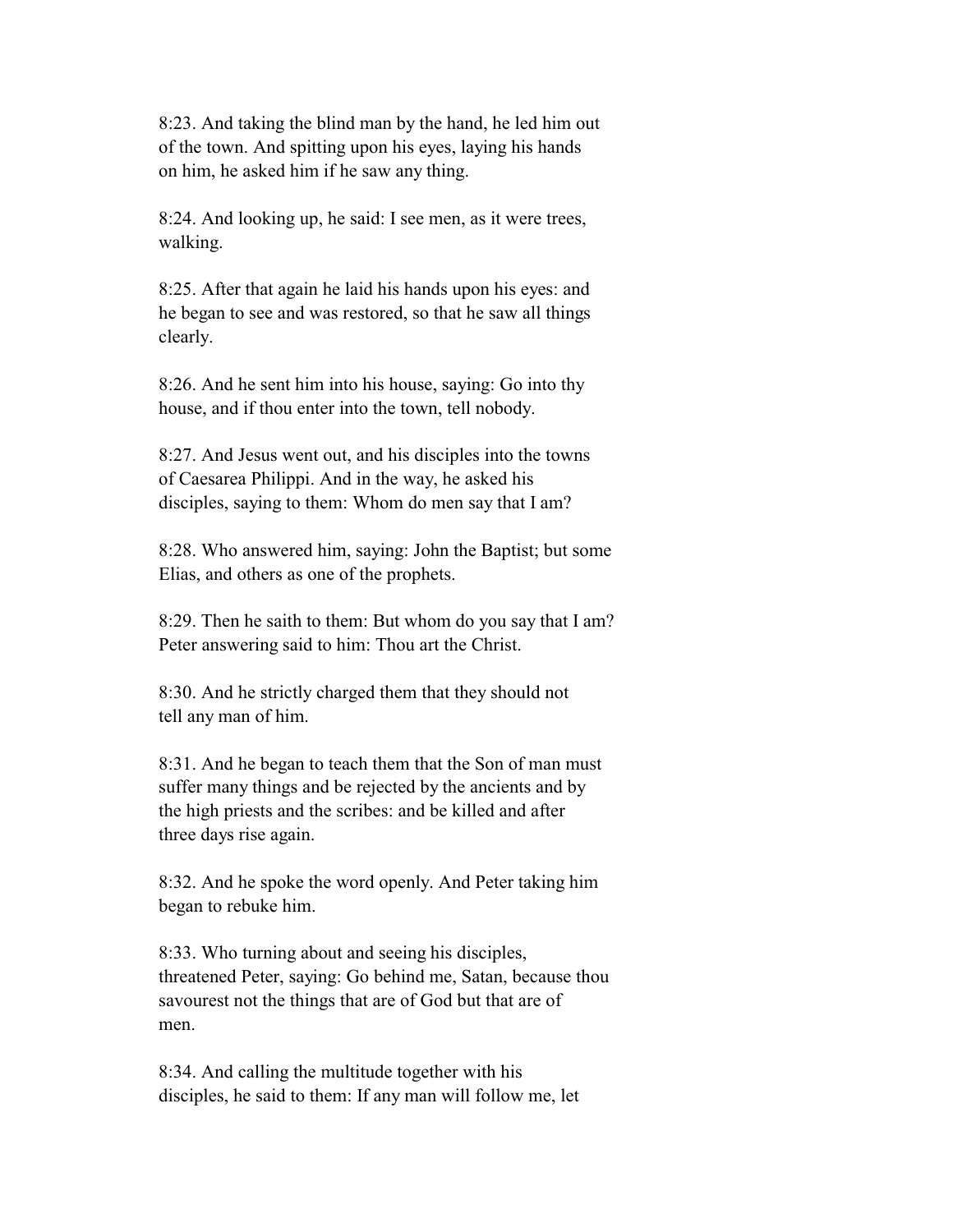him deny himself and take up his cross and follow me.

 8:35. For whosoever will save his life shall lose it: and whosoever shall lose his life for my sake and the gospel shall save it.

 8:36. For what shall it profit a man, if he gain the whole world and suffer the loss of his soul?

8:37. Or what shall a man give in exchange for his soul:

 8:38. For he that shall be ashamed of me and of my words, in this adulterous and sinful generation: the Son of man also will be ashamed of him, when he shall come in the glory of his Father with the holy angels.

 8:39. And he said to them: Amen f say to you that there are some of them that stand here who shall not taste death till they see the kingdom of God coming in power.

## **Mark Chapter 9**

 Christ is transfigured. He casts out the dumb spirit. He teaches humility and to avoid scandal.

 9:1. And after six days, Jesus taketh with him Peter and James and John, and leadeth them up into an high mountain apart by themselves, and was transfigured before them.

 9:2. And his garments became shining and exceeding white as snow, so as no fuller upon earth can make white.

 9:3. And there appeared to them Elias with Moses: and they were talking with Jesus.

 9:4. And Peter answering, said to Jesus: Rabbi, it is good for us to be here. And let us make three tabernacles, one for thee, and one for Moses, and one for Elias.

 9:5. For he knew not what he said: for they were struck with fear.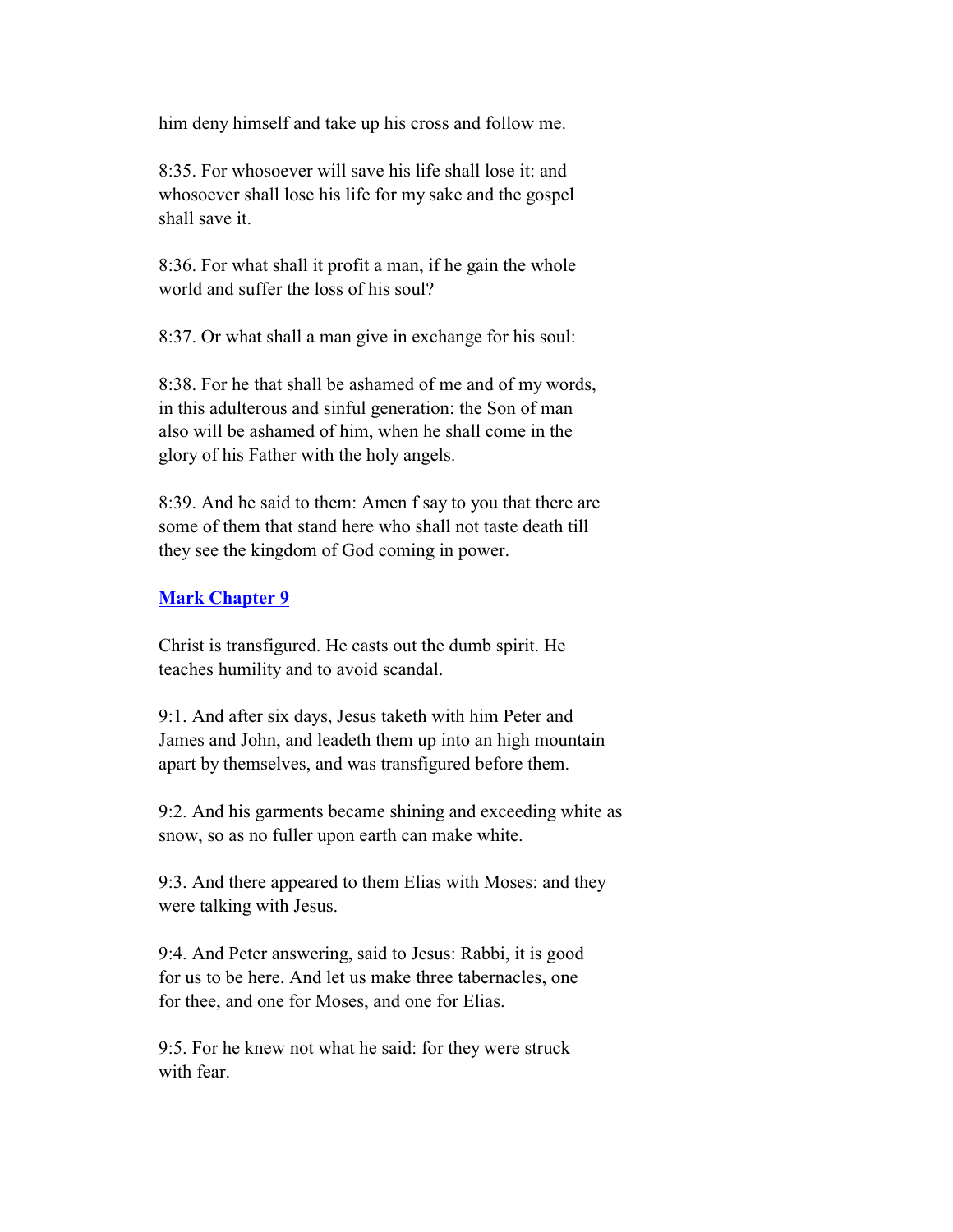9:6. And there was a cloud overshadowing them. And a voice came out of the cloud, saying: This is my most beloved Son. Hear ye him.

 9:7. And immediately looking about, they saw no man any more, but Jesus only with them.

 9:8. And as they came down from the mountain, he charged them not to tell any man what things they had seen, till the Son of man shall be risen again from the dead.

 9:9. And they kept the word to themselves; questioning together what that should mean, when he shall be risen from the dead.

 9:10. And they asked him, saying: Why then do the Pharisees and scribes say that Elias must come first?

 9:11. Who answering, said to then: Elias, when he shall come first, shall restore all things; and as it is written of the Son of man that he must suffer many things and be despised.

 9:12. But I say to you that Elias also is come (and they have done to him whatsoever they would), as it is written of him.

 9:13. And coming to his disciples he saw a great multitude about them and the scribes disputing with them.

 9:14. And presently all the people, seeing Jesus, were astonished and struck with fear: and running to him, they saluted him.

 9:15. And he asked them: What do you question about among you?

 9:16. And one of the multitude, answering, said: Master, I have brought my son to thee, having a dumb spirit.

 9:17. Who, wheresoever he taketh him, dasheth him: and he foameth and gnasheth with the teeth and pineth away. And I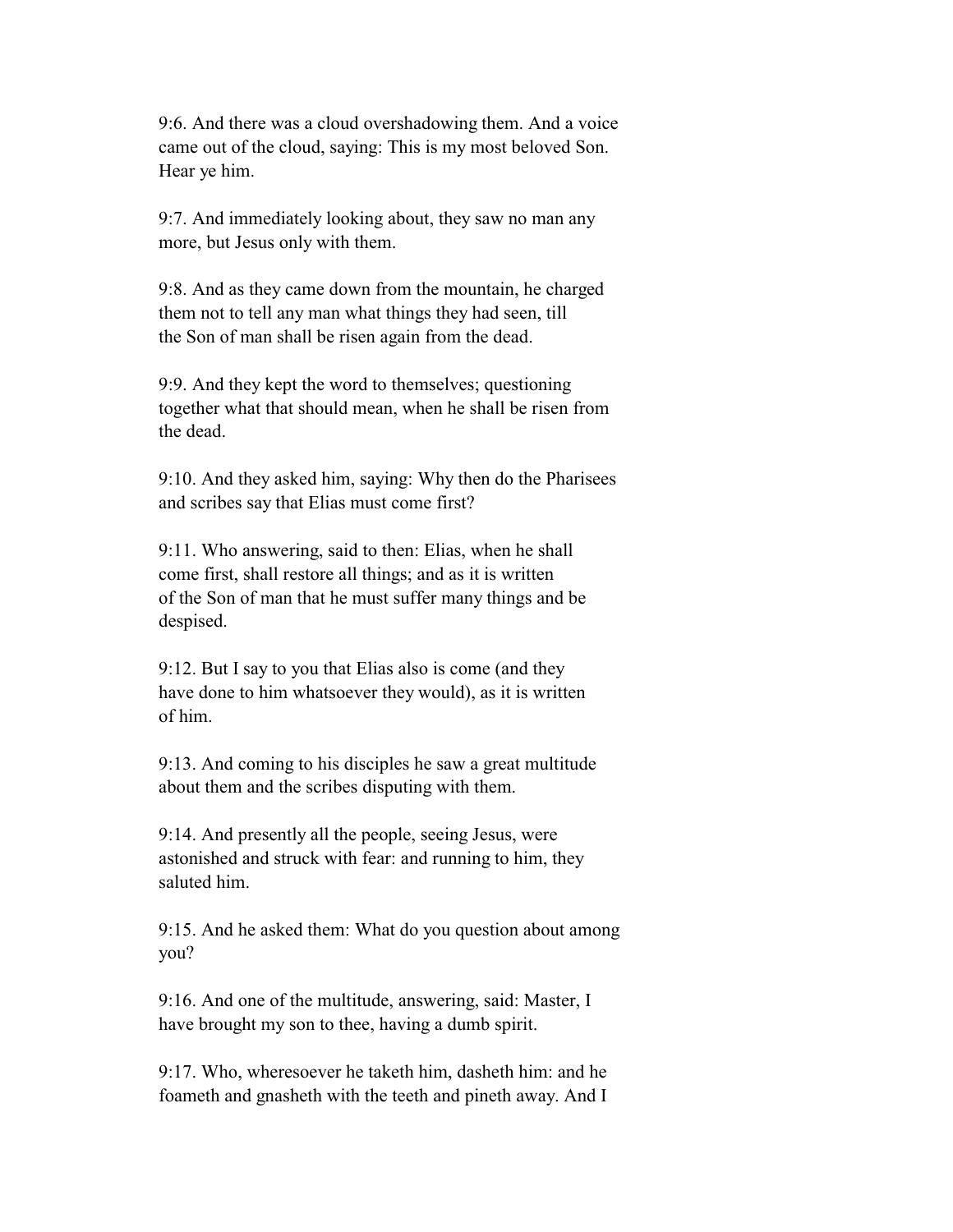spoke to thy disciples to cast him out: and they could not.

 9:18. Who answering them, said: O incredulous generation, how long shall I be with you? How long shall I suffer you? Bring him unto me.

 9:19. And they brought him. And when he had seen him, immediately the spirit troubled him and being thrown down upon the ground, he rolled about foaming.

 9:20. And he asked his father: How long time is it since this hath happened unto him? But he sad: From his infancy.

 9:21. And oftentimes hath he cast him into the fire and into the waters to destroy him. But if thou canst do any thing, help us, having compassion on us.

 9:22. And Jesus saith to him: If thou canst believe, all things are possible to him that believeth.

 9:23. And immediately the father of the boy crying out, with tears said: I do believe, Lord. Help my unbelief.

 9:24. And when Jesus saw the multitude running together, he threatened the unclean spirit, saying to him: Deaf and dumb spirit, I command thee, go out of him and enter not any more into him.

 9:25. And crying out and greatly tearing him, he went our of him. And he became as dead, so that many said: He is dead.

 9:26. But Jesus taking him by the hand, lifted him up. And he arose.

 9:27. And when he was come into the house, his disciples secretly asked him: Why could not we cast him out?

 9:28. And he said to them: This kind can go out by nothing, but by prayer and fasting.

9:29. And departing from thence, they passed through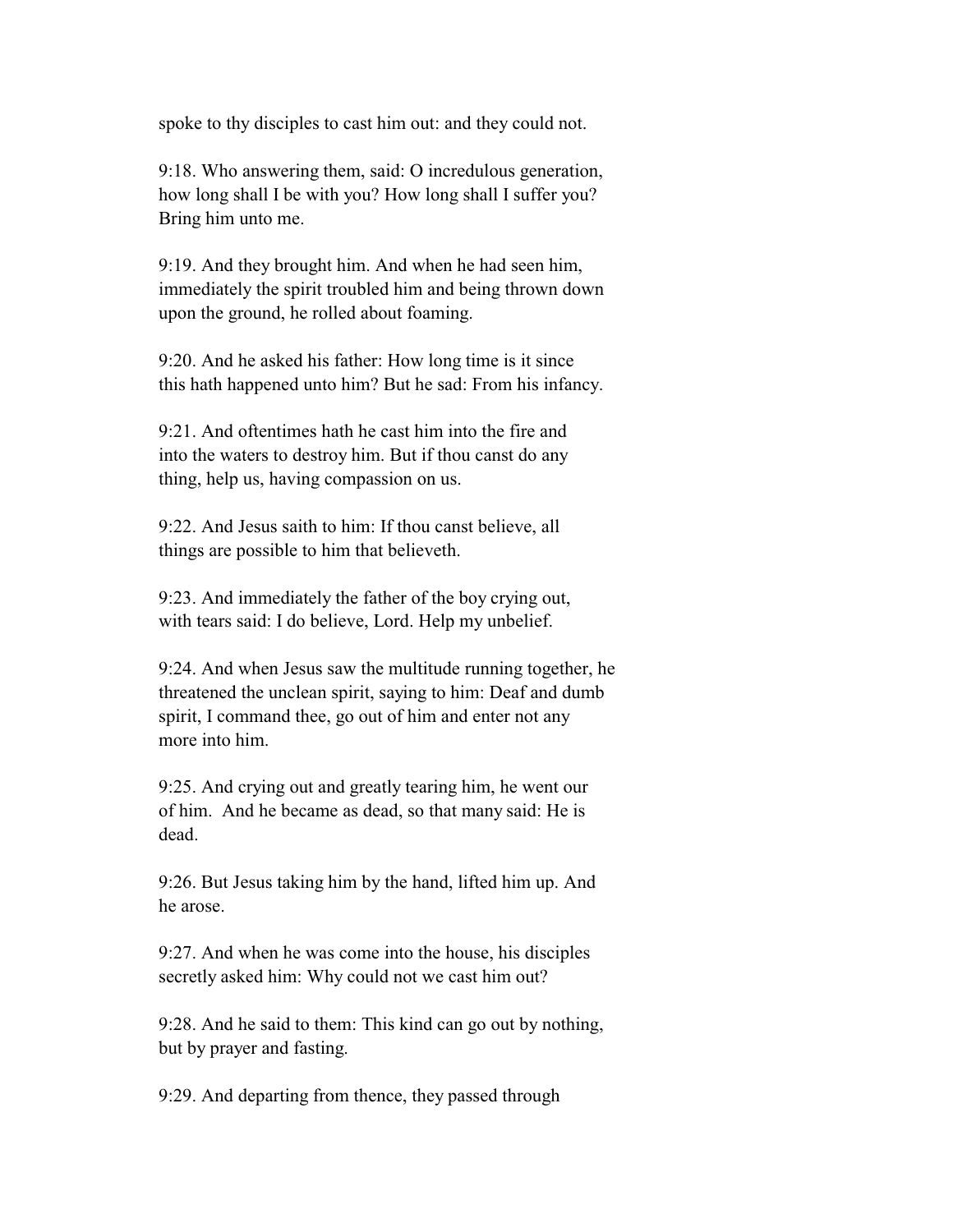Galilee: and he would not that any man should know it.

 9:30. And he taught his disciples and said to them: The Son of man shall be betrayed into the hands of men, and they shall kill him; and after that he is killed, he shall rise again the third day.

 9:31. But they understood not the word: and they were afraid to ask him.

 9:32. And they came to Capharnaum. And when they were in the house, he asked them: What did you treat of in the way?

 9:33. But they held their peace, for in the way they had disputed among themselves, which of them should be the greatest.

 9:34. And sitting down, he called the twelve and saith to them: If any man desire to be first, he shall be the last of all and be minister of all.

 9:35. And taking a child, he set him in the midst of them. Whom when he had embraced, he saith to them:

 9:36. Whosoever shall receive one such child as this in my name receiveth me. And whosoever shall receive me receiveth not me but him that sent me.

 9:37. John answered him, saying: Master, we saw one casting out devils in thy name, who followeth not us: and we forbade him.

 9:38. But Jesus said: Do not forbid him. For there is no man that doth a miracle in my name and can soon speak ill of me.

9:39. For he that is not against you is for you.

 9:40. For whosoever shall give you to drink a cup of water in my name, because you belong to Christ: amen I say to you, he shall not lose his reward.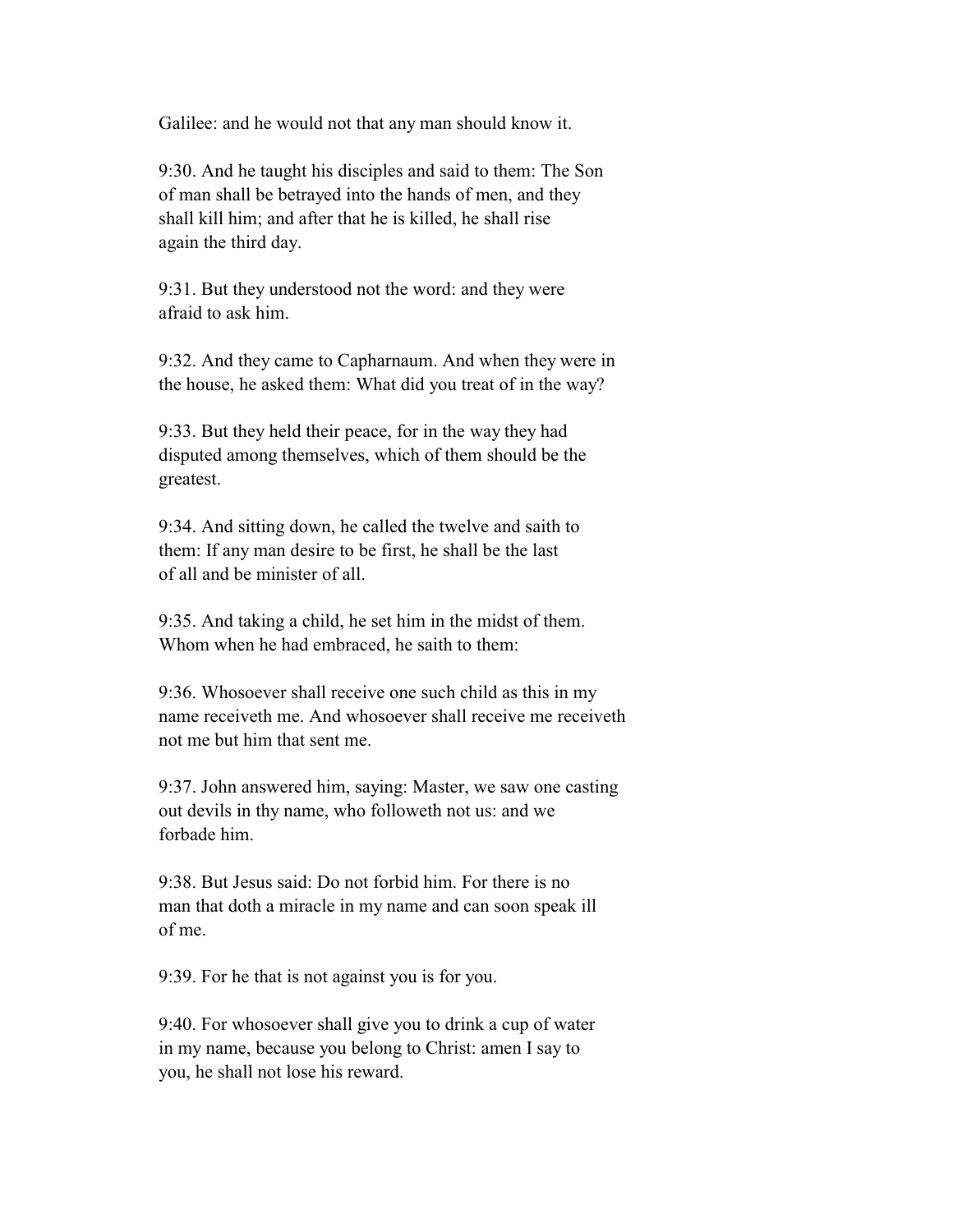9:41. And whosoever shall scandalize one of these little ones that believe in me: it were better for him that a millstone were hanged about his neck and he were cast into the sea.

 9:42. And if thy hand scandalize thee, cut it off: it is better for thee to enter into life, maimed, than having two hands to go into hell, into unquenchable fire:

 9:43. Where their worm dieth not, and the fire is not extinguished.

 9:44. And if thy foot scandalize thee, cut it off: it is better for thee to enter lame into life everlasting than having two feet to be cast into the hell of unquenchable fire:

 9:45. Where their worm dieth not, and the fire is not extinguished.

 9:46. And if thy eye scandalize thee, pluck it out: it is better for thee with one eye to enter into the kingdom of God than having two eyes to be cast into the hell of fire:

 9:47. Where their worm dieth not, and the fire is not extinguished.

 9:48. For every one shall be salted with fire: and every victim shall be salted with salt.

 9:49. Salt is good. But if the salt become unsavoury, wherewith will you season it? Have salt in you: and have peace among you.

## **Mark Chapter 10**

 Marriage is not to be dissolved. The danger of riches. The ambition of the sons of Zebedee. A blind man is restored to his sight.

 10:1. And rising up from thence, he cometh into the coast of Judea beyond the Jordan: and the multitude flocked to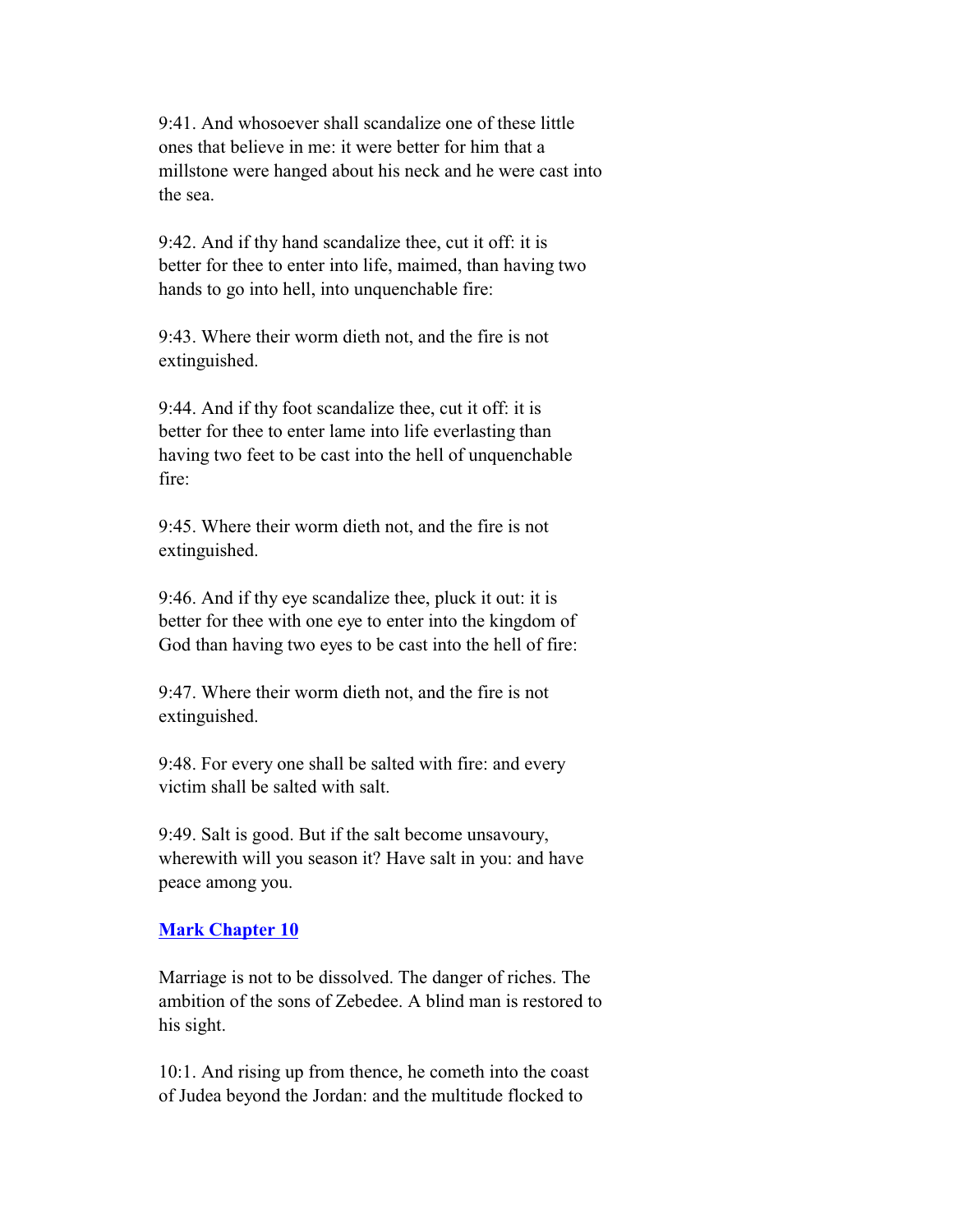him again. And as he was accustomed, he taught them again.

 10:2. And the Pharisees coming to him asked him, tempting him: Is it lawful for a man to put away his wife?

 10:3. But he answering, saith to them: What did Moses command you?

 10:4. Who said: Moses permitted to write a bill of divorce and to put her away.

 10:5. To whom Jesus answering, said: Because of the hardness of your heart, he wrote you that precept.

 10:6. But from the beginning of the creation, God made them male and female.

 10:7. For this cause, a man shall leave his father and mother and shall cleave to his wife.

 10:8. And they two shall be in one flesh. Therefore now they are not two, but one flesh.

 10:9. What therefore God hath joined together, let no man put asunder.

 10:10. And in the house again his disciples asked him concerning the same thing.

 10:11. And he saith to them: Whosoever shall put away his wife and marry another committeth adultery against her.

 10:12. And if the wife shall put away her husband and be married to another, she committeth adultery.

 10:13. And they brought to him young children, that he might touch them. And the disciples rebuked them that brought them.

 10:14. Whom when Jesus saw, he was much displeased and saith to them: Suffer the little children to come unto me and forbid them not: for of such is the kingdom of God.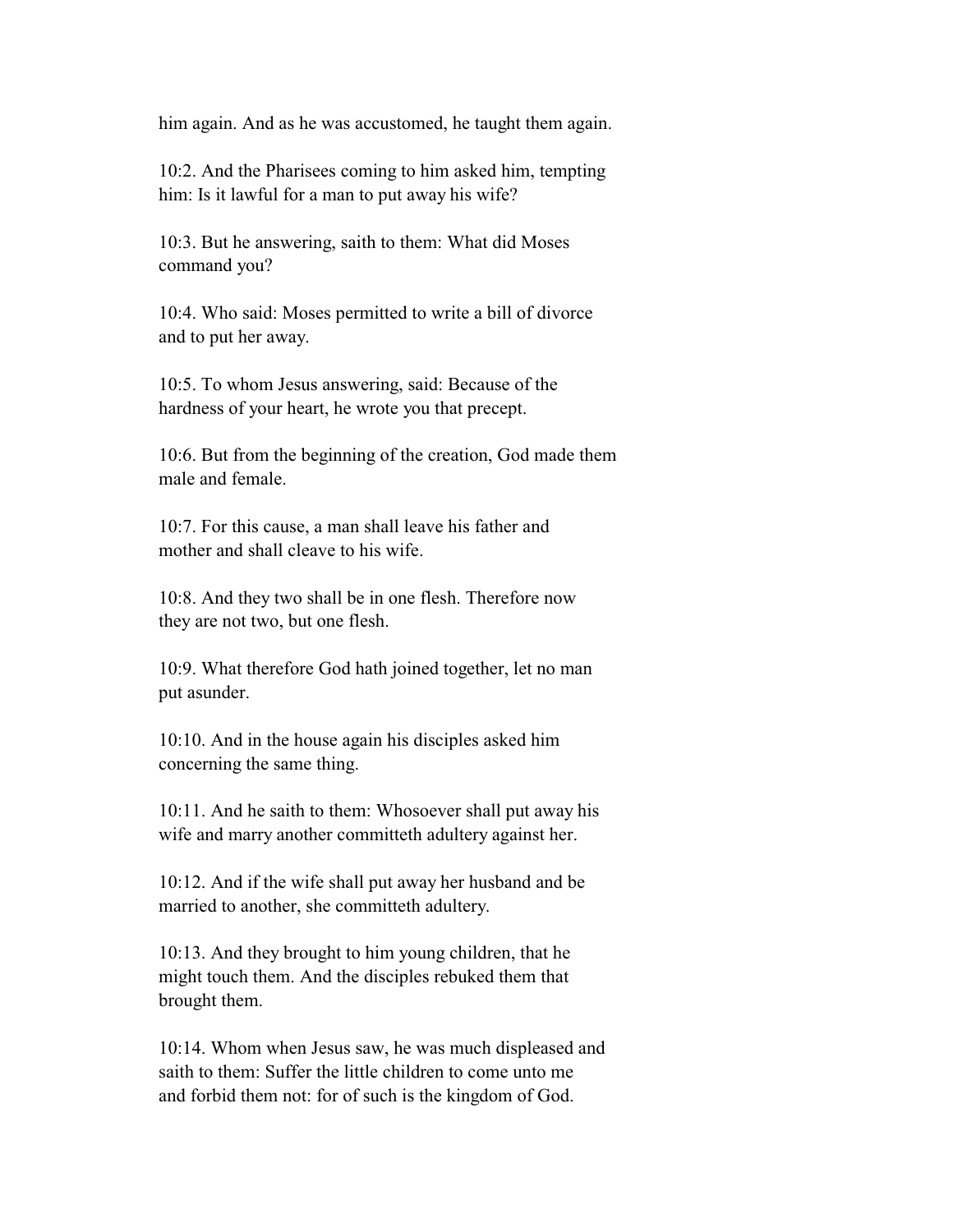10:15. Amen I say to you, whosoever shall not receive the kingdom of God as a little child shall not enter into it.

 10:16. And embracing them and laying his hands upon them, he blessed them.

 10:17. And when he was gone forth into the way, a certain man, running up and kneeling before him, asked him: Good Master, what shall I do that I may receive life everlasting?

 10:18. And Jesus said to him: Why callest thou me good? None is good but one, that is God.

 *None is good... Of himself entirely and essentially, but God alone; men may be good also, but only by participation of God's goodness.*

 10:19. Thou knowest the commandments: Do not commit adultery, do not kill, do not steal, bear not false witness, do no fraud, honour thy father and mother.

 10:20. But he answering, said to him: Master, all these things I have observed from my youth.

 10:21. And Jesus, looking on him, loved him and said to him: One thing is wanting unto thee. Go, sell whatsoever thou hast and give to the poor: and thou shalt have treasure in heaven. And come, follow me.

 10:22. Who being struck sad at that saying, went away sorrowful: for he had great possessions.

 10:23. And Jesus looking round about, saith to his disciples: How hardly shall they that have riches enter into the kingdom of God!

 10:24. And the disciples were astonished at his words. But Jesus again answering, saith to them: Children, how hard is it for them that trust in riches to enter into the kingdom of God?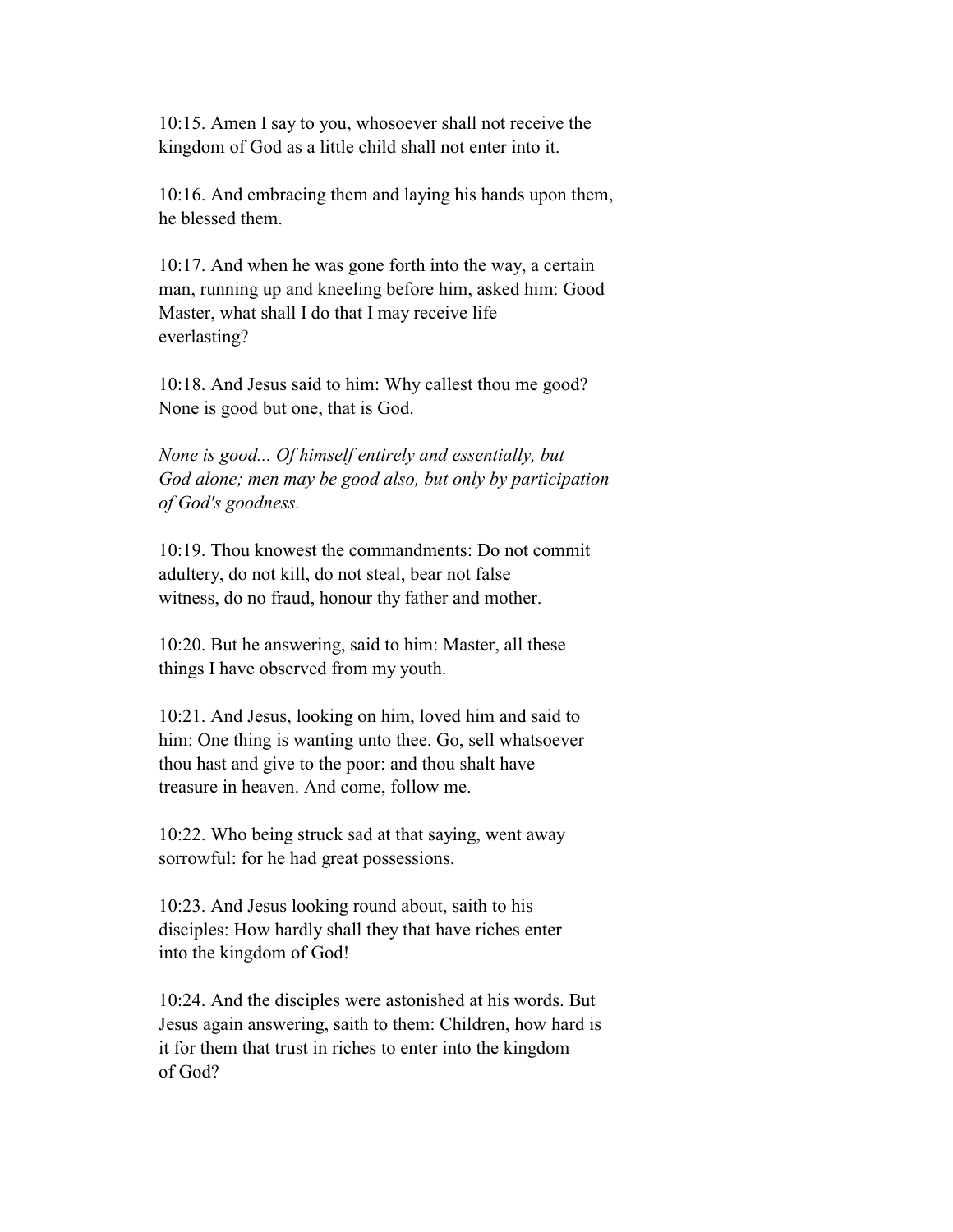10:25. It is easier for a camel to pass through the eye of a needle than for a rich man to enter into the kingdom of God.

 10:26. Who wondered the more, saying among themselves: Who then can be saved?

 10:27. And Jesus looking on them, saith with men it is impossible; but not with God. For all things are possible with God.

 10:28. And Peter began to say unto him: Behold, we have left all things and have followed thee.

 10:29. Jesus answering said: Amen I say to you, there is no man who hath left house or brethren or sisters or father or mother or children or lands, for my sake and for the gospel,

 10:30. Who shall not receive an hundred times as much, now in this time: houses and brethren and sisters and mothers and children and lands, with persecutions: and in the world to come life everlasting.

 10:31. But many that are first shall be last: and the last, first.

 10:32. And they were in the way going up to Jerusalem: and Jesus went before them. And they were astonished and following were afraid. And taking again the twelve, he began to tell them the things that should befall him.

 10:33. Saying: Behold we go up to Jerusalem, and the Son of man shall be betrayed to the chief priests and to the scribes and ancients. And they shall condemn him to death and shall deliver him to the Gentiles.

 10:34. And they shall mock him and spit on him and scourge him and kill him: and the third day he shall rise again.

 10:35. And James and John, the sons of Zebedee, come to him, saying: Master, we desire that whatsoever we shall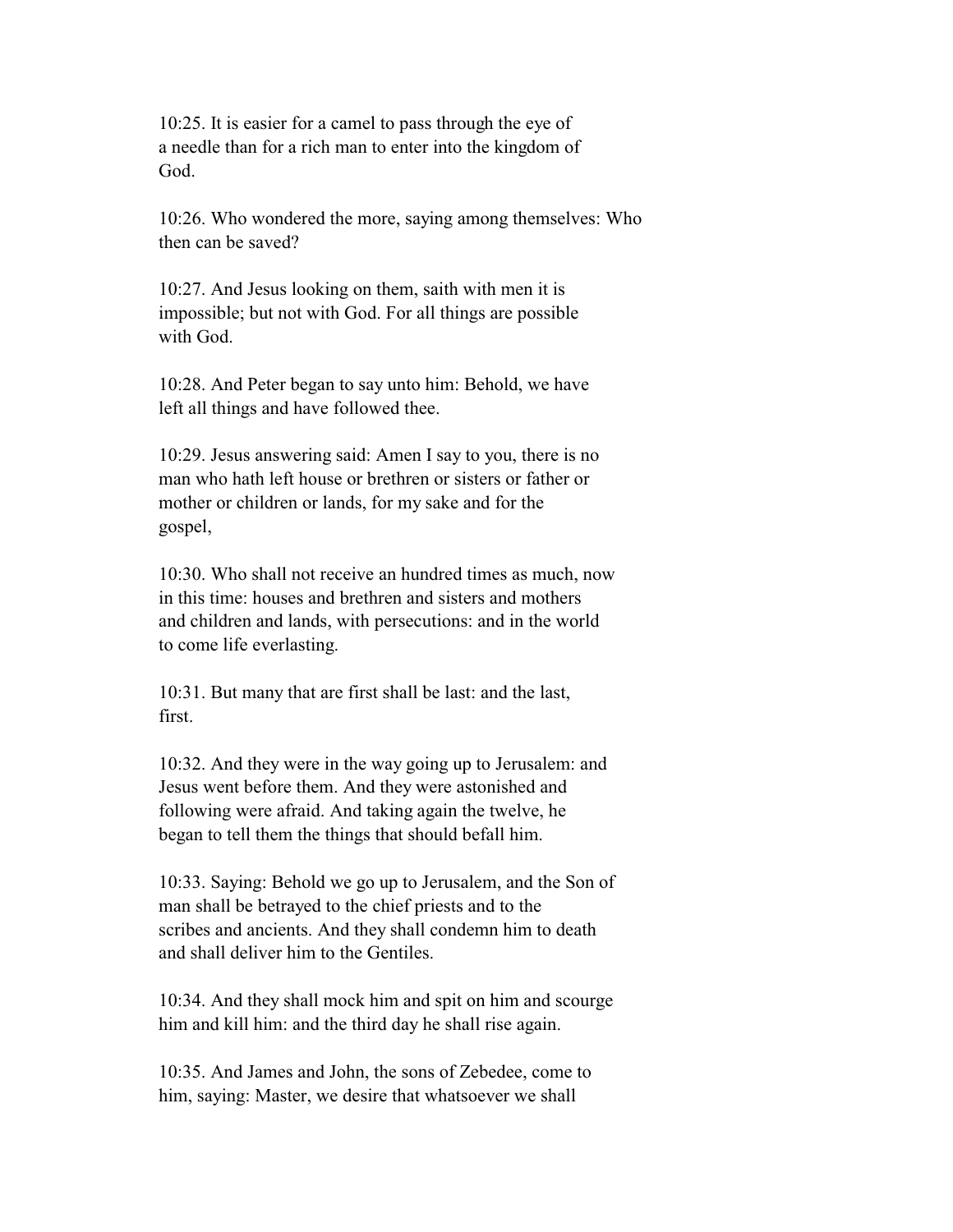ask, thou wouldst do it for us.

 10:36. But he said to them: What would you that I should do for you?

 10:37. And they said: Grant to us that we may sit, one on thy right hand and the other on thy left hand, in thy glory.

 10:38. And Jesus said to them: You know not what you ask. Can you drink of the chalice that I drink of or be baptized with the baptism wherewith I am baptized?

 10:39. But they said to him: We can. And Jesus saith to them: You shall indeed drink of the chalice that I drink of; and with the baptism wherewith I am baptized you shall be baptized.

 10:40. But to sit on my right hand or on my left is not mine to give to you, but to them for whom it is prepared.

 10:41. And the ten, hearing it, began to be much displeased at James and John.

 10:42. But Jesus calling them, saith to them: You know that they who seem to rule over the Gentiles lord it over them: and their princes have power over them.

 10:43. But it is not so among you: but whosoever will be greater shall be your minister.

 10:44. And whosoever will be first among you shall be the servant of all.

 10:45. For the Son of man also is not come to be ministered unto: but to minister and to give his life a redemption for many.

 10:46. And they came to Jericho. And as he went out of Jericho with his disciples and a very great multitude, Bartimeus the blind man, the son of Timeus, sat by the way side begging.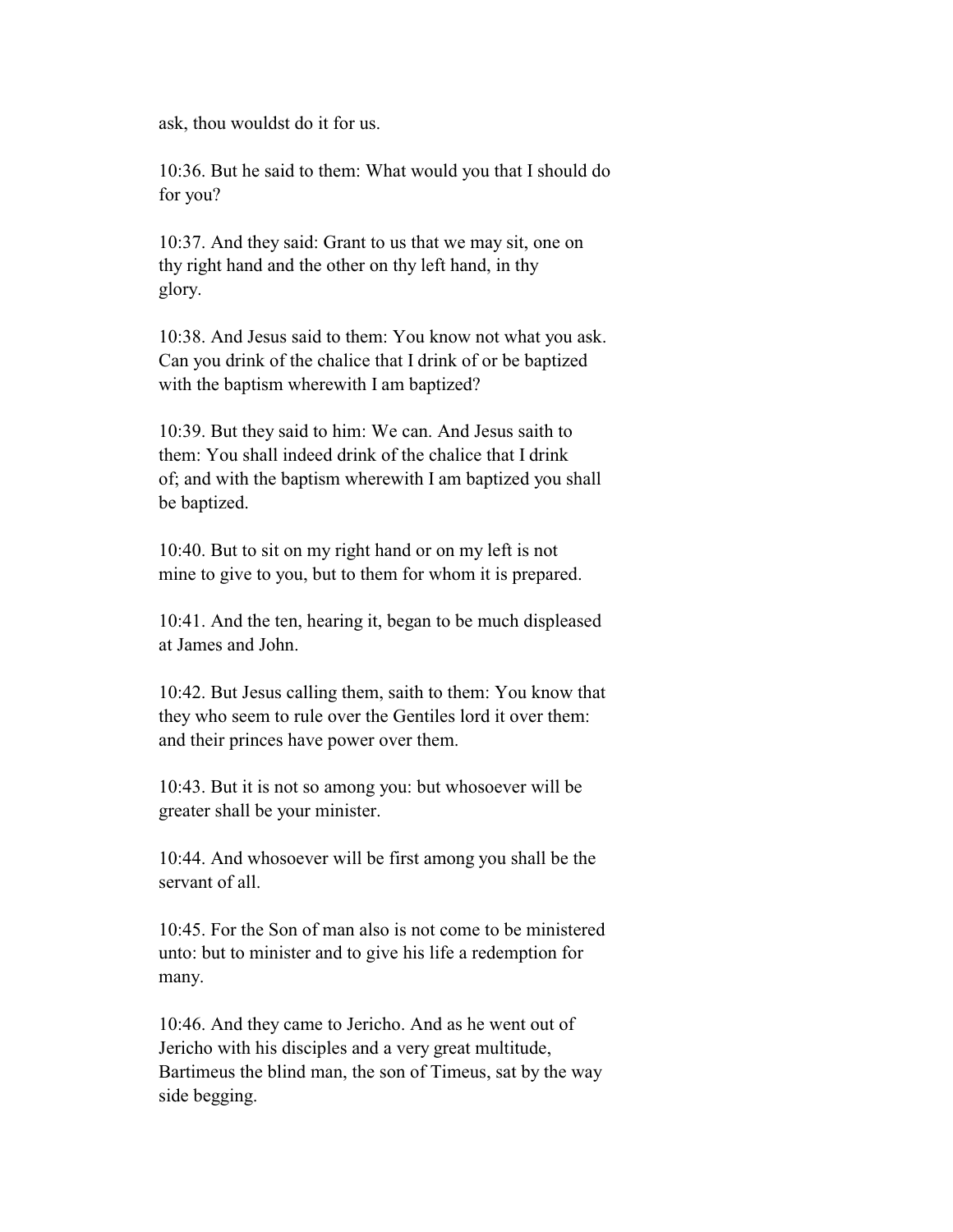10:47. Who when he had heard that it was Jesus of Nazareth, began to cry out and to say: Jesus, Son of David, have mercy on me.

 10:48. And many rebuked him, that he might hold his peace; but he cried a great deal the more: Son of David, have mercy on me.

 10:49. And Jesus, standing still, commanded him to be called. And they call the blind man, saying to him: Be of better comfort. Arise, he calleth thee.

 10:50. Who casting off his garment leaped up and came to him.

 10:51. And Jesus answering, said to him: What wilt thou that I should do to thee? And the blind man said to him: Rabboni. That I may see.

 10:52. And Jesus saith to him: Go thy way. Thy faith hath made thee whole. And immediately he saw and followed him in the way.

# **Mark Chapter 11**

 Christ enters into Jerusalem upon an ass. He curses the barren fig tree and drives the buyers and sellers out of the temple.

 11:1. And when they were drawing near to Jerusalem and to Bethania, at the mount of Olives, he sendeth two of his disciples,

 11:2. And saith to them: Go into the village that is over against you, and immediately at your coming in thither, you shall find a colt tied, upon which no man yet hath sat. Loose him and bring him.

 11:3. And if any man shall say to you: What are you doing? Say ye that the Lord hath need of him. And immediately he will let him come hither.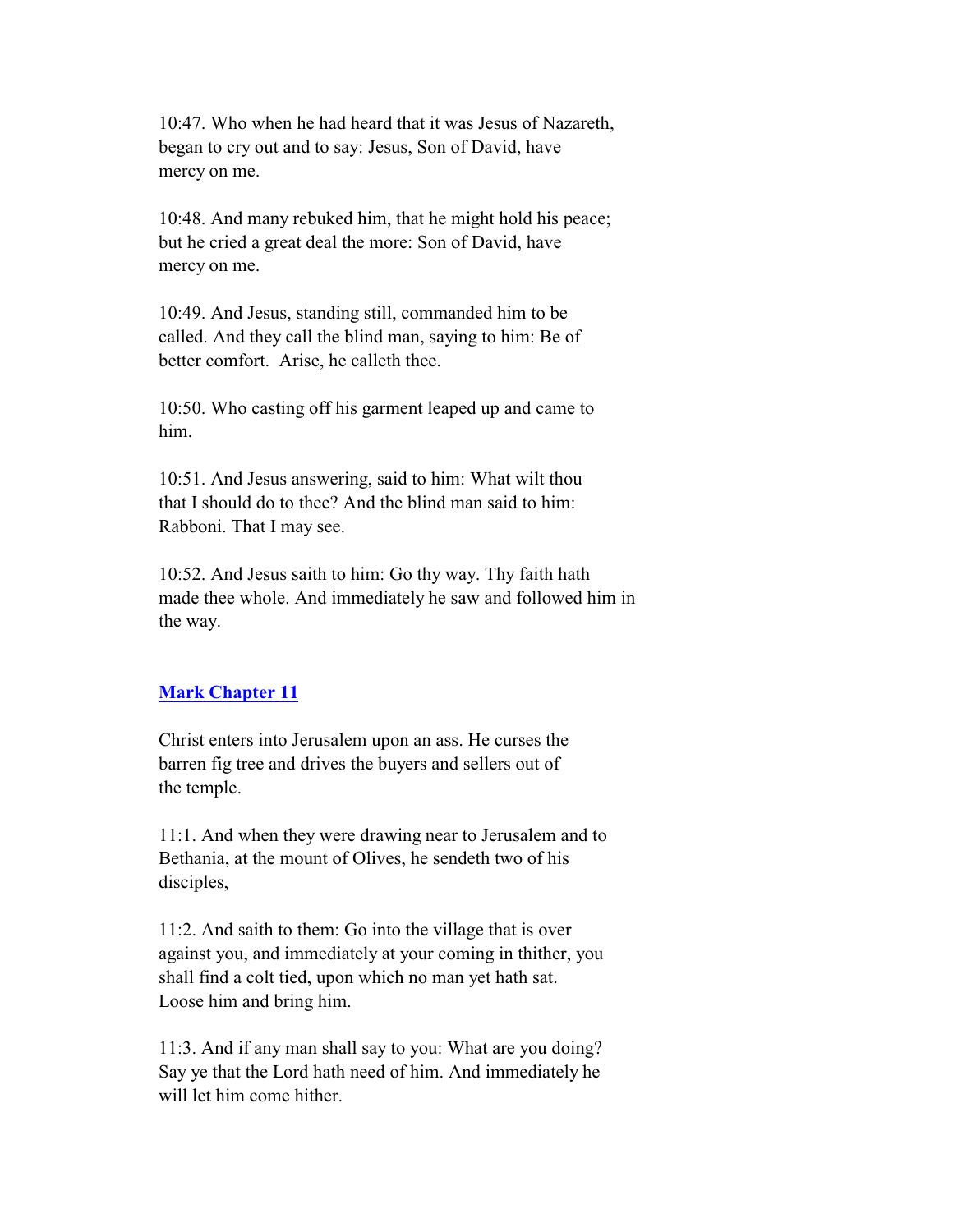11:4. And going their way, they found the colt tied before the gate without, in the meeting of two ways. And they loose him.

 11:5. And some of them that stood there said to them: What do you loosing the colt?

 11:6. Who said to them as Jesus had commanded them. And they let him go with them.

 11:7. And they brought the colt to Jesus. And they lay their garments on him: and he sat upon him.

 11:8. And many spread their garments in the way: and others cut down boughs from the trees and strewed them in the way.

 11:9. And they that went before and they that followed cried, saying: Hosanna: Blessed is he that cometh in the name of the Lord.

 11:10. Blessed be the kingdom of our father David that cometh: Hosanna in the highest.

 11:11. And he entered into Jerusalem, into the temple: and having viewed all things round about, when now the eventide was come, he went out to Bethania with the twelve.

 11:12. And the next day when they came out from Bethania, he was hungry.

 11:13. And when he had seen afar off a fig tree having leaves, he came, if perhaps he might find any thing on it. And when he was come to it, he found nothing but leaves. For it was not the time for figs.

 11:14. And answering he said to it: May no man hereafter eat fruit of thee any more for ever! And his disciples heard it.

 11:15. And they came to Jerusalem. And when he was entered into the temple, he began to cast out them that sold and bought in the temple: and over threw the tables of the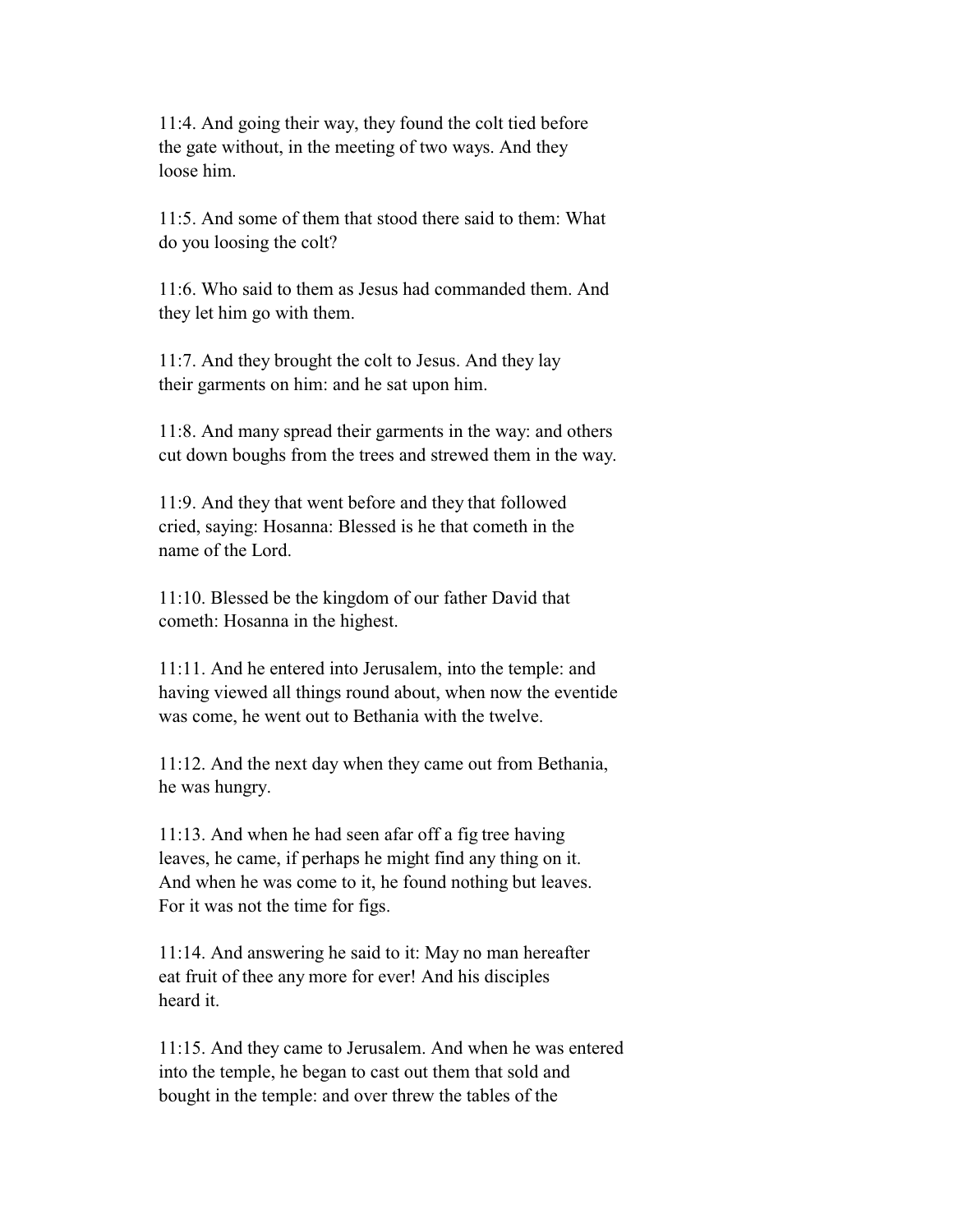moneychangers and the chairs of them that sold doves.

 11:16. And he suffered not that any man should carry a vessel through the temple.

 11:17. And he taught, saying to them: Is it not written: My house shall be called the house of prayer to all nations, but you have made it a den of thieves.

 11:18. Which when the chief priests and the scribes had heard, they sought how they might destroy him. For they feared him, because the whole multitude was in admiration at his doctrine.

 11:19. And when evening was come, he went forth out of the city.

 11:20. And when they passed by in the morning they saw the fig tree dried up from the roots.

 11:21. And Peter remembering, said to him: Rabbi, behold the fig tree which thou didst curse is withered away.

 11:22. And Jesus answering, saith to them: Have the faith of God.

 11:23. Amen I say to you that whosoever shall say to this mountain, Be thou removed and be cast into the sea, and shall not stagger in his heart, but be believe that whatsoever he saith shall be done; it shall be done unto him.

 11:24. Therefore I say unto you, all things, whatsoever you ask when ye pray, believe that you shall receive: and they shall come unto you.

 11:25. And when you shall stand to pray, forgive, if you have aught against any man: that your Father also, who is in heaven, may forgive you your sins.

 11:26. But if you will not forgive, neither will your father that is in heaven forgive you your sins.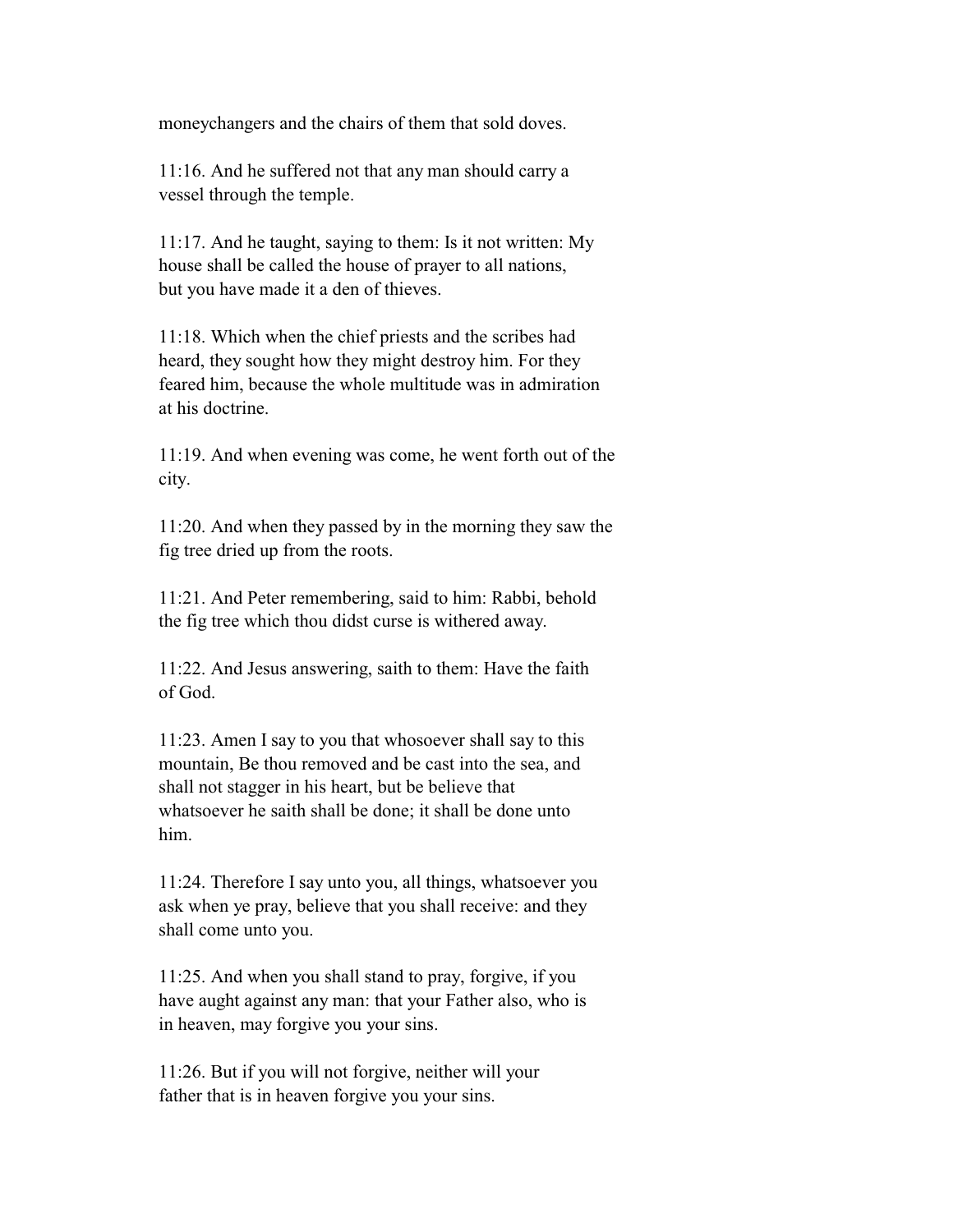11:27. And they come again to Jerusalem. And when he was walking in the temple, there come to him the chief priests and the scribes and the ancients.

 11:28. And they say to him: By what authority dost thou these things? And who hath given thee this authority that thou shouldst do these things?

 11:29. And Jesus answering, said to them: I will also ask you one word. And answer you me: and I will tell you by what authority I do these things.

 11:30. The baptism of John, was it from heaven or from men? Answer me.

 11:31. But they thought with themselves, saying: If we say, From heaven; he will say, Why then did you not believe him?

 11:32. If we say, From men, we fear the people. For all men counted John that he was a prophet indeed.

 11:33. And they answering, say to Jesus: We know not. And Jesus answering, saith to them: Neither do I tell you by what authority I do these things.

## **Mark Chapter 12**

 The parable of the vineyard and husbandmen. Caesar's right to tribute. The Sadducees are confuted. The first commandment. The widow's mite.

 12:1. And he began to speak to them in parables: A certain man planted a vineyard and made a hedge about it and dug a place for the winefat and built a tower and let it to husbandmen: and went into a far country.

 12:2. And at the season he sent to the husbandmen a servant to receive of the husbandmen of the fruit of the vineyard.

 12:3. Who, having laid hands on him, beat and sent him away empty.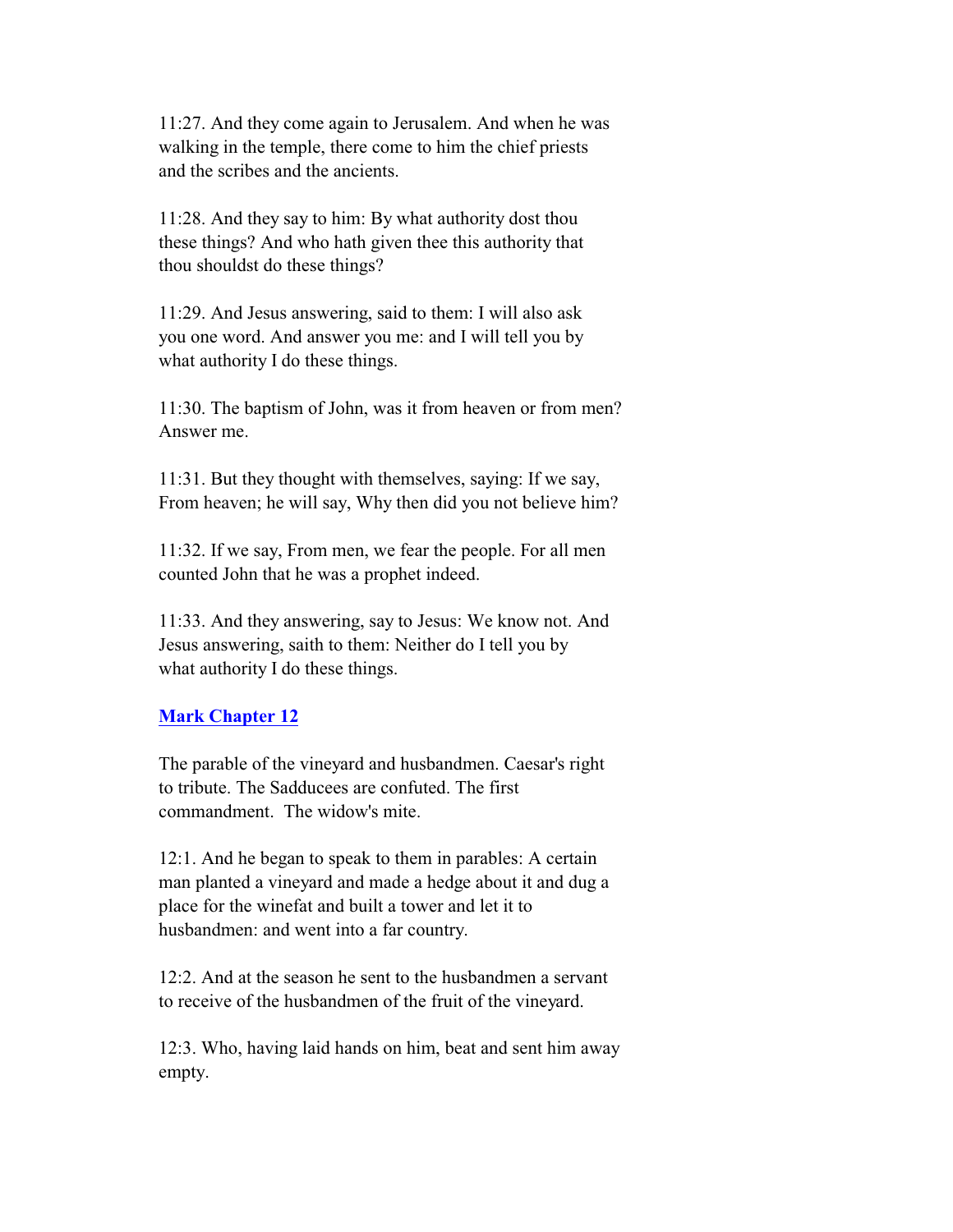12:4. And again he sent to them another servant: and him they wounded in the head and used him reproachfully.

 12:5. And again he sent another, and him they killed: and many others, of whom some they beat, and others they killed.

 12:6. Therefore, having yet one son, most dear to him, he also sent him unto them last of all, saying: They will reverence my son.

 12:7. But the husbandmen said one to another: This is the heir. Come let us kill him and the inheritance shall be ours.

 12:8. And laying hold on him, they killed him and cast him out of the vineyard.

 12:9. What therefore will the lord of the vineyard do? He will come and destroy those husbandmen and will give the vineyard to others.

 12:10. And have you not read this scripture, The stone which the builders rejected, the same is made the head of the corner:

 12:11. By the Lord has this been done, and it is wonderful in our eyes.

 12:12. And they sought to lay hands on him: but they feared the people. For they knew that he spoke this parable to them. And leaving him, they went their way.

 12:13. And they sent to him some of the Pharisees and of the Herodians: that they should catch him in his words.

 12:14. Who coming, say to him: Master, we know that thou art a true speaker and carest not for any man; for thou regardest not the person of men, but teachest the way of God in truth. Is it lawful to give tribute to Caesar? Or shall we not give it?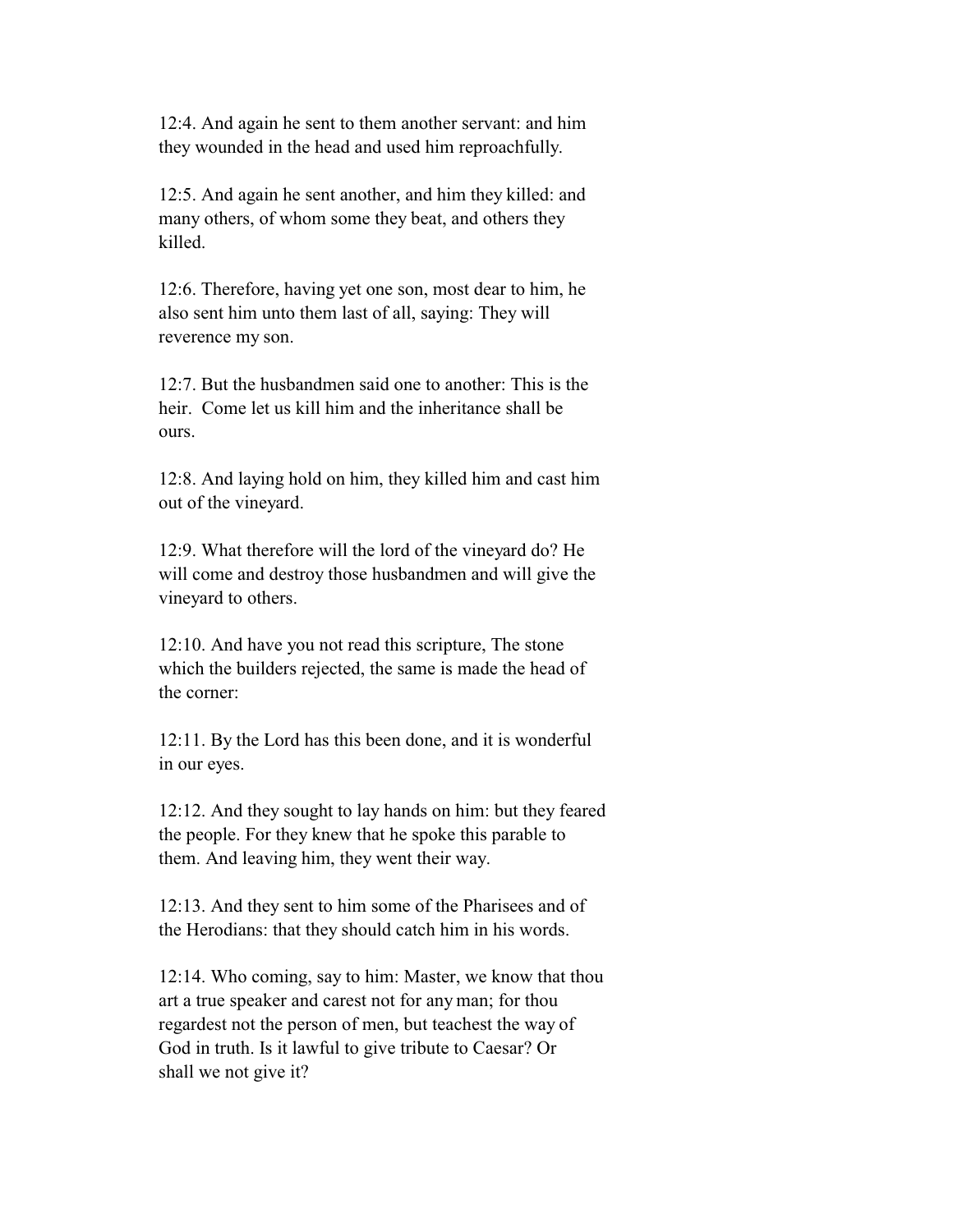12:15. Who knowing their wiliness, saith to them: Why tempt you me? Bring me a penny that I may see it.

 12:16. And they brought it him. And he saith to them: Whose is this image and inscription? They say to him, Caesar's.

 12:17. And Jesus answering, said to them: Render therefore to Caesar the things that are Caesar's and to God the things that are God's. And they marvelled at him.

 12:18. And there came to him the Sadducees, who say there is no resurrection. And they asked him, saying:

 12:19. Master, Moses wrote unto us that if any man's brother die and leave his wife behind him and leave no children, his brother should take his wife and raise up seed to his brother.

 12:20. Now there were seven brethren: and the first took a wife and died leaving no issue.

 12:21. And the second took her and died: and neither did he leave any issue. And the third in like manner.

 12:22. And the seven all took her in like manner and did not leave issue. Last of all the woman also died.

 12:23. In the resurrection therefore, when they shall rise again, whose wife shall she be of them? For the seven had her to wife.

 12:24. And Jesus answering, saith to them: Do ye not therefore err, because you know not the scriptures nor the power of God?

 12:25. For when they shall rise again from the dead, they shall neither marry, nor be married, but are as the angels in heaven.

 12:26. And as concerning the dead that they rise again have you not read in the book of Moses, how in the bush God spoke to him, saying: I am the God of Abraham and the God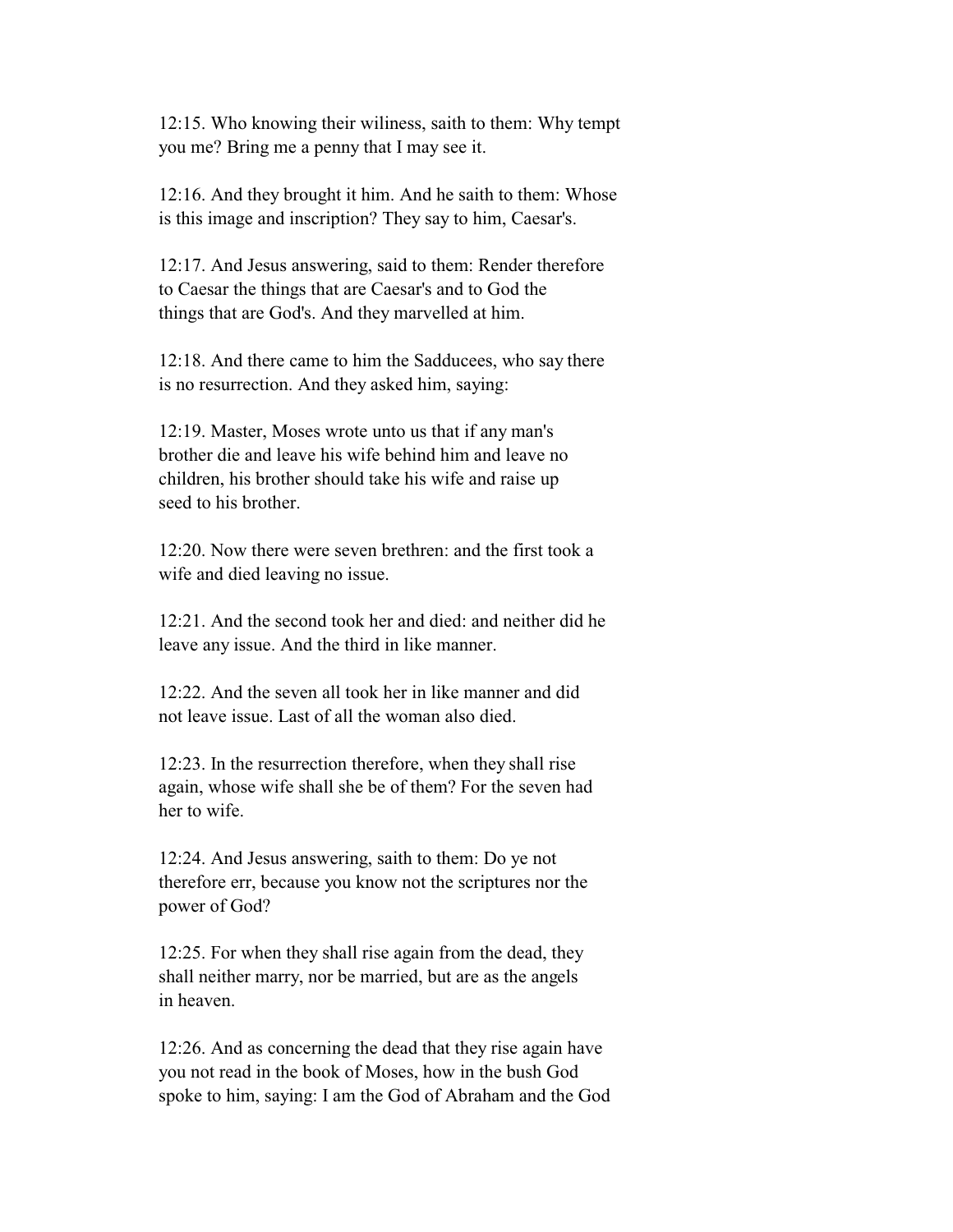of Isaac and the God of Jacob?

 12:27. He is not the God of the dead, but of the living. You therefore do greatly err.

 12:28. And there came one of the scribes that had heard them reasoning together, and seeing that he had answered them well, asked him which was the first commandment of all.

 12:29. And Jesus answered him: The first commandment of all is, Hear, O Israel: the Lord thy God is one God.

 12:30. And thou shalt love the Lord thy God with thy whole heart and with thy whole soul and with thy whole mind and with thy whole strength. This is the first commandment.

 12:31. And the second is like to it: Thou shalt love thy neighbour as thyself. There is no other commandment greater than these.

 12:32. And the scribe said to him: Well, Master, thou hast said in truth that there is one God and there is no other besides him.

 12:33. And that he should be loved with the whole heart and with the whole understanding and with the whole soul and with the whole strength. And to love one's neighbour as one's self is a greater thing than all holocausts and sacrifices.

 12:34. And Jesus seeing that he had answered wisely, said to him: Thou art not far from the kingdom of God. And no man after that durst ask him any question.

 12:35. And Jesus answering, said, teaching in the temple: How do the scribes say that Christ is the son of David?

 12:36. For David himself saith by the Holy Ghost: The Lord said to my Lord: Sit on my right hand, until I make thy enemies thy footstool.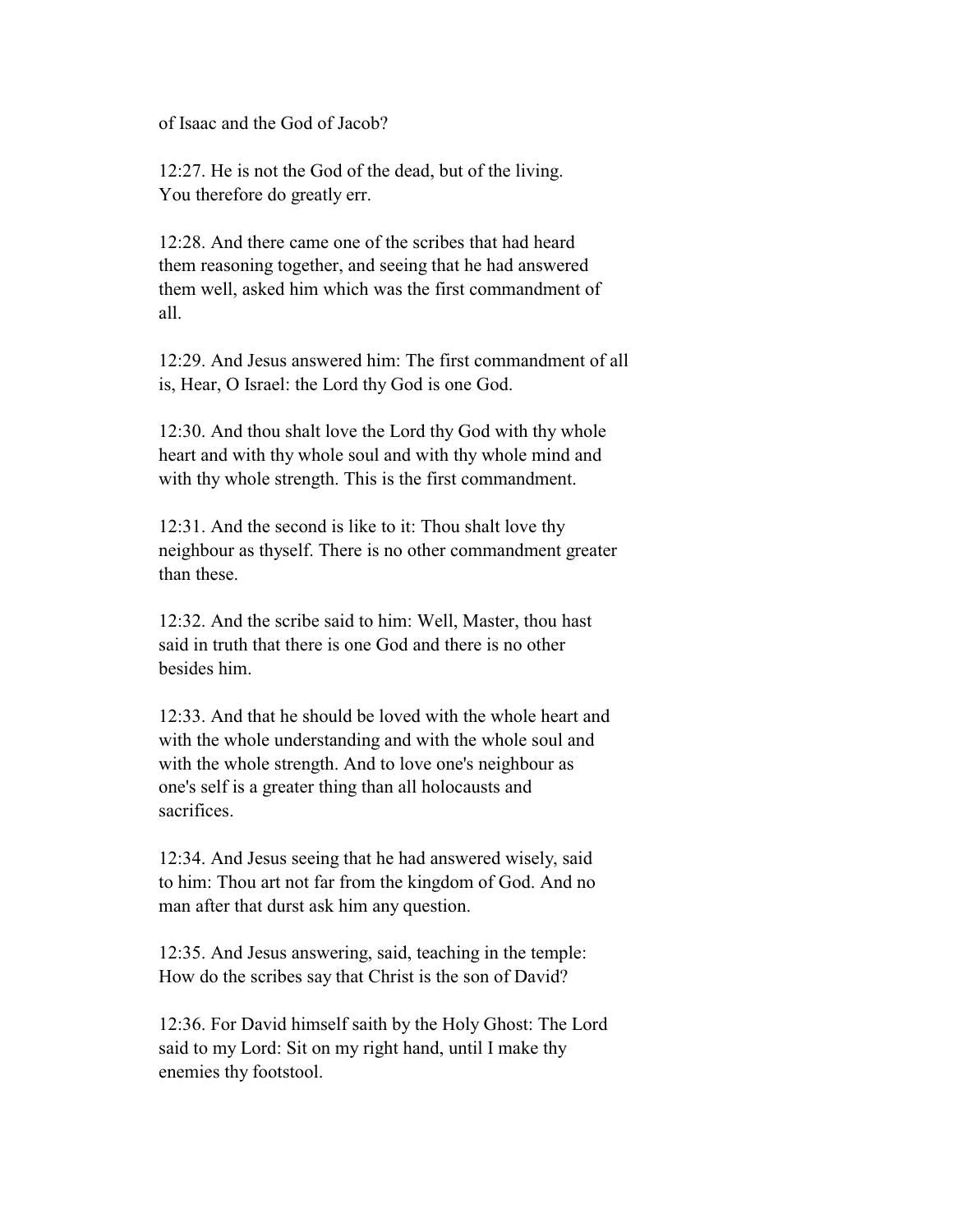12:37. David therefore himself calleth him Lord. And whence is he then his son? And a great multitude heard him gladly.

 12:38. And he said to them in his doctrine: Beware of the scribes, who love to walk in long robes and to be saluted in the marketplace,

 12:39. And to sit in the first chairs in the synagogues and to have the highest places at suppers:

 12:40. Who devour the houses of widows under the pretence of long prayer. These shall receive greater judgment.

 12:41. And Jesus sitting over against the treasury, beheld how the people cast money into the treasury. And many that were rich cast in much.

 12:42. And there came a certain poor widow: and she cast in two mites, which make a farthing.

 12:43. And calling his disciples together, he saith to them: Amen I say to you, this poor widow hath cast in more than all they who have cast into the treasury.

 12:44. For all they did cast in of their abundance; but she of her want cast in all she had, even her whole living.

## **Mark Chapter 13**

 Christ foretells the destruction of the temple and the signs that shall forerun the day of judgment.

 13:1. And as he was going out of the temple, one of his disciples said to him: Master, behold what manner of stones and what buildings are here.

 13:2. And Jesus answering, said to him: Seest thou all these great buildings? There shall not be left a stone upon a stone, that shall not be thrown down.

 13:3. And as he sat on the mount of Olivet over against the temple, Peter and James and John and Andrew asked him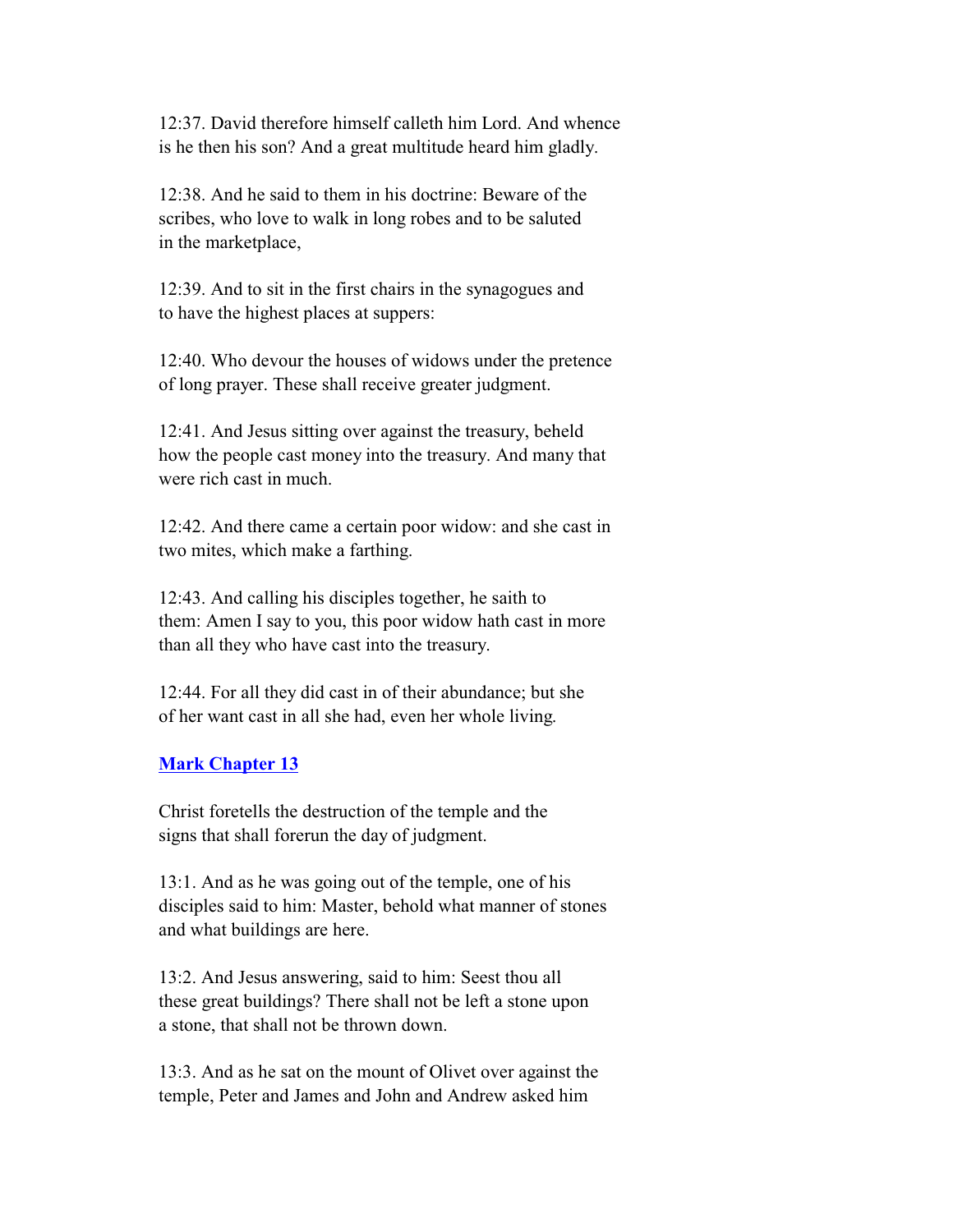apart:

 13:4. Tell us, when shall these things be and what shall be the sign when all these things shall begin to be fulfilled?

 13:5. And Jesus answering, began to say to them: Take heed lest any man deceive you.

 13:6. For many shall come in my name saying, I am he: and they shall deceive many.

 13:7. And when you shall hear of wars and rumours of wars, fear ye not. For such things must needs be: but the end is not yet.

 13:8. For nation shall rise against nation and kingdom against kingdom: and there shall be earthquakes in divers places and famines. These things are the beginning of sorrows.

 13:9. But look to yourselves. For they shall deliver you Up to councils: and in the synagogues you shall be beaten: and you shall stand before governors and kings for my sake, for a testimony unto them.

 13:10. And unto all nations the gospel must first be preached.

 13:11. And when they shall lead you and deliver you up, be not thoughtful beforehand what you shall speak: but whatsoever shall be given you in that hour, that speak ye. For it is not you that speak, but the Holy Ghost.

 13:12. And the brother shall betray his brother unto death, and the father his son; and children shall rise up against their parents and shall work their death.

 13:13. And you shall be hated by all men for my name's sake. But he that shall endure unto the end, he shall be saved.

13:14. And when you shall see the abomination of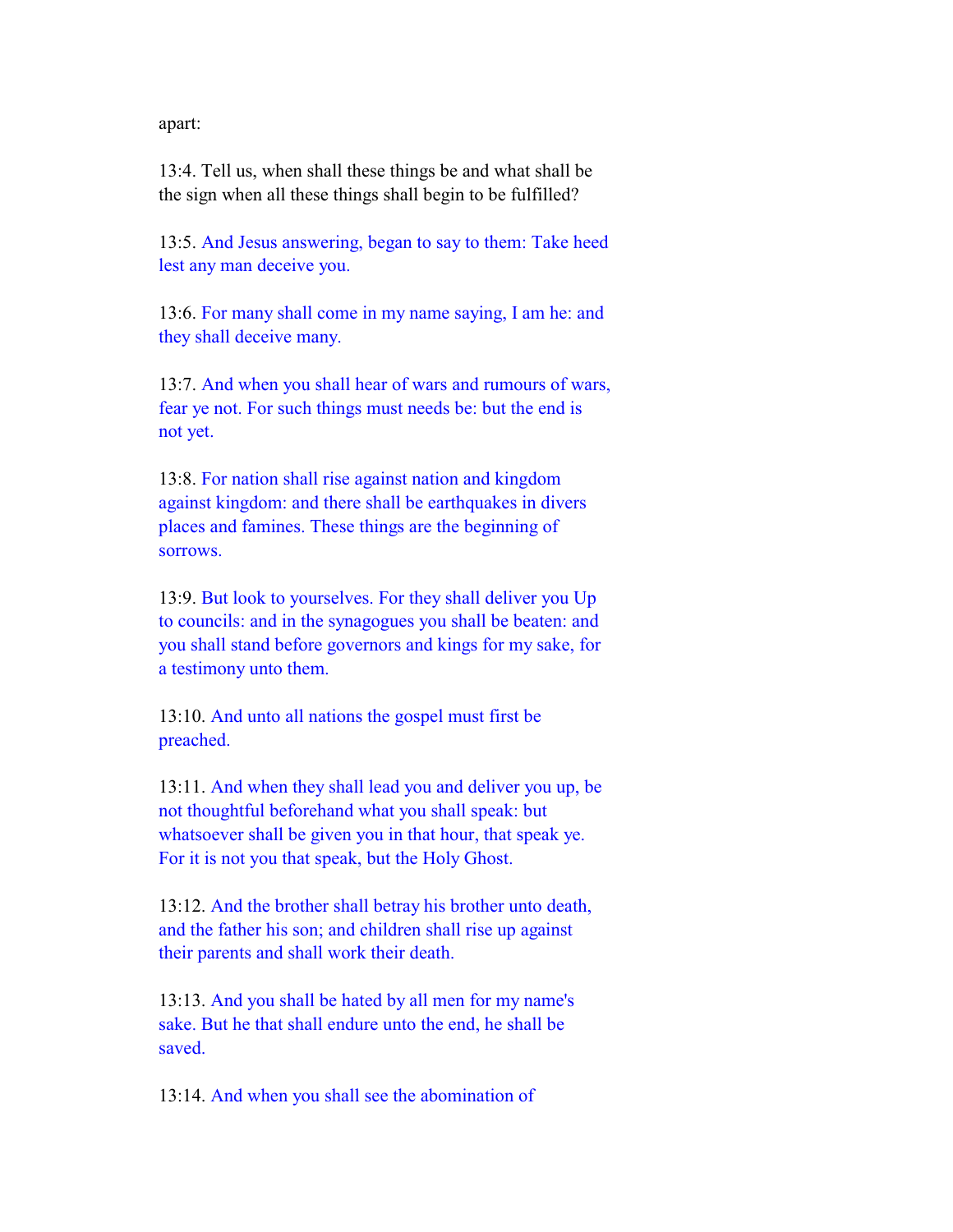desolation, standing where it ought not (he that readeth let him understand): then let them that are in Judea flee unto the mountains.

 13:15. And let him that is on the housetop not go down into the house nor enter therein to take any thing out of the house.

 13:16. And let him that shall be in the field not turn back to take up his garment.

 13:17. And woe to them that are with child and that give suck in those days.

13:18. But pray ye that these things happen not in winter.

 13:19. For in those days shall be such tribulations as were not from the beginning of the creation which God created until now: neither shall be.

 13:20. And unless the Lord had shortened the days, no flesh should be saved: but, for the sake of the elect which he hath chosen, he hath shortened the days.

 13:21. And then if any man shall say to you: Lo, here is Christ. Lo, he is here: do not believe.

 13:22. For there will rise up false Christs and false prophets: and they shall shew signs and wonders, to seduce (if it were possible) even the elect.

 13:23. Take you heed therefore: behold, I have foretold you all things.

 13:24. But in those days, after that tribulation, the sun shall be darkened and the moon shall not give her light.

 13:25. And the stars of heaven shall be falling down and the powers that are in heaven shall be moved.

 13:26. And then shall they see the Son of man coming in the clouds, with great power and glory.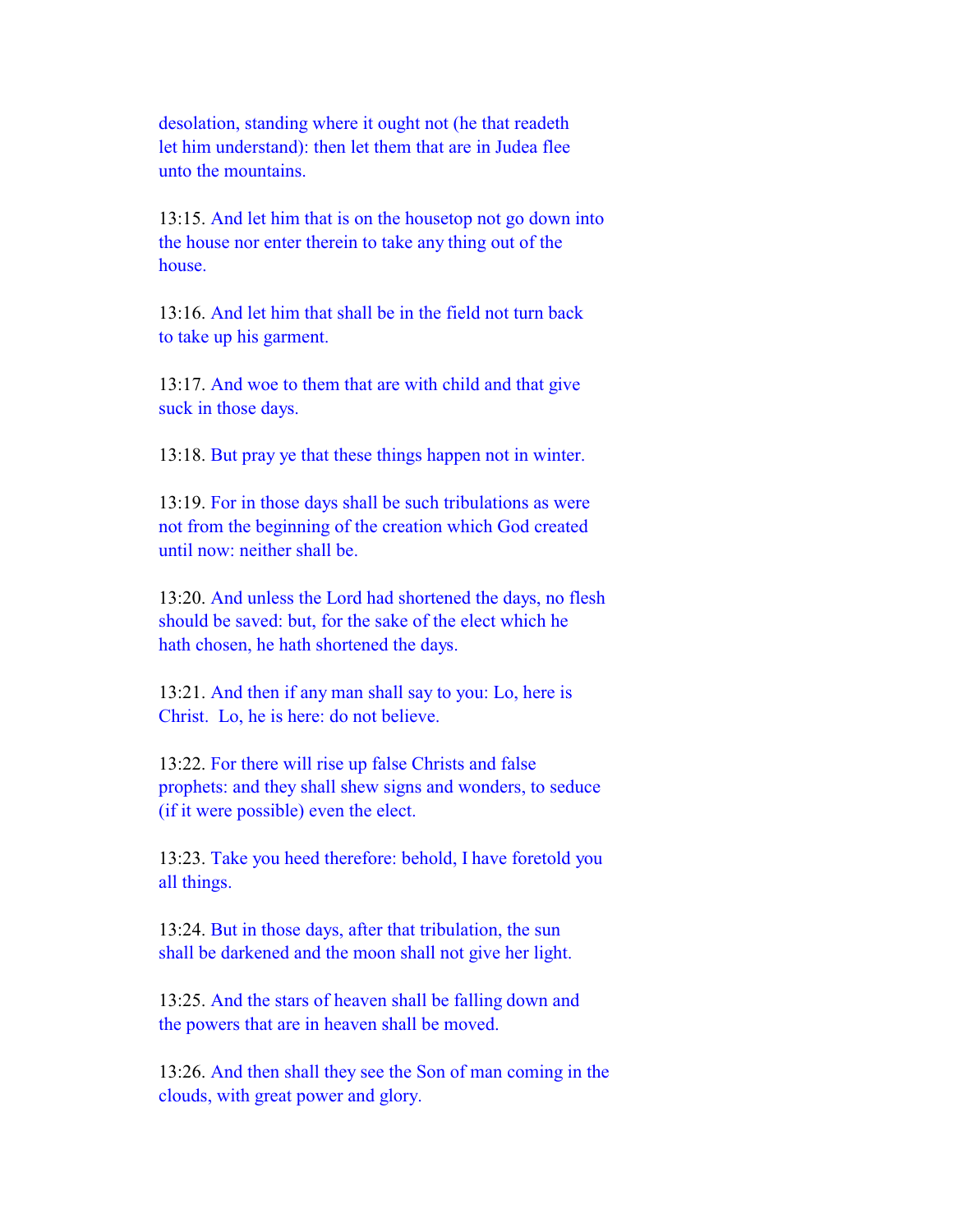13:27. And then shall he send his angels and shall gather together his elect from the four winds, from the uttermost part of the earth to the uttermost part of heaven.

 13:28. Now of the fig tree learn ye a parable. When the branch thereof is now tender and the leaves are come forth, you know that summer is very near.

 13:29. So you also when you shall see these things come to pass, know ye that it is very nigh, even at the doors.

 13:30. Amen, I say to you that this generation shall not pass until all these things be done.

 13:31. Heaven and earth shall pass away: but my word shall not pass away.

 13:32. But of that day or hour no man knoweth, neither the angels in heaven, nor the Son, but the Father.

 *Nor the Son... Not that the Son of God is absolutely ignorant of the day of judgment, but that he knoweth it not, as our teacher; that is, he knoweth it not so as to teach it to us, as not being expedient.*

 13:33. Take ye heed, watch and pray. For ye know not when the time is.

 13:34. Even as a man who, going into a far country, left his house and gave authority to his servants over every work and commanded the porter to watch.

 13:35. Watch ye therefore (for you know not when the lord of the house cometh, at even, or at midnight, or at the cock crowing, or in the morning):

13:36. Lest coming on a sudden, he find you sleeping.

13:37. And what I say to you, I say to all: Watch.

**Mark Chapter 14**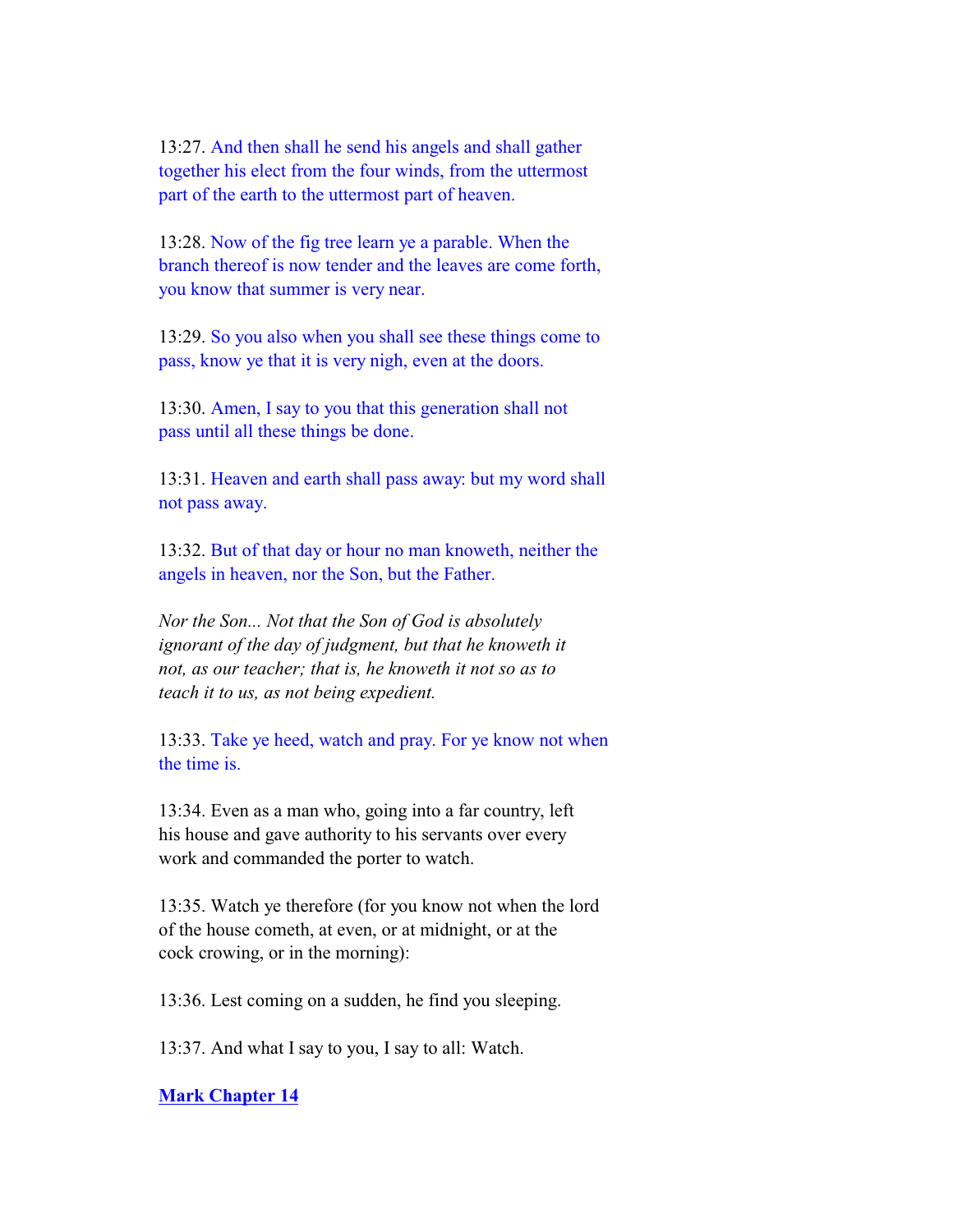The first part of the history of the passion of Christ.

 14:1. Now the feast of the pasch and of the Azymes was after two days: and the chief priests and the scribes sought how they might by some wile lay hold on him and kill him.

*Azymes... That is, the feast of the unleavened bread.*

 14:2. But they said: Not on the festival day, lest there should be a tumult among the people.

 14:3. And when he was in Bethania, in the house of Simon the leper, and was at meat, there came a woman having an alabaster box of ointment of precious spikenard. And breaking the alabaster box, she poured it out upon his head.

 14:4. Now there were some that had indignation within themselves and said: Why was this waste of the ointment made?

 14:5. For this ointment might have been sold for more than three hundred pence and given to the poor. And they murmured against her.

 14:6. But Jesus said: Let her alone. Why do You molest her? She hath wrought a good work upon me.

 14:7. For the poor you have always with you: and whensoever you will, you may do them good: but me you have not always.

 14:8. She hath done what she could: she is come beforehand to anoint my body for the burial.

 14:9. Amen, I say to you, wheresoever this gospel shall be preached in the whole world, that also which she hath done shall be told for a memorial of her.

 14:10. And Judas Iscariot, one of the twelve, went to the chief priests, to betray him to them.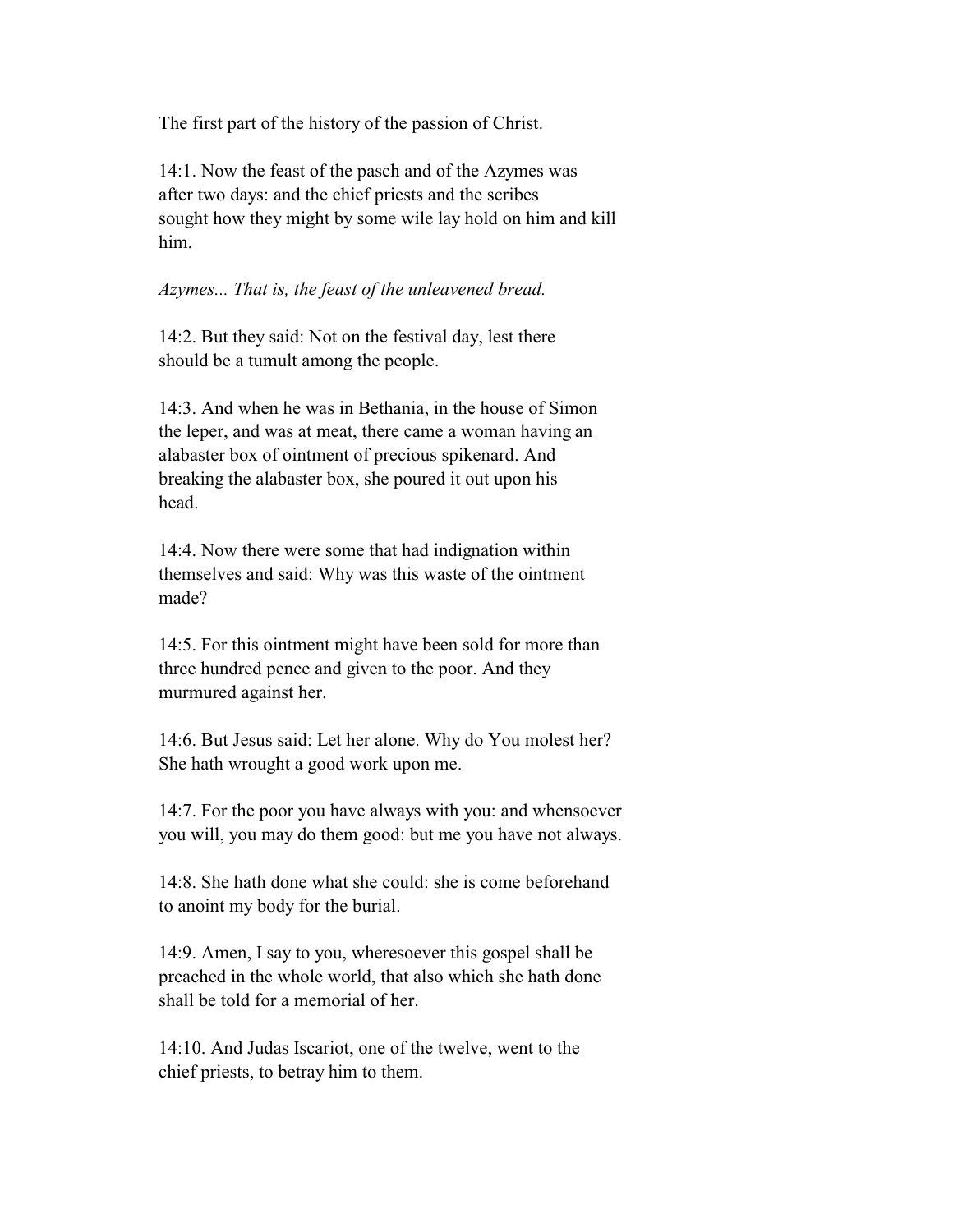14:11. Who hearing it were glad: and they promised him they would give him money. And he sought how he might conveniently betray him.

 14:12. Now on the first day of the unleavened bread, when they sacrificed the pasch, the disciples say to him: Whither wilt thou that we go and prepare for thee to eat the pasch?

 14:13. And he sendeth two of his disciples and saith to them: Go ye into the city; and there shall meet you a man carrying a pitcher of water. Follow him.

 14:14. And whithersoever he shall go in, say to the master of the house, The master saith, Where is my refectory, where I may eat the pasch with my disciples?

 14:15. And he will shew you a large dining room furnished. And there prepare ye for us.

 14:16. And his disciples went their way and came into the city. And they found as he had told them: and they prepared the pasch.

 14:17. And when evening was come, he cometh with the twelve.

 14:18. And when they were at table and eating, Jesus saith: Amen I say to you, one of you that eateth with me shall betray me.

 14:19. But they began to be sorrowful and to say to him, one by one: Is it I?

 14:20. Who saith to them: One of the twelve, who dippeth with me his hand in the dish.

 14:21. And the Son of man indeed goeth, as it is written of him: but woe to that man by whom the Son of man shall be betrayed. It were better for him, if that man had not been born.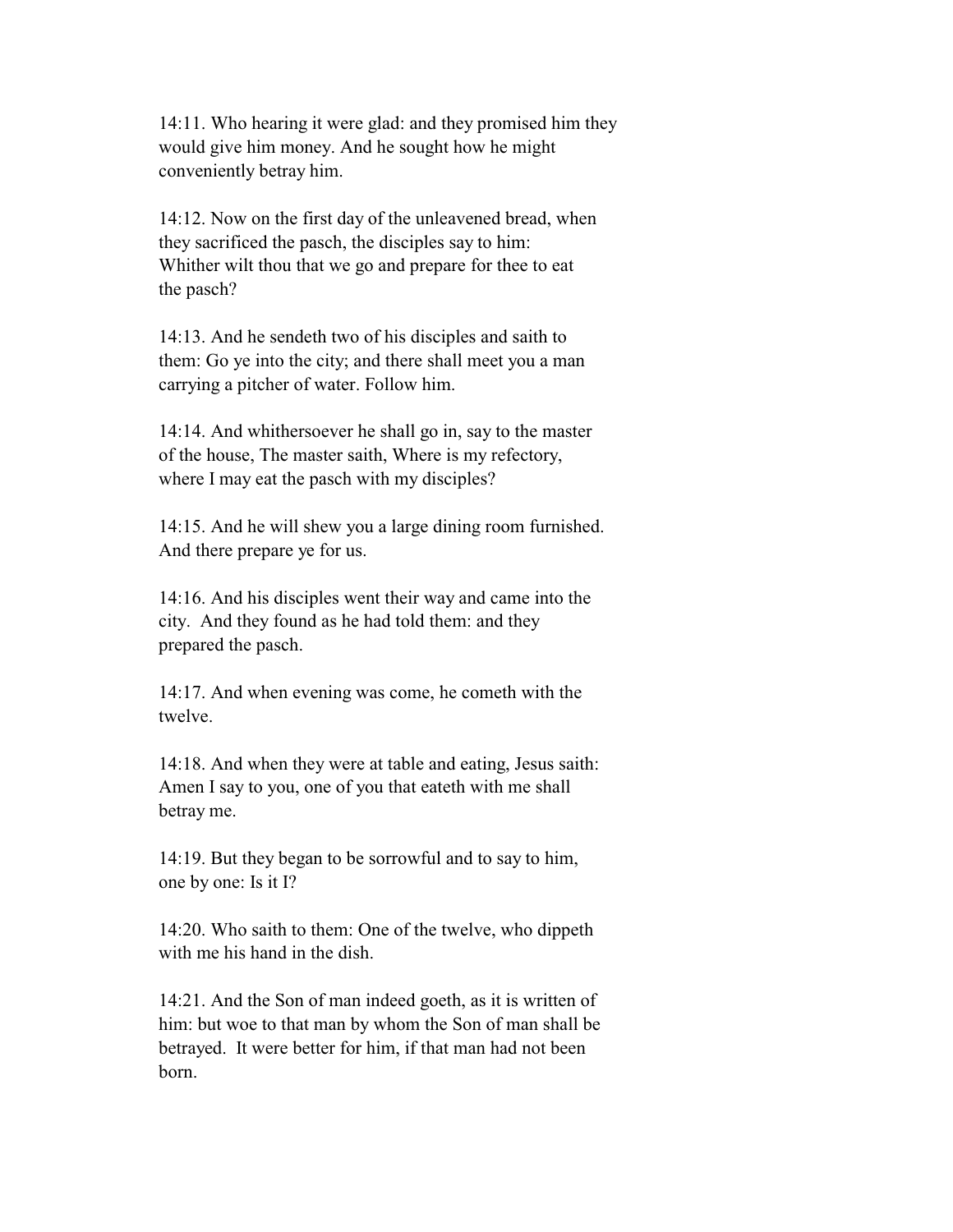14:22. And whilst they were eating, Jesus took bread; and blessing, broke and gave to them and said: Take ye. This is my body.

 14:23. And having taken the chalice, giving thanks, he gave it to them. And they all drank of it.

 14:24. And he said to them: This is my blood of the new testament, which shall be shed for many.

 14:25. Amen I say to you that I will drink no more of the fruit of the vine until that day when I shall drink it new in the kingdom of God.

 14:26. And when they had sung an hymn, they went forth to the mount of Olives.

 14:27. And Jesus saith to them: You will all be scandalized in my regard this night. For it is written: I will strike the shepherd, and the sheep shall be dispersed.

 14:28. But after I shall be risen again, I will go before you into Galilee.

 14:29. But Peter saith to him: Although all shall be scandalized in thee, yet not I.

 14:30. And Jesus saith to him: Amen I say to thee, to-day, even in this night, before the cock crow twice, thou shalt deny me thrice.

 *Crow twice... The cocks crow at two different times of the night; viz., about midnight for the first time; and then about the time commonly called the cock crowing; and this was the cock crowing our Saviour spoke of; and therefore the other Evangelists take no notice of the first crowing.*

 14:31. But he spoke the more vehemently: Although I should die together with thee, I will not deny thee. And in like manner also said they all.

14:32. And they came to a farm called Gethsemani. And he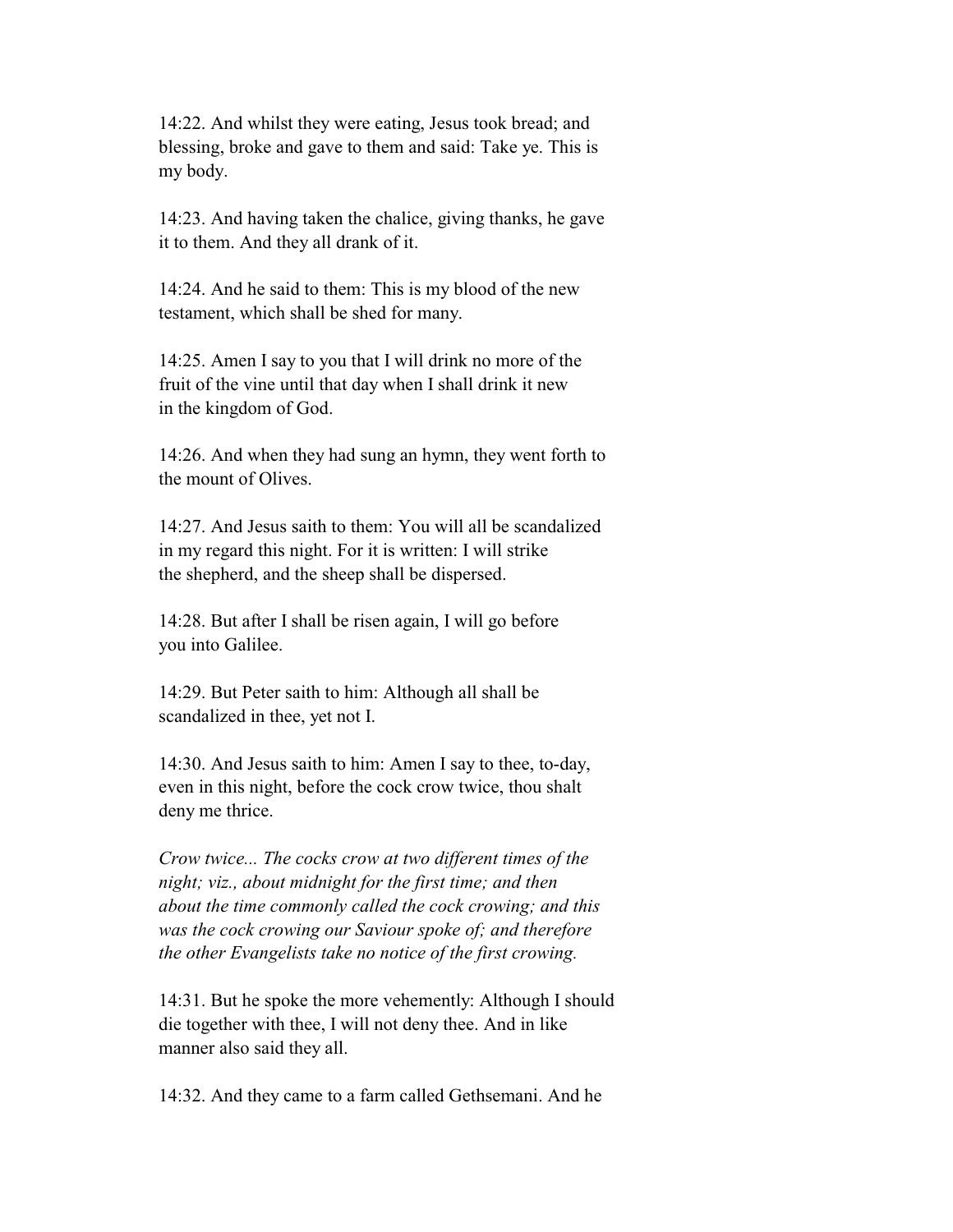saith to his disciples: Sit you here, while I pray.

 14:33. And he taketh Peter and James and John with him: and he began to fear and to be heavy.

 14:34. And he saith to them: My soul is sorrowful even unto death. Stay you here and watch.

 14:35. And when he was gone forward a little, he fell flat on the ground: and he prayed that, if it might be, the hour might pass from him.

 14:36. And he saith: Abba, Father, all things are possible to thee: remove this chalice from me; but not what I will, but what thou wilt.

 14:37. And he cometh and findeth them sleeping. And he saith to Peter: Simon, sleepest thou? Couldst thou not watch one hour?

 14:38. Watch ye: and pray that you enter not into temptation. The spirit indeed is willing, but the flesh is weak.

 14:39. And going away again, he prayed, saying the same words.

 14:40. And when he returned, he found them again asleep (for their eyes were heavy): and they knew not what to answer him.

 14:41. And he cometh the third time and saith to them: Sleep ye now and take your rest. It is enough. The hour is come: behold the Son of man shall be betrayed into the hands of sinners.

 14:42. Rise up: let us go. Behold, he that will betray me is at hand.

 14:43. And while he was yet speaking, cometh Judas Iscariot, one of the twelve: and with him a great multitude with swords and staves, from the chief priests and the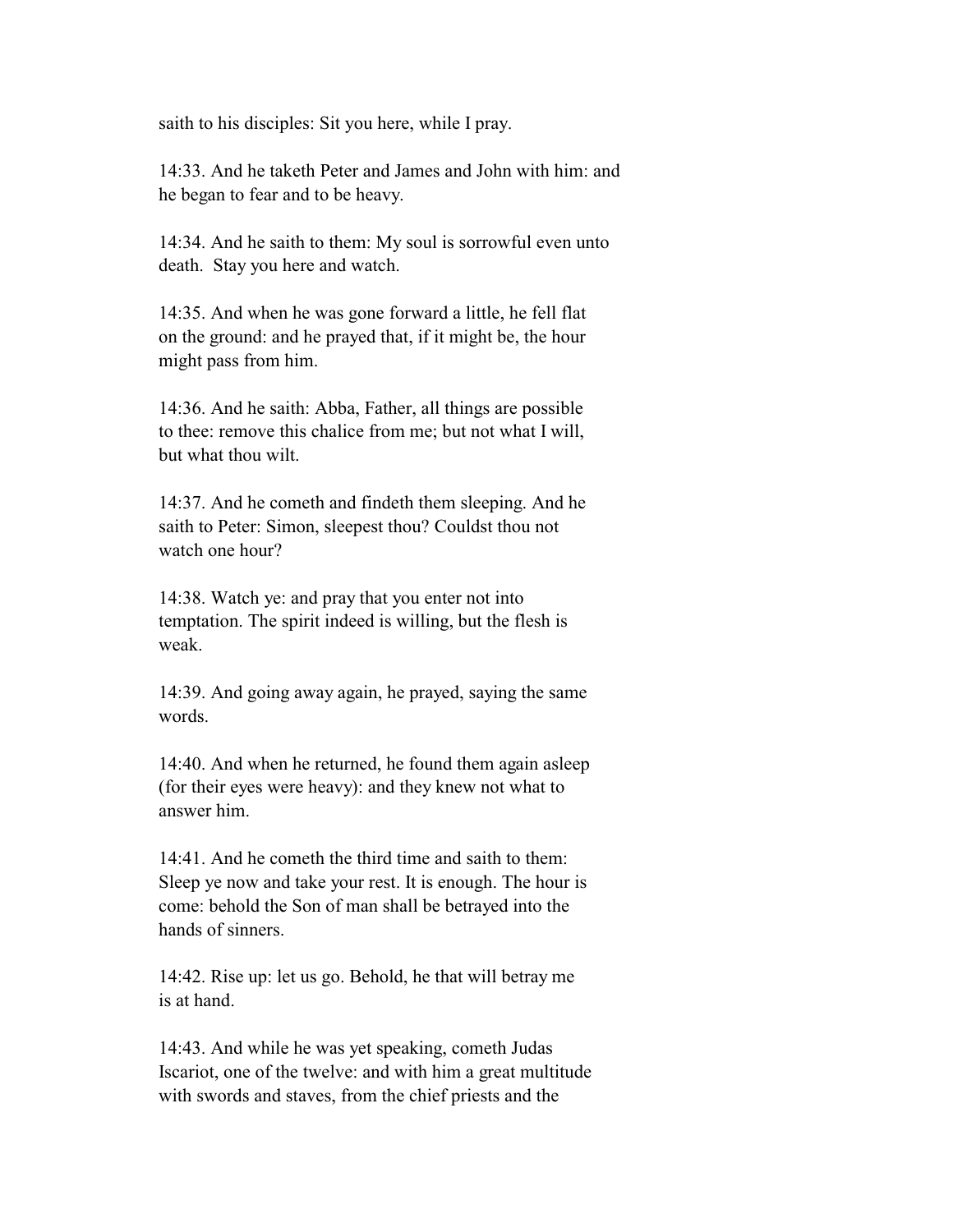scribes and the ancients.

 14:44. And he that betrayed him had given them a sign, saying: Whomsoever I shall kiss, that is he. Lay hold on him: and lead him away carefully.

 14:45. And when he was come, immediately going up to him he saith: Hail, Rabbi! And he kissed him.

14:46. But they laid hands on him and held him.

 14:47. And one of them that stood by, drawing a sword, struck a servant of the chief priest and cut off his ear.

 14:48. And Jesus answering, said to them: Are you come out as to a robber, with swords and staves to apprehend me?

 14:49. I was daily with you in the temple teaching: and you did not lay hands on me. But that the scriptures may be fulfilled.

14:50. Then his disciples, leaving him, all fled away.

 14:51. And a certain young man followed him, having a linen cloth cast about his naked body. And they laid hold on him.

 14:52. But he, casting off the linen cloth, fled from them naked.

 14:53. And they brought Jesus to the high priest. And all the priests and the scribes and the ancients assembled together.

 14:54. And Peter followed him afar off, even into the court of the high priest. And he sat with the servants at the fire and warmed himself.

 14:55. And the chief priests and all the council sought for evidence against Jesus, that they might put him to death: and found none.

14:56. For many bore false witness against him: and their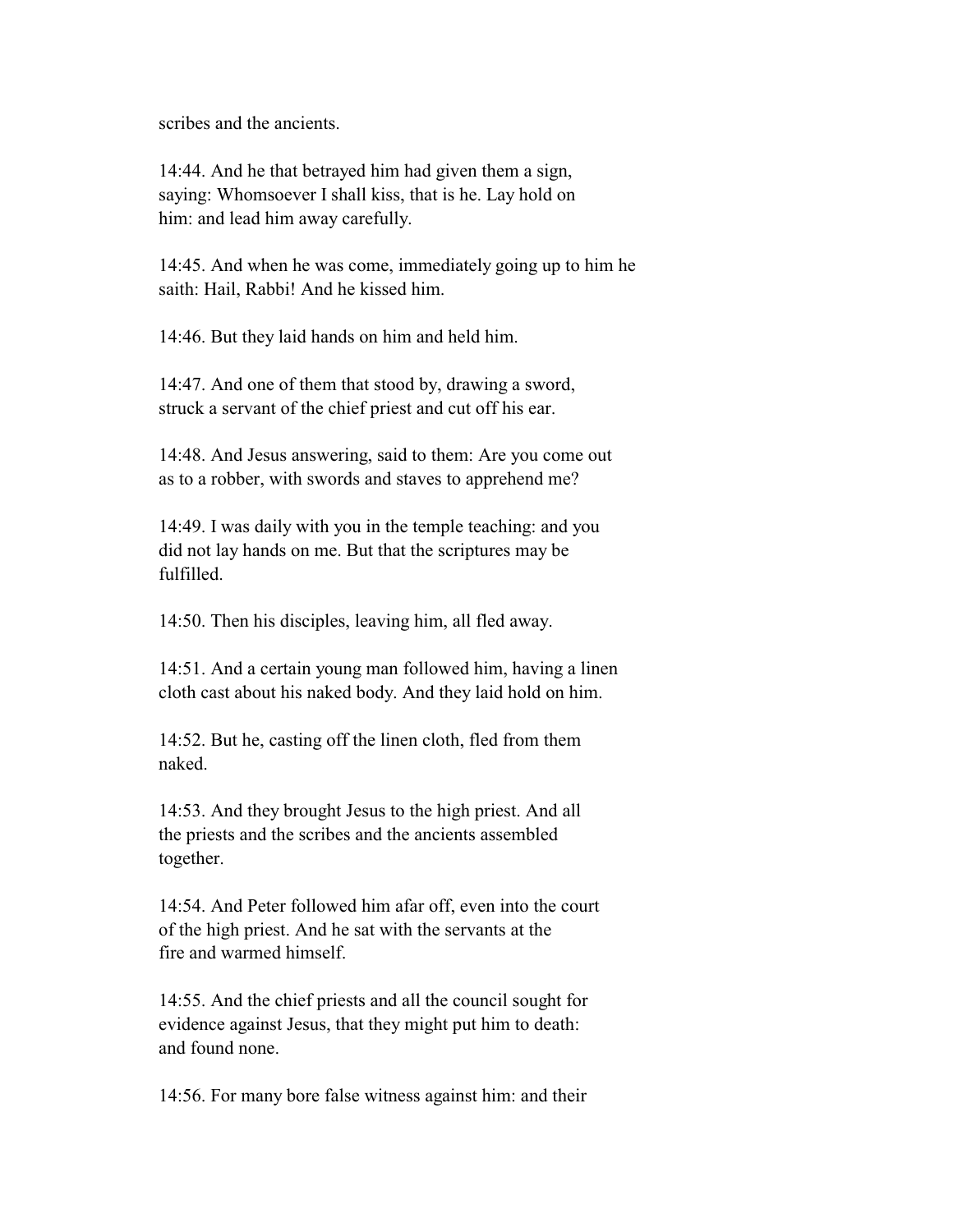evidences were not agreeing.

 14:57. And some rising up, bore false witness against him, saying:

 14:58. We heard him say, I Will destroy this temple made with hands and within three days I will build another not made with hands.

14:59. And their witness did not agree.

 14:60. And the high priest rising up in the midst, asked Jesus, saying: Answerest thou nothing to the things that are laid to thy charge by these men?

 14:61. But he held his peace and answered nothing. Again the high priest asked him and said to him: Art thou the Christ, the Son of the Blessed God?

 14:62. And Jesus said to him: I am. And you shall see the Son of man sitting on the right hand of the power of God and coming with the clouds of heaven.

 14:63. Then the high priest rending his garments, saith: What need we any further witnesses?

 14:64. You have heard the blasphemy. What think you? Who all condemned him to be guilty of death.

 14:65. And some began to spit on him and to cover his face and to buffet him and to say unto him: Prophesy. And the servants struck him with the palms their hands.

 14:66. Now when Peter was in the court below, there cometh one of the maidservants of the high priest.

 14:67. And when she had seen Peter warming himself looking on him, she saith: Thou also wast with Jesus of Nazareth.

 14:68. But he denied, saying: I neither know nor understand what thou sayest. And he went forth before the court; and the cock crew.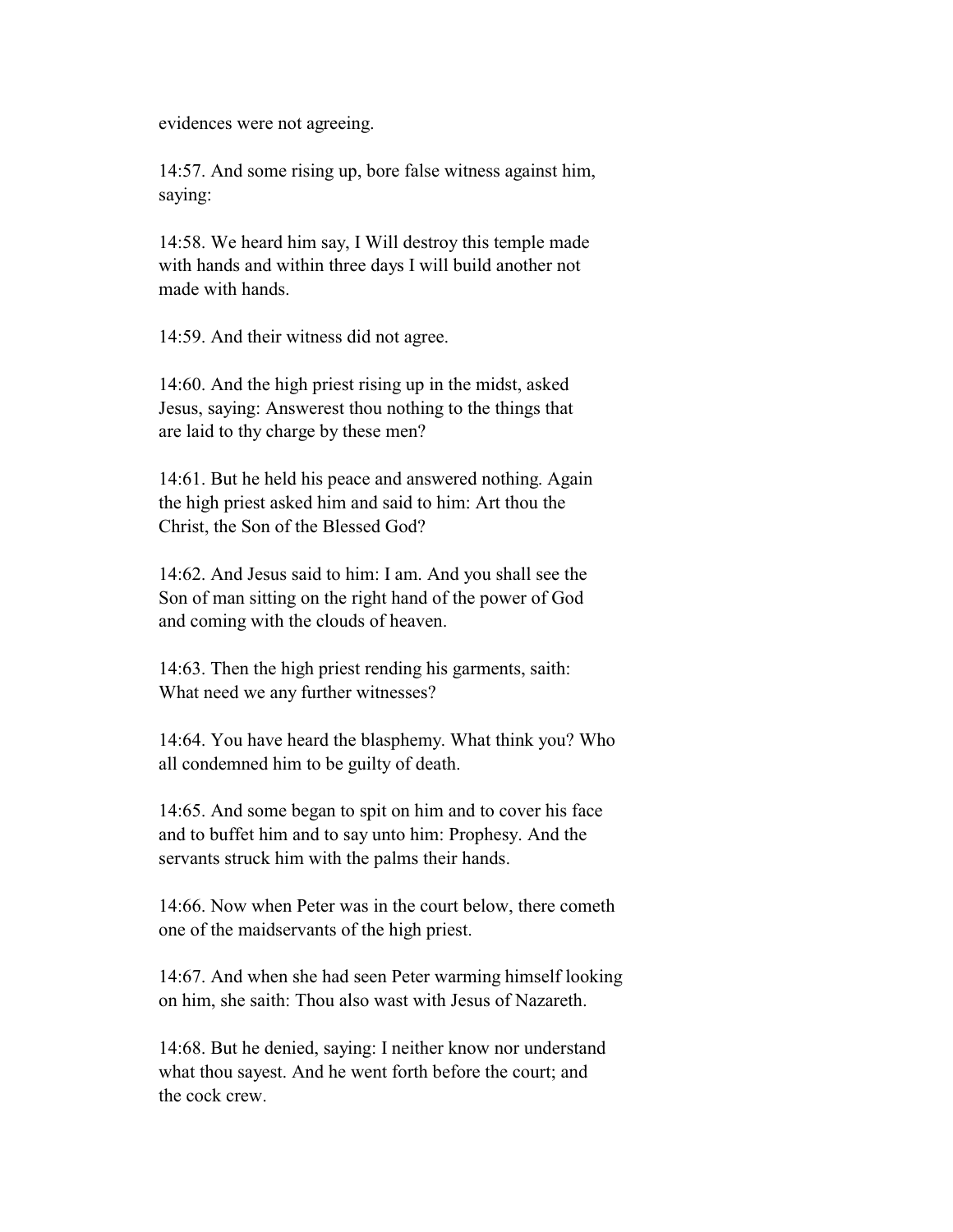14:69. And again a maidservant seeing him, began to say to the standers by: This is one of them.

 14:70. But he denied again. And after a, while they that stood by said again to Peter: Surely thou art one of them; for thou art also a Galilean.

 14:71. But he began o curse and to swear, saying: I know not this man of whom you speak.

 14:72. And immediately the cock crew again. And Peter remembered the word that Jesus had said unto him: Before the cock crow twice, thou shalt thrice deny me. And he began to weep,

## **Mark Chapter 15**

The continuation of the history of the passion.

 15:1. And straightway in the morning, the chief priests holding a consultation with the ancients and the scribes and the whole council, binding Jesus, led him away and delivered him to Pilate.

 15:2. And Pilate asked him: Art thou the king of the Jews? But he answering, saith to him: Thou sayest it.

15:3. And the chief priests accused him in many things.

 15:4. And Pilate again asked him, saying: Answerest thou nothing? Behold in how many things they accuse thee.

 15:5. But Jesus still answered nothing: so that Pilate wondered.

 15:6. Now on the festival day he was wont to release unto them one of the prisoners, whomsoever they demanded.

 15:7. And there was one called Barabbas, who was put in prison with some seditious men, who in the sedition had committed murder.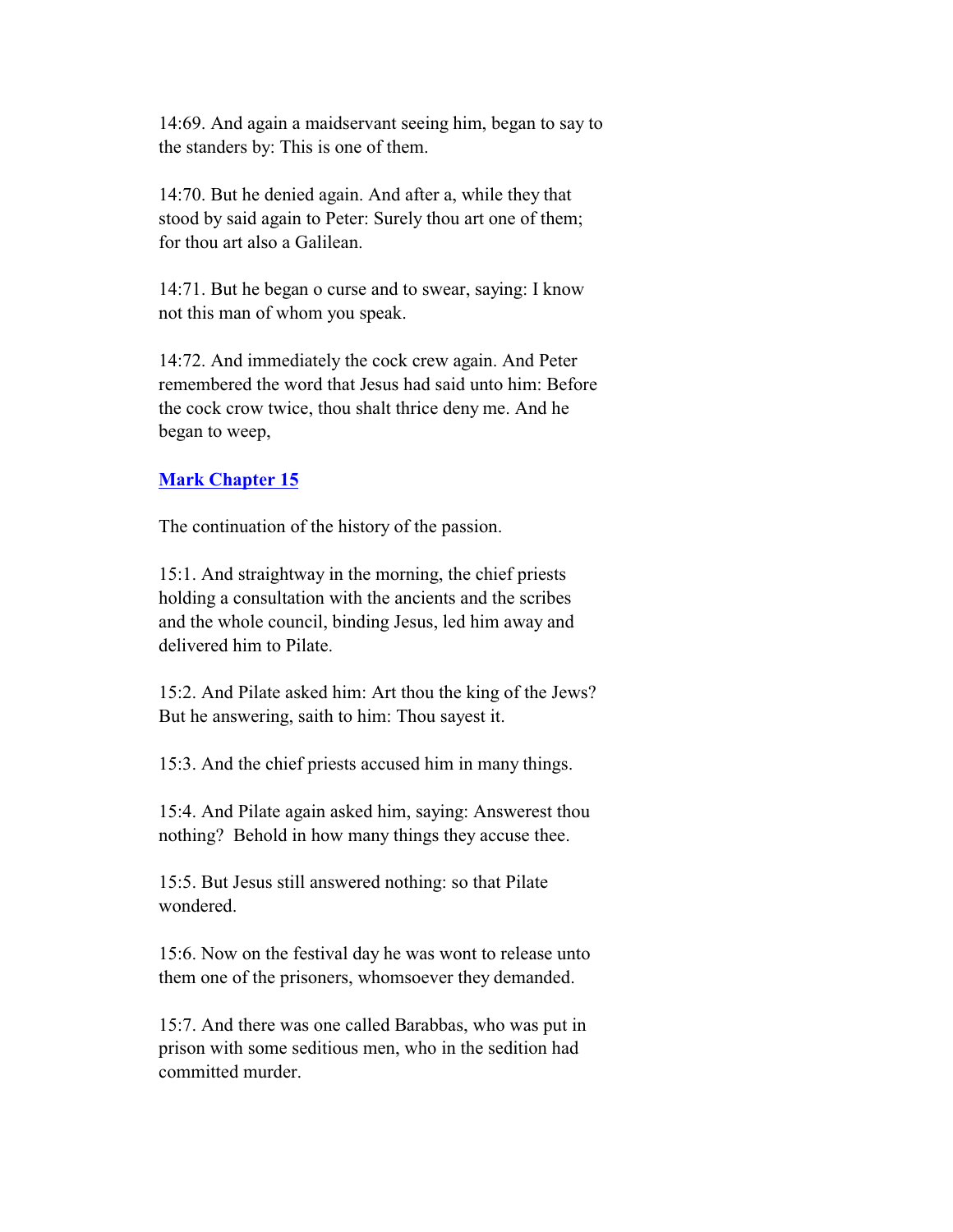15:8. And when the multitude was come up, they began to desire that he would do as he had ever done unto them.

 15:9. And Pilate answered them and said: Will you that I release to you the king of the Jews?

 15:10. For he knew that the chief priests had delivered him up out of envy.

 15:11. But the chief priests moved the people, that he should rather release Barabbas to them.

 15:12. And Pilate again answering, saith to them: What will you then that I do to the king of the Jews?

15:13. But they again cried out: Crucify him.

 15:14. And Pilate saith to them: Why, what evil hath he done? But they cried out the more: Crucify him.

 15:15. And so Pilate being willing to satisfy the people, released to them Barabbas: and delivered up Jesus, when he had scourged him, to be crucified.

 15:16. And the soldiers led him away into the court of the palace: and they called together the whole band.

 15:17. And they clothed him with purple: and, platting a crown of thorns, they put it upon him.

 15:18. And they began to salute him: Hail, king of the Jews.

 15:19. And they struck his head with a reed: and they did spit on him. And bowing their knees, they adored him.

 15:20. And after they had mocked him, they took off the purple from him and put his own garments on him: and they led him out to crucify him.

 15:21. And they forced one Simon a Cyrenian, who passed by coming out of the country, the father of Alexander and of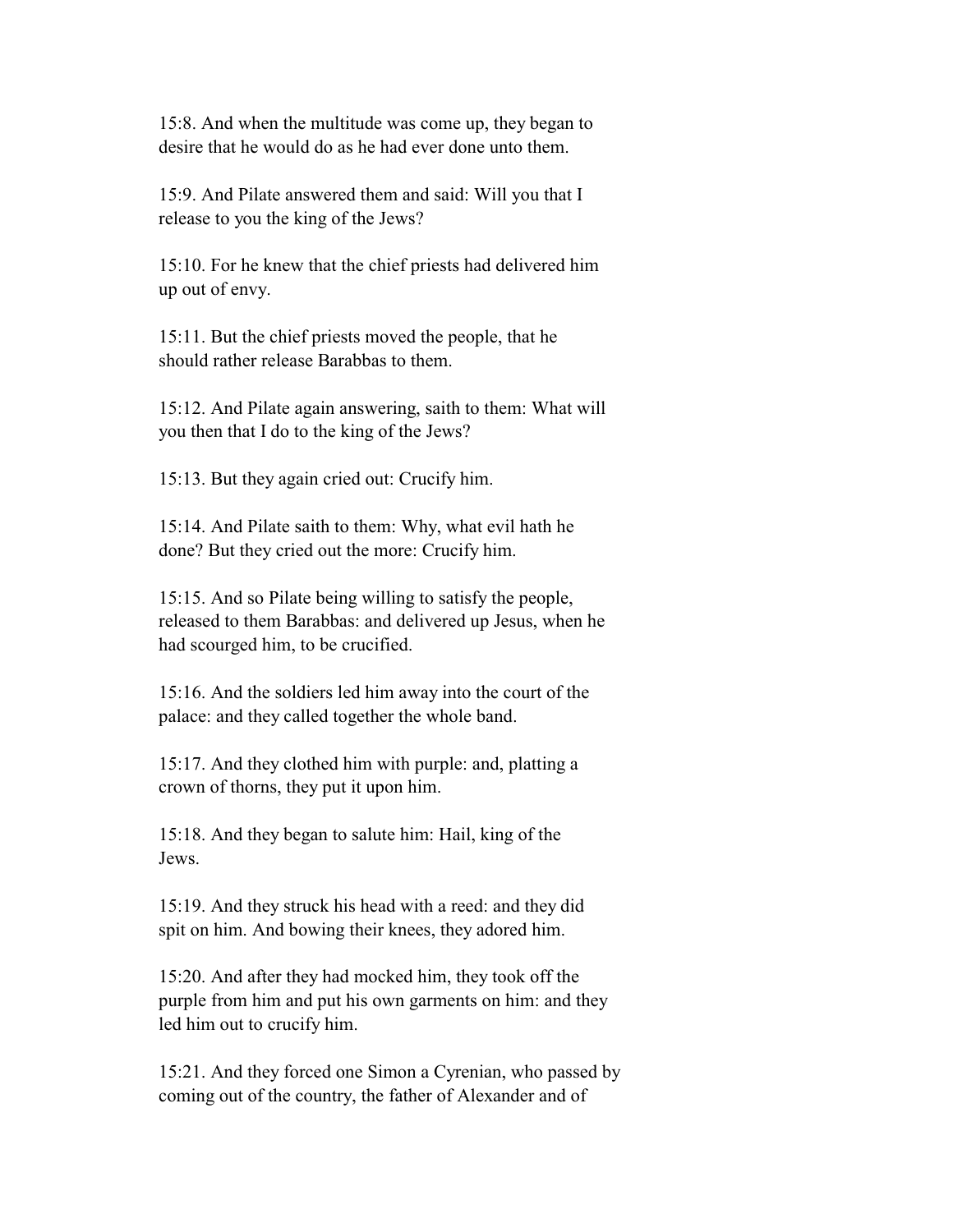Rufus, to take up his cross.

 15:22. And they bring him into the place called Golgotha, which being interpreted is, The place of Calvary.

 15:23. And they gave him to drink wine mingled with myrrh. But he took it not.

 15:24. And crucifying him, they divided his garments, casting lots upon them, what every man should take.

15:25. And it was the third hour: and they crucified him.

 *The third hour... The ancient account divided the day into four parts, which were named from the hour from which they began; the first, third, sixth, and ninth hour. Our Lord was crucified a little before noon; before the third hour had quite expired; but when the sixth hour was near at hand.*

 15:26. And the inscription of his cause was written over: THE KING OF THE JEWS.

 15:27. And with him they crucify two thieves: the one on his right hand, and the other on his left.

 15:28. And the scripture was fulfilled, which saith: And with the wicked he was reputed.

 15:29. And they that passed by blasphemed him, wagging their heads and saying: Vah, thou that destroyest the temple of God and in three days buildest it up again:

15:30. Save thyself, coming down from the cross.

 15:31. In like manner also the chief priests, mocking, said with the scribes one to another: He saved others; himself he cannot save.

 15:32. Let Christ the king of Israel come down now from the cross, that we may see and believe. And they that were crucified with him, reviled him.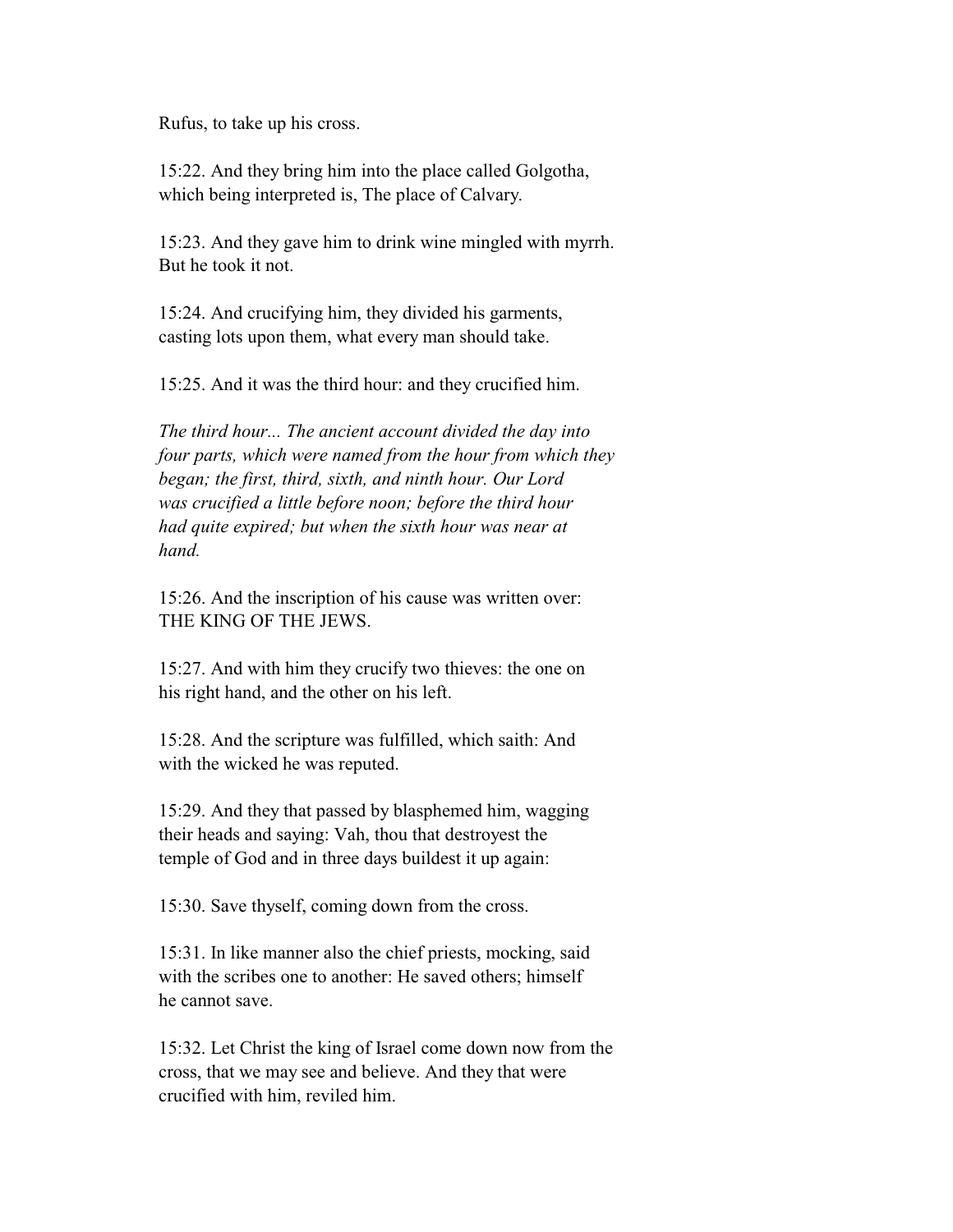15:33. And when the sixth hour was come, there was darkness over the whole earth until the ninth hour.

 15:34. And at the ninth hour, Jesus cried out with a loud voice, saying: Eloi, Eloi, lamma sabacthani? Which is, being interpreted: My God, My God, Why hast thou forsaken me?

 15:35. And some of the standers by hearing, said: Behold he calleth Elias.

 15:36. And one running and filling a sponge with vinegar and putting it upon a reed, gave him to drink, saying: Stay, let us see if Elias come to take him down.

 15:37. And Jesus, having cried out with a loud voice, gave up the ghost.

 15:38. And the veil of the temple was rent in two, from the top to the bottom.

 15:39. And the centurion who stood over against him, seeing that crying out in this manner he had given up the ghost. said: Indeed this man was the son of God.

 15:40. And there were also women looking on afar off: among whom was Mary Magdalen and Mary the mother of James the Less and of Joseph and Salome,

 15:41. Who also when he was in Galilee followed him and ministered to him, and many other women that came up with him to Jerusalem.

 15:42. And when evening was now come (because it was the Parasceve, that is, the day before the sabbath),

 15:43. Joseph of Arimathea, a noble counsellor, who was also himself looking for the kingdom of God, came and went in boldly to Pilate and begged the body of Jesus.

 15:44. But Pilate wondered that he should be already dead. And sending for the centurion, he asked him if he were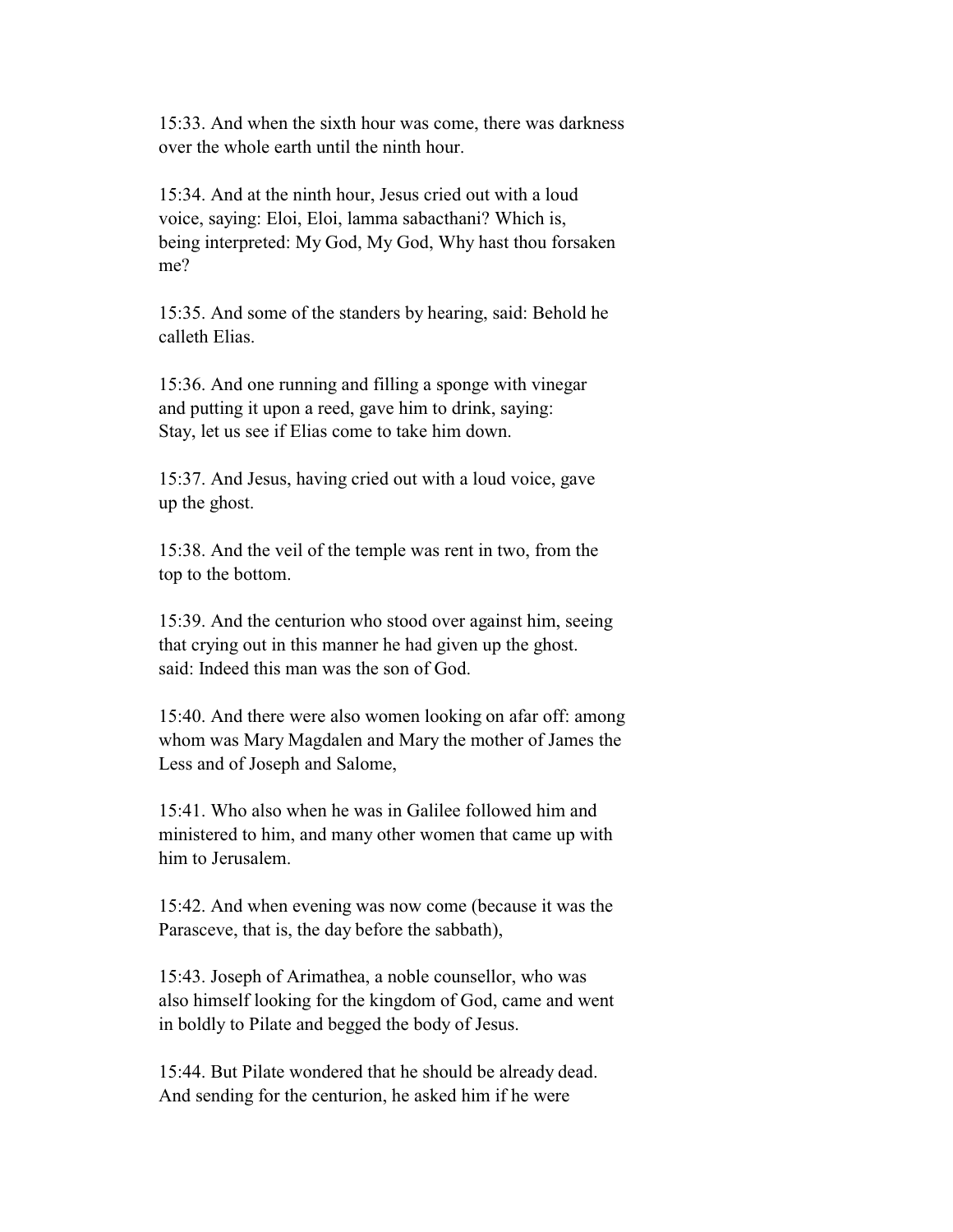already dead.

 15:45. And when he had understood it by the centurion, he gave the body to Joseph.

 15:46. And Joseph, buying fine linen and taking him down, wrapped him up in the fine linen and laid him in a sepulchre which was hewed out of a rock. And he rolled a stone to the door of the sepulchre.

 15:47. And Mary Magdalen and Mary the mother of Joseph, beheld where he was laid.

#### **Mark Chapter 16**

Christ's resurrection and ascension.

 16:1. And when the sabbath was past, Mary Magdalen and Mary the mother of James and Salome bought sweet spices, that coming, they might anoint Jesus.

 16:2. And very early in the morning, the first day of the week, they come to the sepulchre, the sun being now risen.

 *The sun being now risen... They set out before it was light, to go to the sepulchre; but the sun was risen when they arrived there. Or, figuratively, the sun here spoken of is the sun of justice, Christ Jesus our Lord, who was risen before their coming.*

 16:3. And they said one to another: Who shall roll us back the stone from the door of the sepulchre?

 16:4. And looking, they saw the stone rolled back. For it was very great.

 16:5. And entering into the sepulchre, they saw a young man sitting on the right side, clothed with a white robe: and they were astonished.

 16:6. Who saith to them: Be not affrighted. you seek Jesus of Nazareth, who was crucified. He is risen: he is not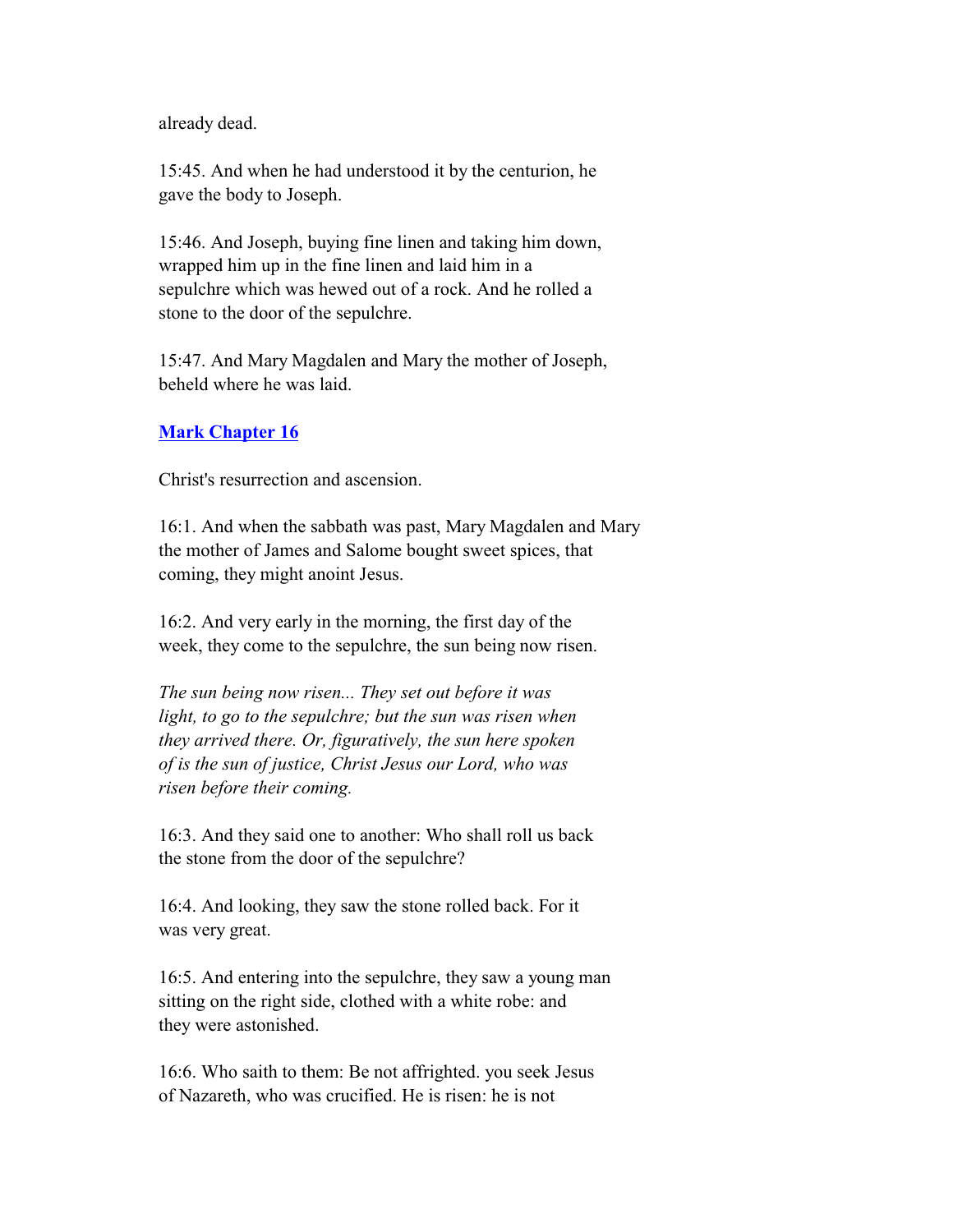here. Behold the place where they laid him.

 16:7. But go, tell his disciples and Peter that he goeth before you into Galilee. There you shall see him, as he told you.

 16:8. But they going out, fled from the sepulchre: for a trembling and fear had seized them. And they said nothing to any man: for they were afraid.

 16:9. But he rising early the first day of the week, appeared first to Mary Magdalen; out of whom he had cast seven devils.

 16:10. She went and told them that had been with him, who were mourning and weeping.

 16:11. And they hearing that he was alive and had been seen by her, did not believe.

 16:12. And after that he appeared in another shape to two of them walking, as they were going into the country.

 16:13. And they going told it to the rest: neither did they believe them.

 16:14. At length he appeared to the eleven as they were at table: and he upbraided them with their incredulity and hardness of heart, because they did not believe them who had seen him after he was risen again.

 16:15. And he said to them: Go ye into the whole world and preach the gospel to every creature.

 16:16. He that believeth and is baptized shall be saved: but he that believeth not shall he condemned.

 16:17. And these signs shall follow them that believe: In my name they shall cast out devils. They shall speak with new tongues.

16:18. They shall take up serpents: and if they shall drink